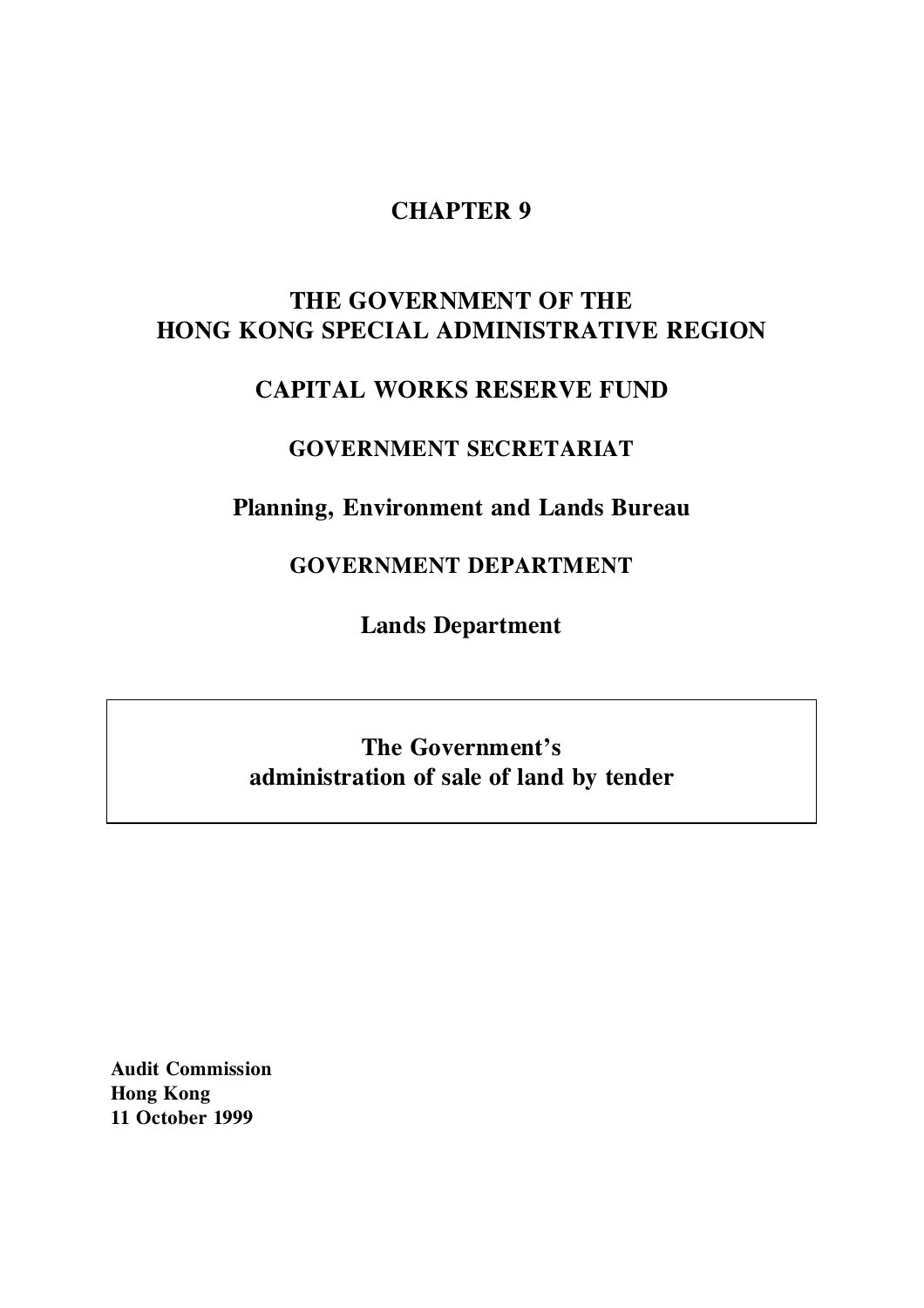# **THE GOVERNMENT'S ADMINISTRATION OF SALE OF LAND BY TENDER**

## **Contents**

**Paragraphs**

#### **SUMMARY AND KEY FINDINGS**

#### **PART 1: INTRODUCTION**

| <b>Background</b>                                                                                                    | $1.1 - 1.2$   |
|----------------------------------------------------------------------------------------------------------------------|---------------|
| <b>Audit review</b>                                                                                                  | 1.3           |
| <b>PART 2: PURCHASERS' FAILURE TO COMPLETE</b><br><b>LAND SALE CONTRACT</b>                                          | 2.1           |
| <b>Background</b>                                                                                                    | $2.2 - 2.3$   |
| Tender provision concerning the financial and<br>technical ability of purchasers and the parent<br>company guarantee | 2.4           |
| <b>Actions taken in respect of Tender Notice requirements</b>                                                        | 2.5           |
| Cancellation of the sale of the Kowloon Bay site                                                                     | $2.6 - 2.9$   |
| No legal action taken to recover the losses<br>from Purchaser A                                                      | $2.10 - 2.11$ |
| Lands D deleted tender clause<br>concerning tenderers' financial and technical ability                               | 2.12          |
| Sale of the Ap Lei Chau site by tender                                                                               | $2.13 - 2.18$ |
| <b>Concerns of the Independent Commission Against</b><br>Corruption                                                  | $2.19 - 2.20$ |
| No legal action taken to recover the amount<br>due from Purchaser B                                                  | $2.21 - 2.23$ |
| Audit observations on the purchasers' failure<br>to complete the land sale contract                                  | $2.24 - 2.26$ |
| Audit recommendations on tender requirements                                                                         | 2.27          |
| <b>Response from the Administration</b>                                                                              | $2.28 - 2.30$ |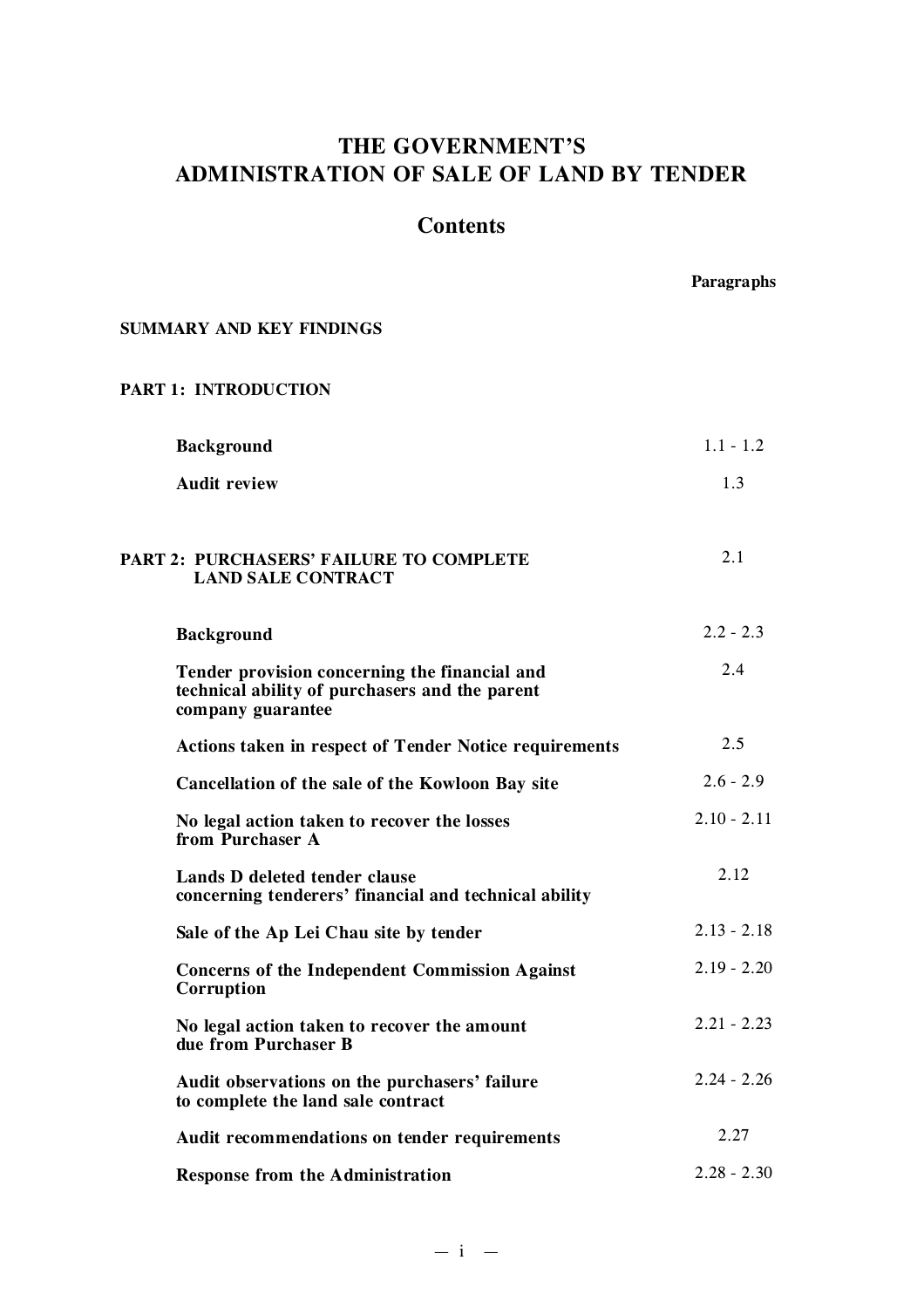#### **Paragraphs**

| PART 3: SALE OF THE MA ON SHAN SITE BY<br><b>TENDER FOR HOTEL USE</b>             | 3.1           |
|-----------------------------------------------------------------------------------|---------------|
| <b>Background</b>                                                                 | 3.2           |
| Hotel industry appealed for more incentives                                       | $3.3 - 3.5$   |
| Zoning sites specifically for hotel development                                   | $3.6 - 3.12$  |
| Rezoning the Ma On Shan site specifically for hotel use                           | $3.13 - 3.18$ |
| Sale of the Ma On Shan site by tender                                             | $3.19 - 3.26$ |
| Supply and demand of hotel rooms in the coming years                              | $3.27 - 3.32$ |
| Audit observations on the sale<br>of the Ma On Shan site by tender                | $3.33 - 3.37$ |
| Audit recommendations on the sale<br>of the Ma On Shan site by tender             | 3.38          |
| <b>Response from the Administration</b>                                           | $3.39 - 3.41$ |
| Setting of a reserve price                                                        | $3.42 - 3.45$ |
| <b>Audit observations and recommendation</b><br>on the setting of a reserve price | $3.46 - 3.47$ |
| <b>Response from the Administration</b>                                           | $3.48 - 3.49$ |

- Appendix A: Chronology of key events of the Kowloon Bay site
- Appendix B: Chronology of key events of the Ap Lei Chau site
- Appendix C: General Condition 3 of the Conditions of Sale of the Kowloon Bay site
- Appendix D: Chronology of key events of the Ma On Shan site
- Appendix E: Audit Consultant's estimate of the market value of the Ma On Shan site if it would be developed for residential purposes
- Appendix F: Acronyms and abbreviations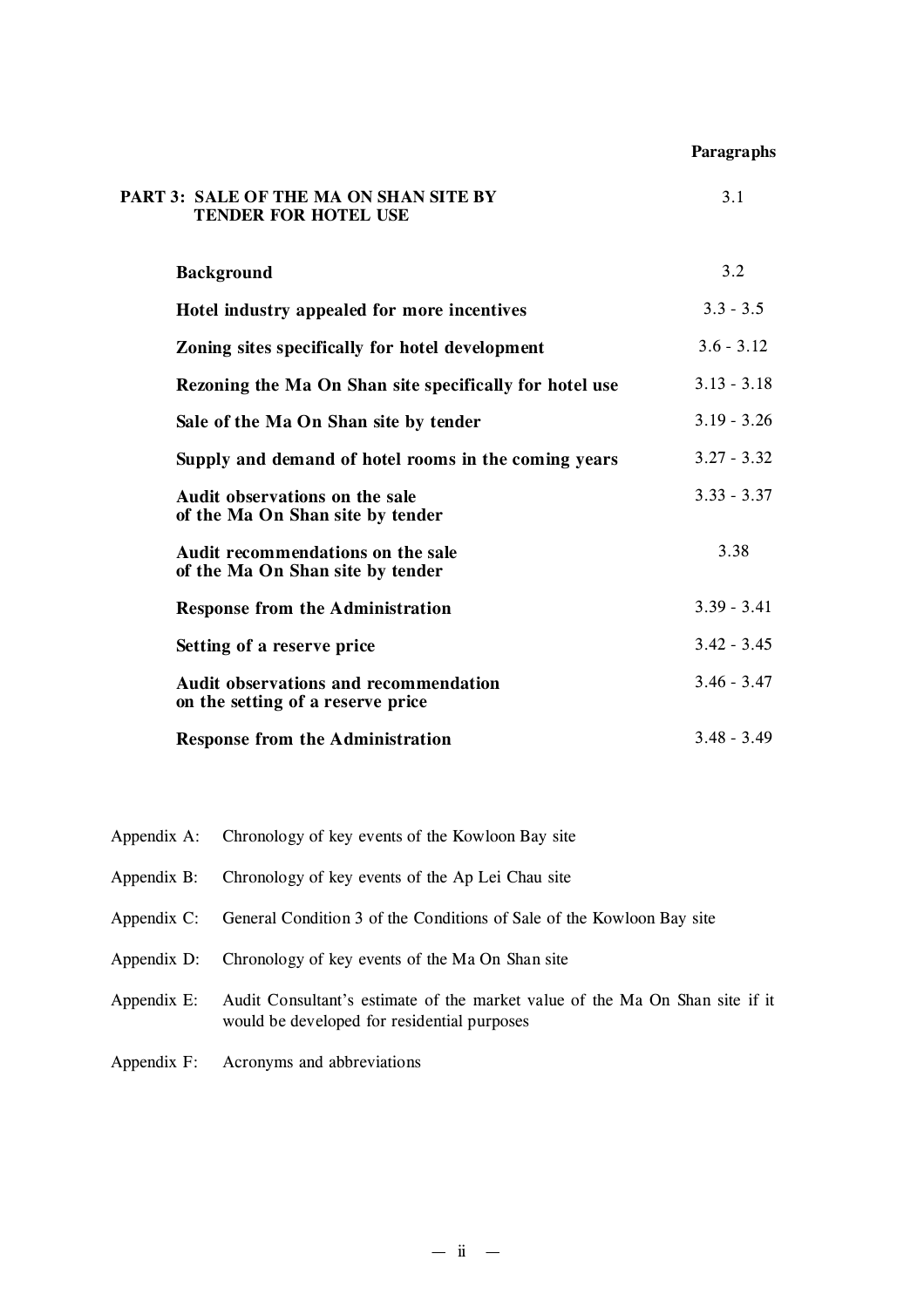# **THE GOVERNMENT'S ADMINISTRATION OF SALE OF LAND BY TENDER**

## **Summary and key findings**

A. **Introduction.** Land is one of Hong Kong's most valuable assets. The Government's general preference for the sale of land is by auction. The sale of land by tender may be more appropriate in cases where the Government imposes special requirements on the development of a lot, the lot is exceptional in size or value, or the value of the lot is difficult to determine. In 1998-99, revenue from the sale of land by tender was \$11,054 million (paras. 1.1 and 1.2).

B. **Audit review.** Audit has recently conducted a review to evaluate how effective the Government has been in administering the sale of land by tender and to ascertain whether there is room for improvement. The audit findings are summarised in paragraphs C to D below (para. 1.3).

C. **Purchasers' failure to complete land sale contract.** In the sale of land by tender for the Kowloon Bay and the Ap Lei Chau sites, the Purchasers, which were companies with no substantial assets, defaulted to complete the land sale transaction after the tenders had been awarded to them. Under the terms of the Tender Notice, the Government could require a purchaser to procure from its parent company or associated company a written guarantee whereby such company unconditionally and irrevocably guarantees the due and punctual completion of the development of the site. However, the Lands Department (Lands D) had not obtained such guarantees from the Purchasers' parent or associated companies. As a result, the Government could not recover its losses arising from the Purchasers' failure to complete the sales from their parent or associated companies. For the Kowloon Bay site, the Government suffered a loss of about \$248.4 million due to the drop in the tender price in the resale of the site. For the Ap Lei Chau site, which had not yet been resold as at August 1999, Audit estimated that the Government could suffer a loss of some \$162.9 million if it is to be resold as a Private Sector Participation Scheme site under the original arrangement. In Audit's view, the Government should have obtained from the successful tenderer a parent or associated company guarantee or a bank guarantee on the award of the tender. Audit also noted that the Purchaser of the Kowloon Bay site had not submitted in its tender statements giving evidence of its financial and technical ability, contrary to the requirement of the Tender Notice. Such a requirement is essential to enable the Lands D to vet the financial and technical capability of the prospective tenderers prior to the award of the tender (paras. 2.2, 2.4, 2.5 and 2.24 to 2.26).

D. **Sale of the Ma On Shan site by tender for hotel use.** In July 1995, the Administration agreed to zone two sites specifically for hotel use as a trial scheme to encourage the building of new hotels. While this was considered as a change in the land disposal policy, the Executive Council (ExCo) had not been informed of such a change in policy and the financial implications. The estimated revenue forgone arising from the zoning of the Ma On Shan site specifically for hotel use amounted to some \$644 million. Prior to the award of the tender of the Ma On Shan site in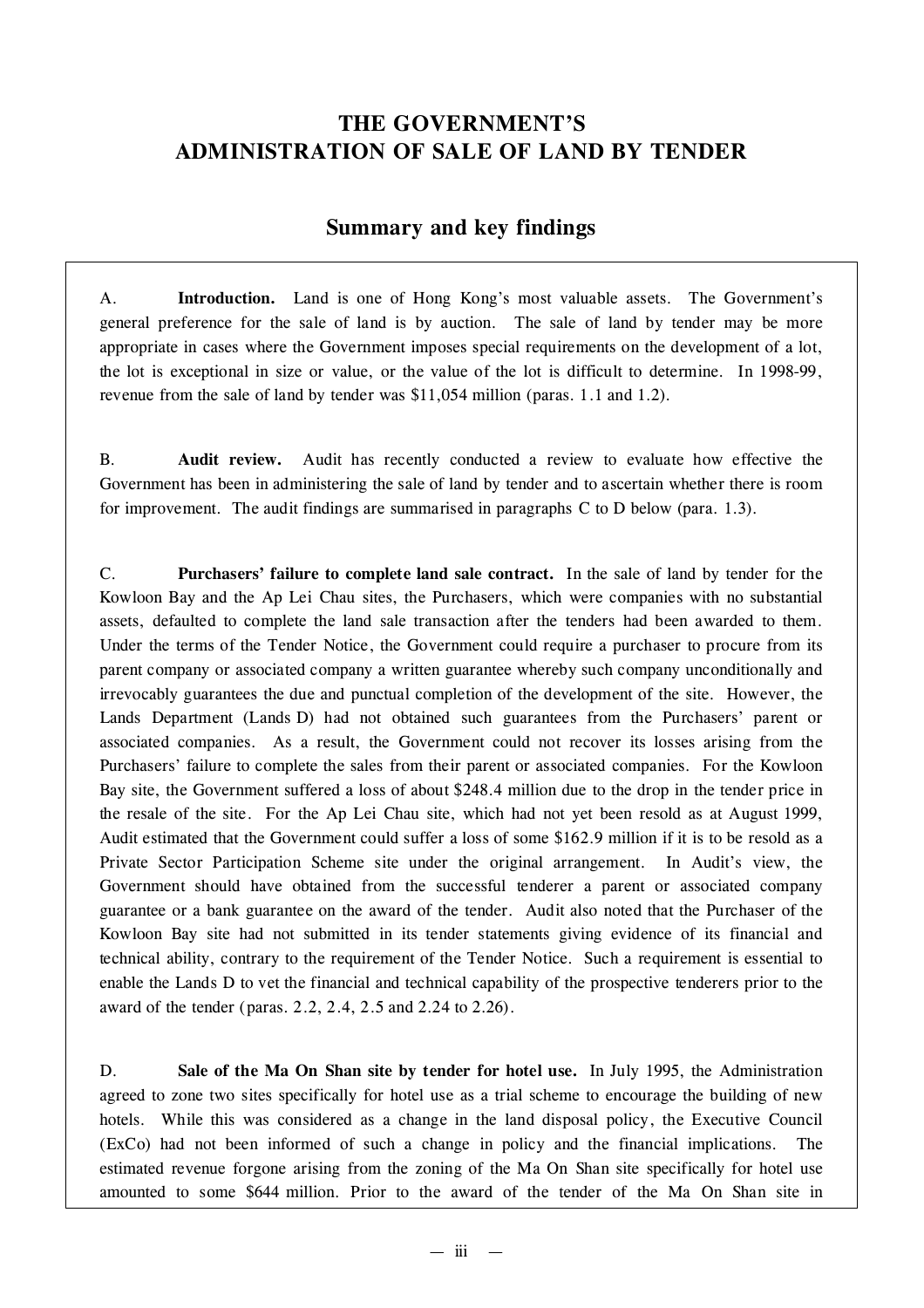March 1998, the market sentiments and outlook for the hotel industry had changed dramatically from those forecasted in 1995. However, the Chief Secretary for Administration's Committee was not informed of such significant changes in the hotel industry. Audit also noted that in the sale of land by tender, a reserve price is usually not set. However, in the sale of land by public auction, reserve prices are set for the lots to be sold. The lots will be withdrawn from auction if the reserve price is not reached. Audit considers that the setting of a reserve price in the sale of land by tender is necessary in order to protect the Government's interest (paras. 3.5 to 3.8, 3.33 to 3.37 and 3.42 to 3.46).

- E. **Audit recommendations.** Audit has made the following main recommendations:
	- (a) the Director of Lands should, upon the award of a land sale tender, require the successful tenderer to procure a bank guarantee or a written parent or associated company guarantee for a sum equivalent to the balance of the tender price, so as to adequately protect the Government's interest in case of default by the purchaser (first inset of para. 2.27);
	- (b) if a successful tenderer chooses to provide a written parent or associated company guarantee, the Director of Lands should thoroughly vet the financial statements of the guarantor to ensure that the guarantor has adequate means to fulfil its obligations under the guarantee (second inset of para. 2.27);
	- (c) the Administration should inform ExCo of proposals for rezoning sites specifically for a particular type of development, such as for hotels, and the financial implications (first inset of para. 3.38);
	- (d) the Administration should always seek ExCo's endorsement for any significant changes in the land disposal policy, such as the introduction of specific zoning of sites for hotel use (second inset of para. 3.38); and
	- (e) the Director of Lands should consider always setting a reserve price for the sale of land by tender and ensure that full justifications are documented in exceptional circumstances where the setting of a reserve price is considered unnecessary (para. 3.47).

F. **Response from the Administration.** The Secretary for Planning, Environment and Lands has generally agreed with the audit recommendations (para. 3.39). The Director of Lands has agreed that there is scope to improve the current system on tender procedures (para. 2.29) and has agreed with the audit recommendation that the Government should consider always setting a reserve price for the sale of land by tender (para. 3.48). The Secretary for the Treasury has supported the audit recommendations from the angle of revenue and resources protection (paras. 2.28 and 3.49).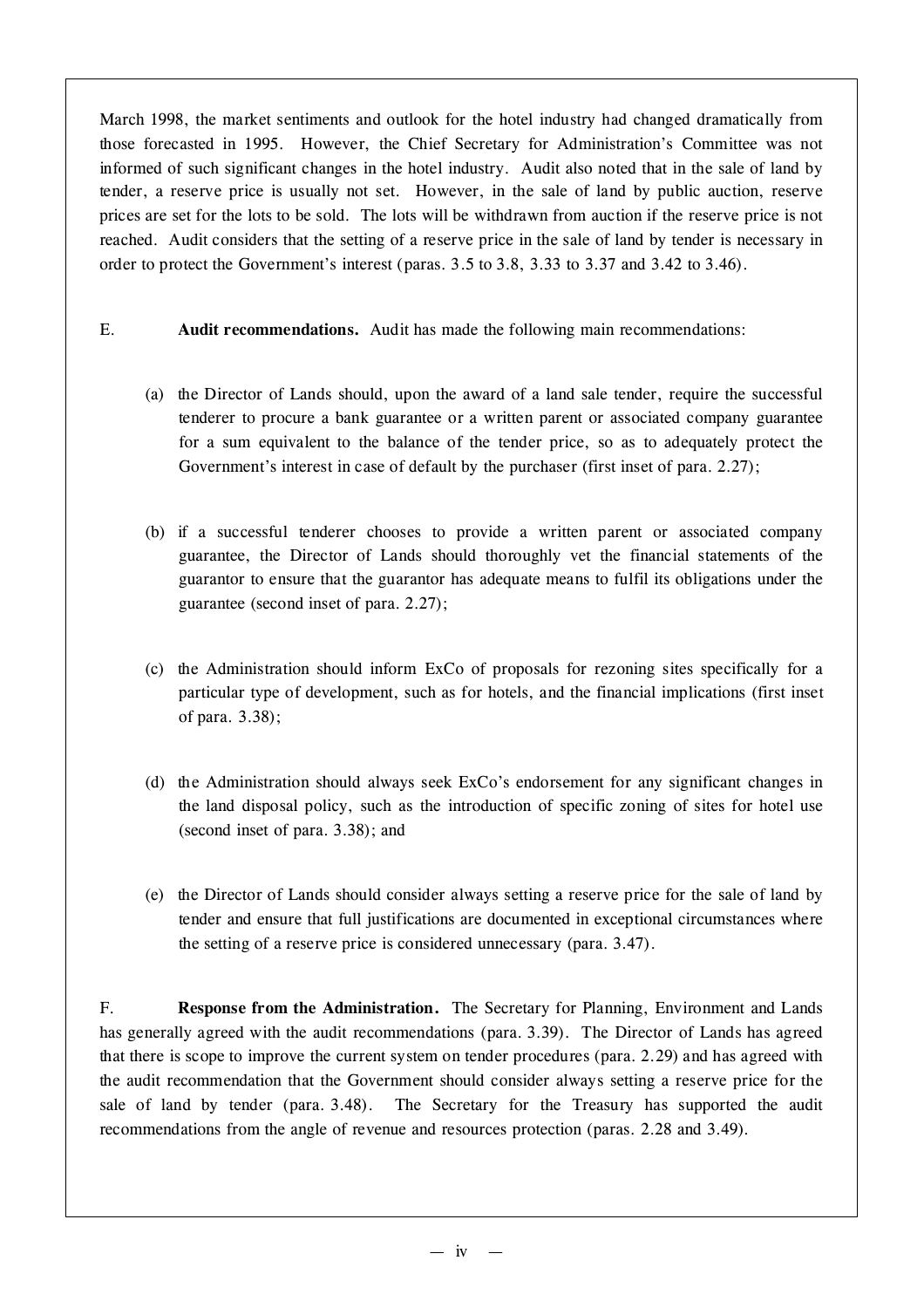#### **PART 1: INTRODUCTION**

#### **Background**

1.1 Land with its limited supply is one of Hong Kong's most valuable assets. It is therefore essential that the Government utilises the land resources efficiently by optimising the use of land. The Government's general preference for the sale of land is by auction because it is simple, transparent and perceived to be more competitive. However, the sale of land by tender may be more appropriate in cases where the Government imposes special requirements on the development of a lot, the lot is exceptional in size or value, or the value of the lot is difficult to determine.

1.2 The terms and conditions for the sale of land are set out in the Conditions of Sale which may cover, among other things, conditions relating to the development, the minimum gross floor area (GFA — Note 1) and user requirements. Tenderers are usually allowed four weeks from the date of gazetting to submit their tenders. A longer period may be allowed when it is considered appropriate. The Government usually awards the tender one or two months after the tender closing date. In 1998-99, revenue from the sale of land by tender was \$11,054 million.

#### **Audit review**

- 1.3 An audit review has recently been carried out:
	- to evaluate how effective the Government has been in administering the sale of land by tender; and
	- to ascertain whether there is room for improvement in the administration of sale of land by tender.

Audit has sought expert advice from a consultant (hereinafter referred to as the Audit Consultant) specialised in land valuation, development and disposal to assist in this audit review.

**Note 1:** The GFA of a building is the area contained within the external walls of the building measured at each floor level (including any floor below the level of the ground), together with the area of each *balcony of the building. The GFA should be calculated from the overall dimensions of the balcony (including the thickness of the sides thereof), and the thickness of the external walls of the building.*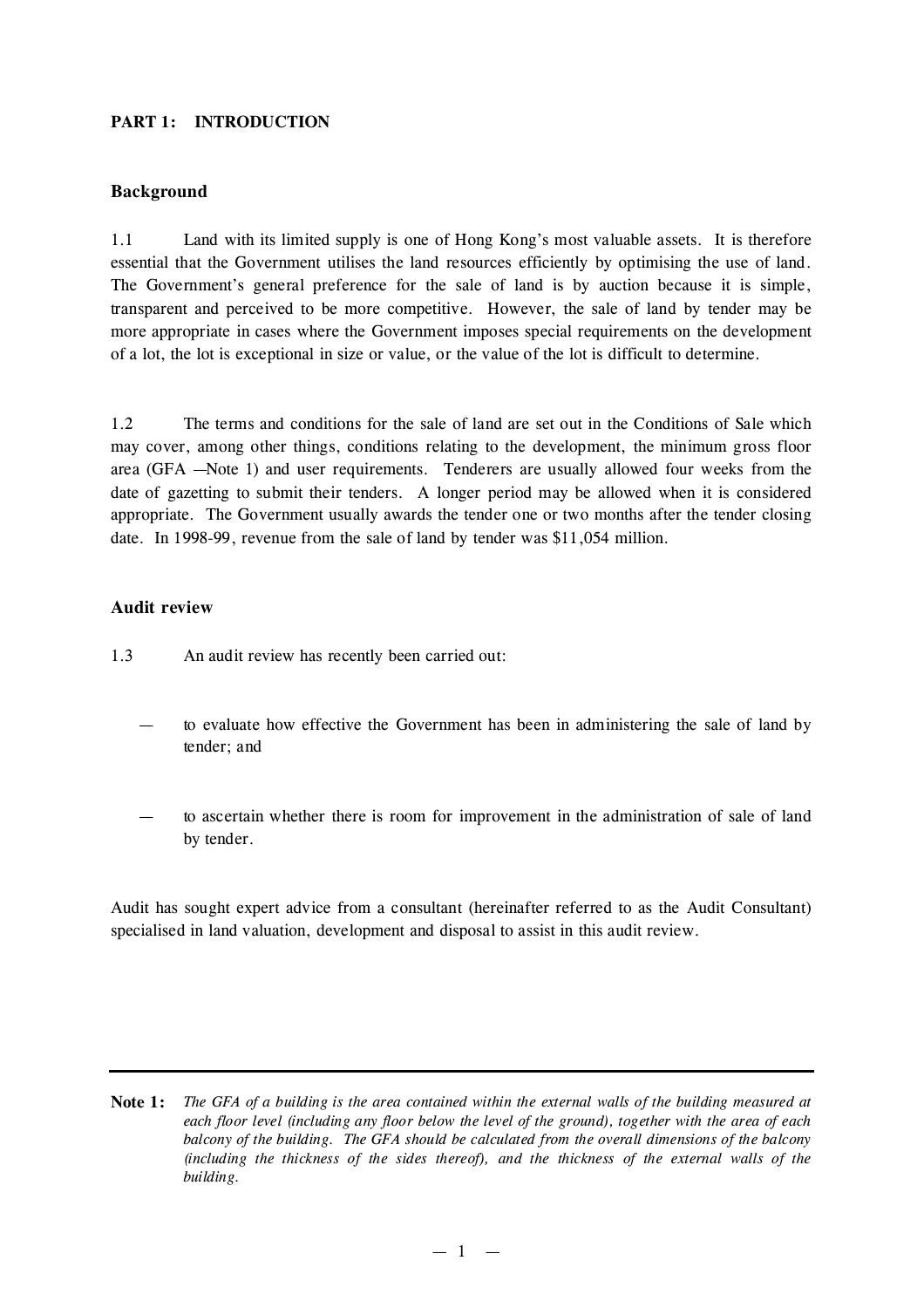#### **PART 2: PURCHASERS' FAILURE TO COMPLETE LAND SALE CONTRACT**

2.1 This part examines two cases of sale of land by tender where the purchasers subsequently defaulted to complete the land sale contract.

#### **Background**

2.2 In an audit of the sale of land by tenders in 1997-98 and 1998-99, Audit noted that there were two cases where the purchasers subsequently defaulted to complete the land sale contract. According to a clause in the Tender Notice, the Government could require a purchaser's parent company or associated company to guarantee the completion of development of the site and to indemnify the Government against all losses arising from the purchaser's failure to complete the sale contract. However, the Lands Department (Lands D) had not invoked the clause to require such a guarantee. As the defaulting purchasers of the two sites were companies with no substantial assets, the Government could not recover its losses arising from the purchasers' failure to complete the sale contracts. The two cases involve:

— *a site in Kowloon Bay.* This site (hereinafter referred to as the Kowloon Bay site) is situated at the junction of Lam Lok Street and Sheung Yuet Road in Kowloon Bay. It is for Industrial/Office use. Figure 1 below shows its location; and

#### **Figure 1**

#### **Location of the Kowloon Bay site**



*Source: Lands D's records*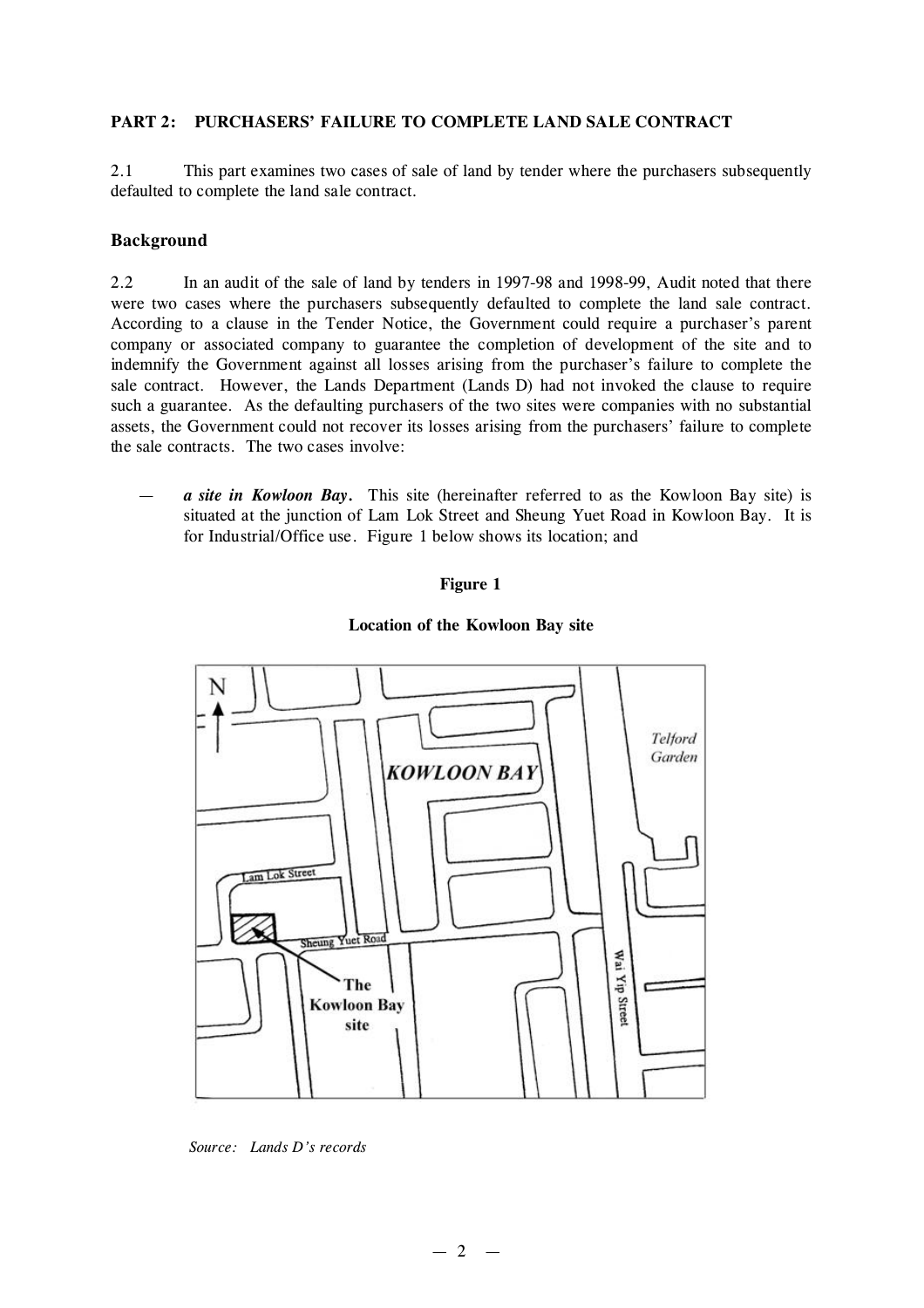— *a site in Ap Lei Chau.* This site (hereinafter referred to as the Ap Lei Chau site) is situated at Ap Lei Chau Drive. The site was for a Private Sector Participation Scheme (PSPS — Note 2) development mainly for domestic premises. Figure 2 below shows its location.

#### **Figure 2**

**Location of the Ap Lei Chau site**



*Source: Lands D's records*

2.3 A chronology of the key events relating to the sale by tender of the Kowloon Bay site is at Appendix A, and that of the Ap Lei Chau site is at Appendix B. Table 1 below summarises the tender results:

**Note 2:** *The PSPS was introduced in 1978 as a supplement to the Home Ownership Scheme (HOS) which was designed to enable public housing tenants and lower-middle income families to acquire their own homes at affordable prices. The intention of the PSPS is to engage the expertise and resources of private sector developers in the production of HOS-equivalent flats. Under the PSPS, the Government sells land by tenders to private developers. The Conditions of Sale specify the standard of the completed PSPS flats and require the successful tenderer to build flats for sale to the HOS target group.*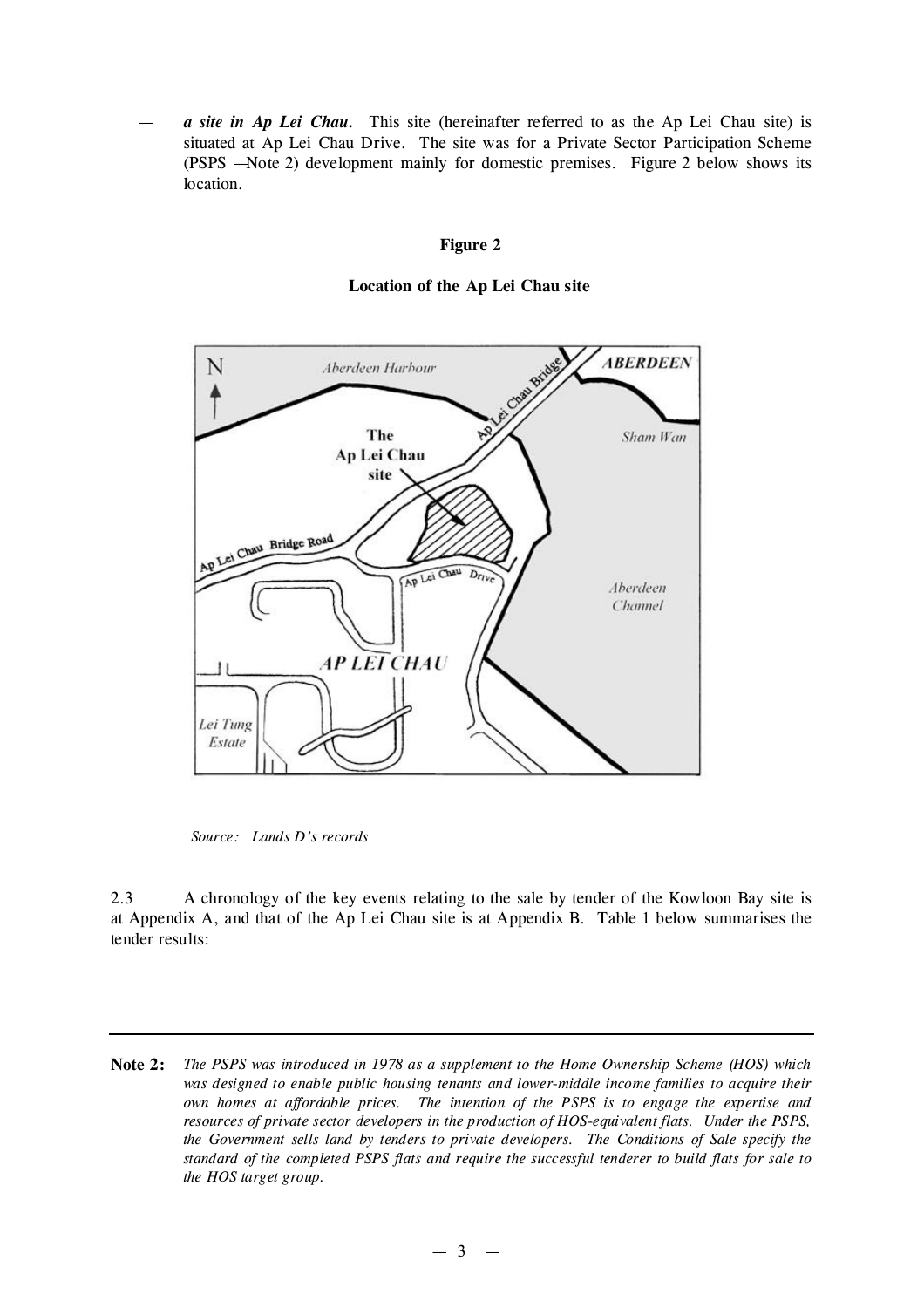#### **Table 1**

#### **Tender results of the Kowloon Bay and the Ap Lei Chau sites**

|                                                            | <b>Kowloon Bay site</b>                | Ap Lei Chau site                       |
|------------------------------------------------------------|----------------------------------------|----------------------------------------|
| Site area                                                  | 1,889 square metres                    | 9,301 square metres                    |
| Date of award of tender                                    | 31 October 1997                        | 21 November 1997                       |
| Successful purchaser                                       | The highest tenderer,<br>(Purchaser A) | The highest tenderer,<br>(Purchaser B) |
| <b>Tender price</b>                                        | \$290 million                          | \$351 million                          |
| Deposit paid by the purchaser                              | \$20 million                           | \$35.1 million                         |
| Due date for payment of<br>the balance of the tender price | 28 November 1997                       | 19 December 1997                       |
| Date of cancellation of the sale<br>by the Government      | 2 December 1997                        | 19 January 1998                        |
| Date of resale of the site                                 | 19 June 1998                           | (Note 2)                               |
| <b>Resale price</b>                                        | \$46.8 million                         | (Note 3)                               |
| <b>Estimated loss</b>                                      | \$248.4 million<br>(Note 1)            | \$162.9 million<br>(Note 4)            |

#### *Source: Lands D's records*

- Note 1: The losses included the drop in land price arising from the resale of the site and the related *interest charges (see paragraph 2.9 below).*
- *Note 2: The exact date has not yet been announced but is expected to be in late 1999.*
- Note 3: To date, the site has not yet been resold (see Note 10 in paragraph 2.23 below). Assuming *that the site would be resold as a site solely for PSPS purpose, Audit estimated that the resale price could amount to some \$200 million. This was calculated based on the estimated price of a PSPS site in Hung Hom Bay made by the Lands D in mid-1999.*
- *Note 4: This is estimated as follows:*

|       |                                                                                                                                          | <i><b>S</b></i> million |
|-------|------------------------------------------------------------------------------------------------------------------------------------------|-------------------------|
|       | Original tender price                                                                                                                    | 351.0                   |
| Add:  | Interest forgone for the period 20 January 1998 (date following<br>cancellation of sale) to 27 April 1999 (date of abandonment of claim) | 47.0                    |
| Less: | Estimated resale price of this site (see Note 3 above)                                                                                   | (200.0)                 |
| Less: | Deposit paid by Purchaser B, which was forfeited                                                                                         | (35.1)                  |
|       | <b>Total</b>                                                                                                                             | 162.9                   |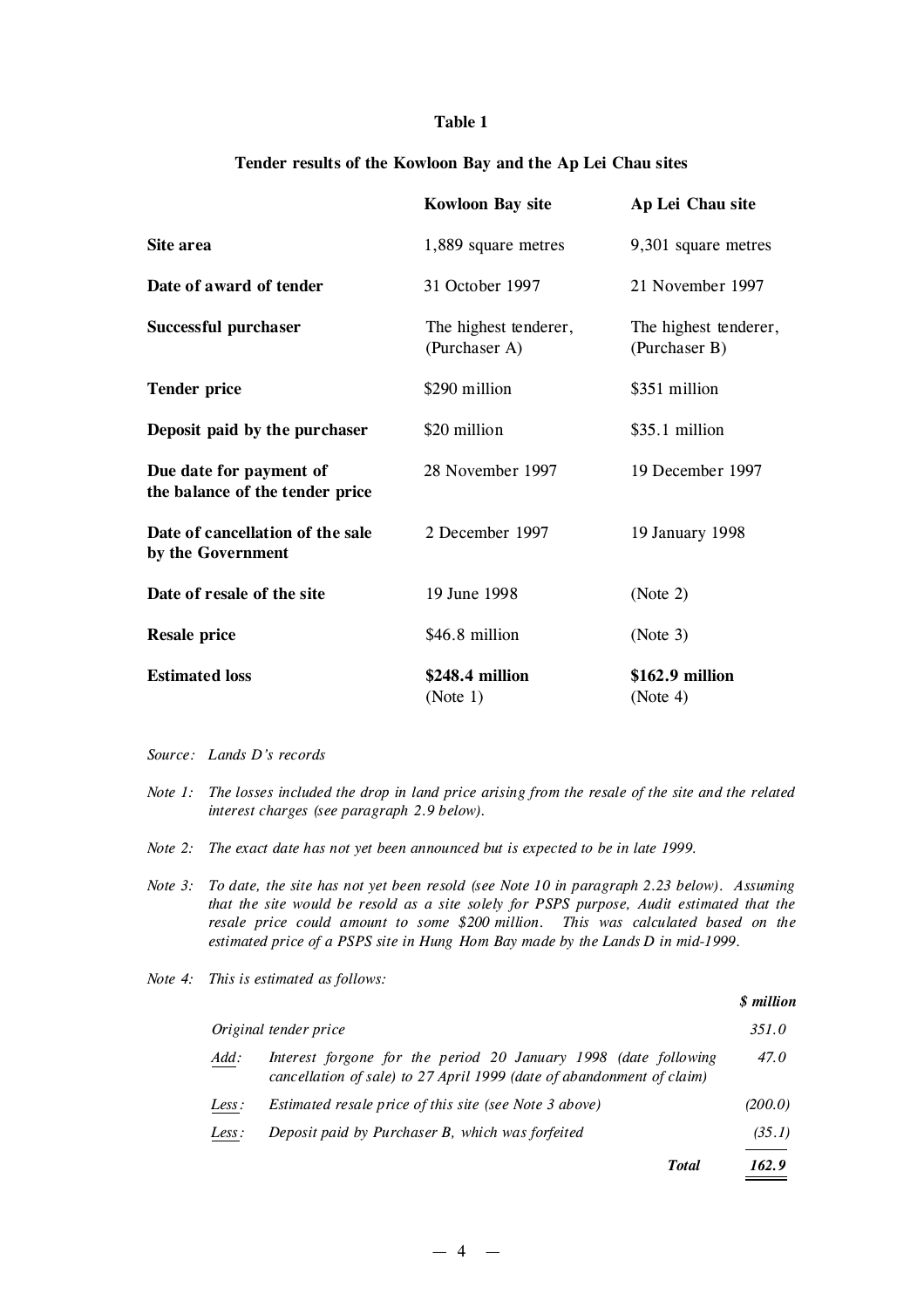## **Tender provision concerning the financial and technical ability of purchasers and the parent company guarantee**

2.4 The Tender Notice for the sale of both the Kowloon Bay and the Ap Lei Chau sites stipulated the following:

- *Financial and technical ability of purchasers.* "Tenders must be accompanied by a statement or statements giving evidence of the tenderer's financial and technical ability to carry into effect and discharge all the obligations of the Purchaser under the Conditions of Sale"; and
- *Parent or associated company guarantee.* "**If required by the Government, the Purchaser shall procure from its parent or other associated company … a written guarantee whereby such company unconditionally and irrevocably guarantees the due and punctual completion of the development of the lot in accordance with the Conditions of Sale and indemnifies the Government against all losses, damages, costs and expenses which may be incurred by it by reason of or arising out of any breach or non-performance of the Purchaser's obligations under the Conditions of Sale.** The guarantee shall be subject to the laws of the Hong Kong Special Administrative Region in a form to be approved by the Director of Lands and shall be delivered to him on or before completion of the sale and purchase of the lot."(Note 3)

## **Actions taken in respect of Tender Notice requirements**

2.5 Table 2 below shows the actions taken by the Lands D in respect of the requirements of the Tender Notice.

Note 3: In a PSPS Tender, the Tender Notice also stipulated that "If a Purchaser has a parent or *associated company incorporated outside of the Hong Kong Special Administrative Region and if required by the Government the Purchaser shall procure… a performance bond or bank guarantee satisfactory to the Government, to be obtained by its parent or associated company."*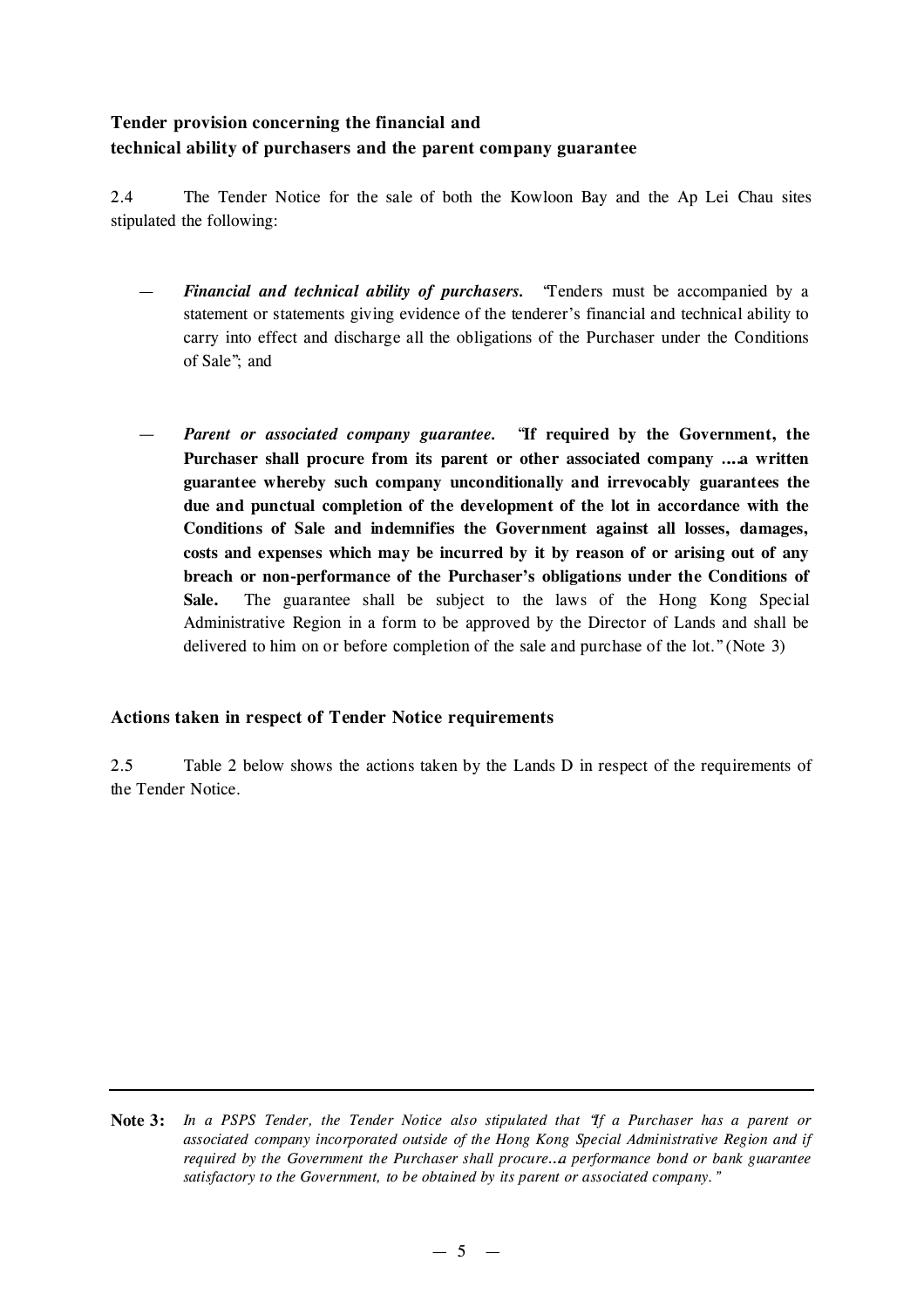#### **Table 2**

#### **Actions taken in respect of Tender Notice requirements**

|                                                               | <b>Kowloon Bay site</b>                                                                                                                                                                                                                                                            | Ap Lei Chau site                                                                                                                                                                                                                               |
|---------------------------------------------------------------|------------------------------------------------------------------------------------------------------------------------------------------------------------------------------------------------------------------------------------------------------------------------------------|------------------------------------------------------------------------------------------------------------------------------------------------------------------------------------------------------------------------------------------------|
| <b>Financial and</b><br>technical<br>ability of<br>purchasers | Purchaser A only submitted a<br>copy of the 1996-97 annual report<br>of Company A. It stated in the<br>Form of Tender that Company A<br>was its parent company. It did<br>not submit a statement giving<br>of<br>the<br>evidence<br>tenderer's<br>financial and technical ability. | The PSPS Tender Board (Note 4)<br>was informed that Purchaser B<br>had complied with the tender<br>requirement that the purchaser<br>should accompany its tender with<br>statements giving evidence of its<br>financial and technical ability. |
| Parent or<br>associated<br>company<br>guarantee               | No.<br>written<br>guarantee<br>was<br>from Purchaser<br>obtained<br>A's<br>parent or associated company.                                                                                                                                                                           | No.<br>written<br>guarantee<br>was<br>submitted notwithstanding<br>that<br>Purchaser B was invited by the<br>Lands D to note that it would be<br>required to produce a company<br>guarantee, a performance bond<br>or a bank guarantee.        |

*Source: Lands D's records*

#### **Cancellation of the sale of the Kowloon Bay site**

2.6 *Request for deferring the due date of payment of the balance of the tender price.* In early November 1997, shortly after the award of the tender, Purchaser A requested the Lands D to defer the execution of the Conditions of Sale and the due date of payment of the balance of the tender price. Purchaser A said that it needed more time to arrange financing with its bank due to a sudden change in the bank's lending policy. The Land Administration Meeting (LAM – Note 5)

- **Note 4:** *The PSPS Tender Board is chaired by the Secretary for Housing and its members include the Secretary for the Treasury, the Director of Housing, the Director of Lands, the Director of Architectural Services, the Director of Planning and Chairmen of the Home Ownership Committee and the Building Committee of the Housing Authority. Its main function is to consider tender submissions, select the successful tenderer or decide on alternate actions in the event that no suitable tenderer is selected.*
- Note 5: The LAM is chaired by the Deputy Director (General) of the Lands D. Its members include the *Deputy Director (Specialist), the Assistant Director (as appropriate), the Assistant Director (Legal) and the Senior Estate Surveyor (Technical Information). Its terms of reference are to consider specific issues affecting individual land transactions.*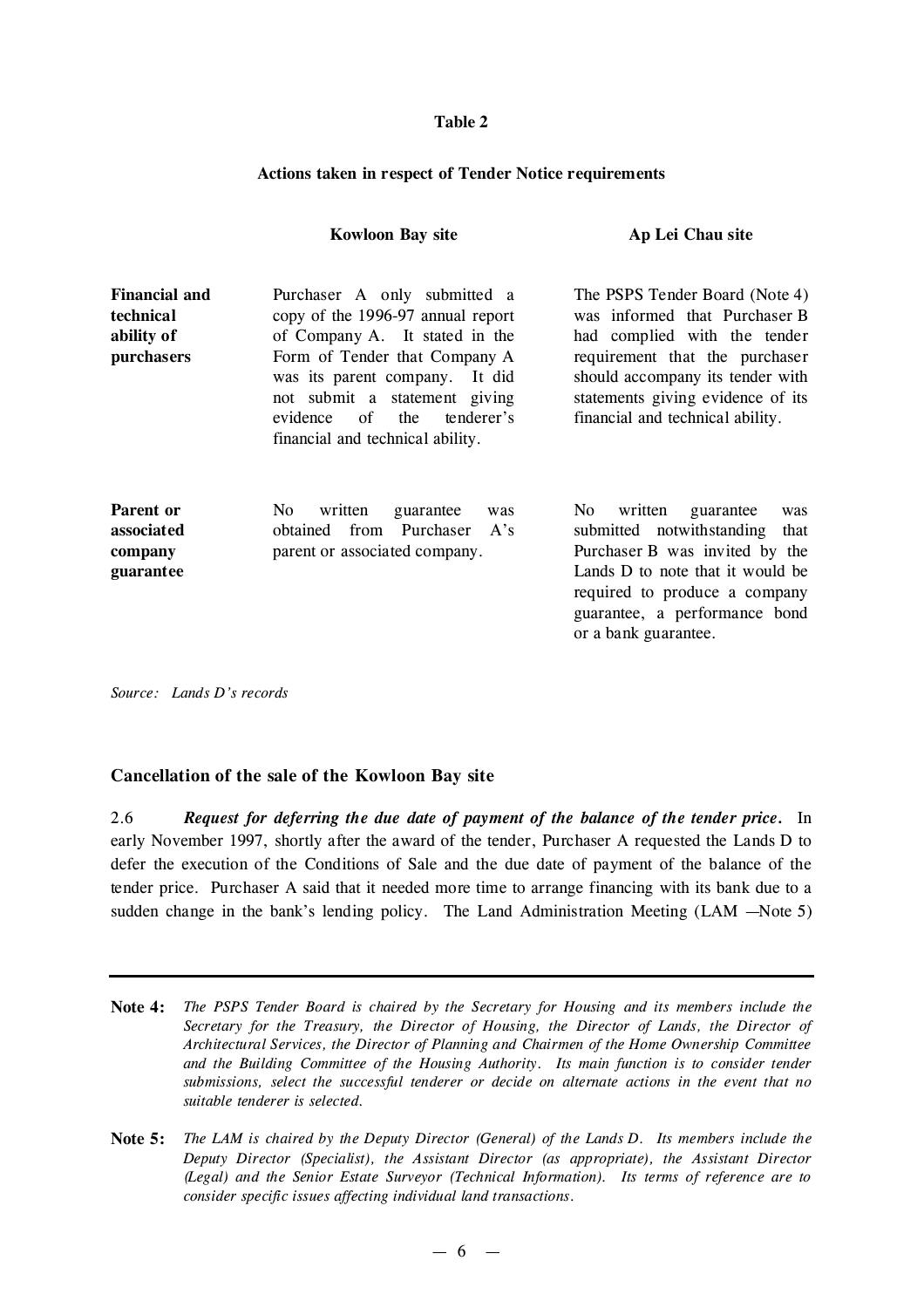approved Purchaser A's request, and deferred the date of execution of the Conditions of Sale to 4 December 1997 and the date of payment of the balance of the tender price to 18 December 1997, subject to the payment of interest at 2% above the Best Lending Rate. However, in November 1997, Purchaser A stated that it did not agree to pay any interest. It requested the Lands D to further defer the execution date and the payment due date to the end of March 1998. The LAM rejected Purchaser A's request. The Legal Advisory and Conveyancing Office (LACO) of the Lands D advised that the final date of payment of the balance of the tender price should be the original date of 28 November 1997 because Purchaser A's counter offer had not been accepted. If Purchaser A did not pay the balance of the tender price on 28 November 1997, the Government would cancel the sale and forfeit Purchaser A's deposit.

2.7 *Cancellation of the sale.* Following Purchaser A's failure to pay the balance of the tender price on 28 November 1997, in December 1997, the Lands D informed Purchaser A that the Government had decided to cancel the sale and had forfeited the tender deposit of \$20 million. In accordance with General Condition 3 of the Conditions of Sale (see Appendix C for details), the Government would reserve the right to recover all losses and expenses as a result of resale of the site (Note 6) from Purchaser A.

2.8 *Liability of Purchaser A's parent company.* In January 1998, the District Lands Officer/Kowloon East of the Lands D sought the LACO's advice about the extent of liability of Purchaser A's parent company on the losses as a result of resale of the site. In response, the LACO advised that:

- so long as the parent company was not connected legally to the tender by either signing on it as the principal or by being required to lodge a corporate guarantee or other security, the tenderer was a separate legal entity from its parent company. Any provision of the parent company's particulars could only be taken as for general information; and
- in this case the tenderer was Purchaser A. There was no such guarantee, security or legal involvement on the part of the parent company. The parent company, therefore, had no liability for Purchaser A's failure to complete the sale contract.

2.9 *Recovery of losses from Purchaser A.* In April 1998, the Lands D arranged the resale of the Kowloon Bay site by tender. In June 1998, the site was sold to the highest tenderer, Purchaser C, at a tender price of \$46.8 million. In July 1998, the Lands D issued a demand note

Note 6: Such losses included interest on the balance of the tender price, the drop in land price and related *interest charges.*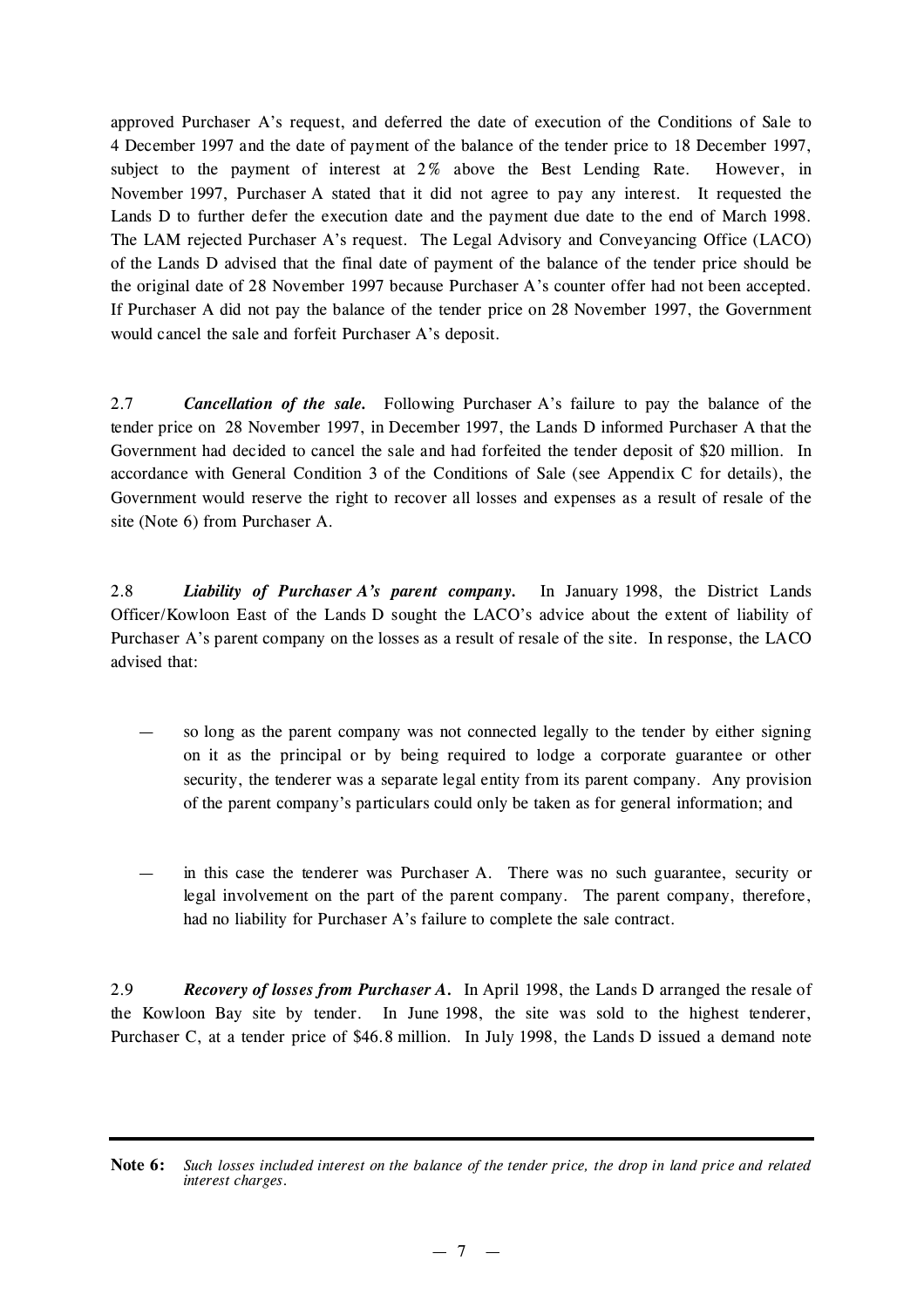for \$245.7 million (Note 7) to Purchaser A to recover the losses arising from the resale. However, Purchaser A did not settle the demand note by the due date of 12 August 1998. Another demand note of \$248.4 million, which included the interest for the overdue period, was sent to Purchaser A for settlement by 17 September 1998. The Lands D informed Purchaser A that if the demand note was not settled by that date, the Government would take legal action to recover the losses. However, Purchaser A did not settle the demand note.

### **No legal action taken to recover the losses from Purchaser A**

2.10 **Company and land searches conducted by the Lands D revealed that Purchaser A was a limited company formed in 1997. It had a nominal capital of \$10,000 and had no landed property in Hong Kong.** The Lands D considered that any recovery of the losses through litigation was unlikely. The Department of Justice advised the Lands D that:

- in general it might not be worthwhile to institute legal proceedings against newly-formed shelf companies (Note 8) with only a nominal share capital and with no landed properties or other properties; and
- in a sale and purchase transaction, unless the defaulting purchaser's shelf company had furnished a parent company guarantee or other bank guarantee, it was difficult to obtain other forms of remedy apart from the forfeiture of the deposit already paid.

2.11 In February 1999, the LAM decided that no legal action should be taken. With regard to the question of whether a parent company guarantee should in future be obtained for the sale of land by tender, the LAM considered that such a guarantee should not be required at that time because:

— it could be counter-productive and damaging to confidence in the then delicate property market; and

| Note $7:$ |       | The Lands D assessed this sum of \$245.7 million, as follows:                                                                          |                          |
|-----------|-------|----------------------------------------------------------------------------------------------------------------------------------------|--------------------------|
|           |       |                                                                                                                                        | <i><b>\$</b></i> million |
|           |       | Difference between the original tender price (\$290 million) and the tender price<br>$(\$46.8$ million) of the resale                  | 243.2                    |
|           | Add:  | Interest on the unpaid balance of the original tender price from<br>28 November 1997 to 16 July 1998                                   | 20.4                     |
|           | Add:  | Interest on the difference between the original tender price and the tender<br>price of the resale from 16 July 1998 to 12 August 1998 | 2.1                      |
|           | Less: | Deposit paid by Purchaser A, which was forfeited                                                                                       | (20.0)                   |
|           |       | Total                                                                                                                                  | 245.7                    |

Note 8: The term "shelf company" is used to describe those ready-made companies set up by secretarial or *accountancy firms.*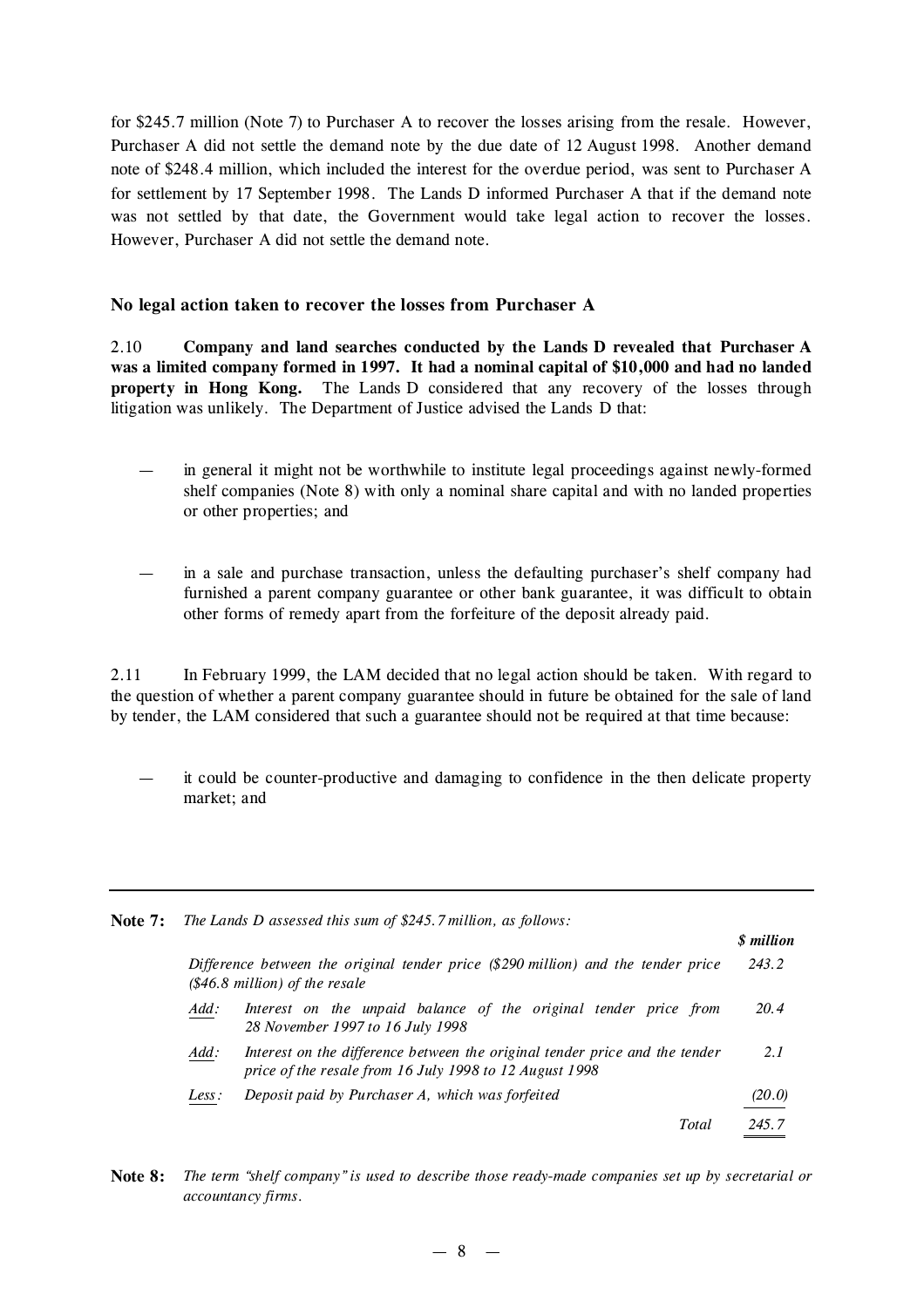— the purpose of a deposit was to "cover the default scenario". However, in this case, the losses in excess of the deposit sum were primarily due to the delay in effecting the prompt resale of a site.

Subsequent to Audit's enquiry, the Lands D is now seeking the Secretary for the Treasury's approval to write off the amount of \$248.4 million.

### **Lands D deleted tender clause concerning tenderers' financial and technical ability**

2.12 In December 1997, the Lands D decided that, under normal circumstances, the requirement for prospective tenderers to submit their tenders with statements of their financial and technical ability (see the first inset of paragraph 2.4 above) should be discontinued. The Lands D's reasons were as follows:

- it was not the usual practice of the Lands D to verify information submitted in such statements;
- the content of the statements submitted by tenderers was not normally a factor in the Lands D's tender recommendation to the Central Tender Board (CTB --Note 9);
- the Lands D's only concern was whether the tender price was acceptable and whether it would be paid; and
- it was consistent with the auction practice.

In January 1998, the clause requiring the submission of statements of financial and technical ability was deleted from the Tender Notice. However, for the sale of PSPS sites, the clause still remains as one of the requirements specified in the PSPS Tender Notice.

#### **Sale of the Ap Lei Chau site by tender**

2.13 *Sale of the site as a PSPS development.* The Ap Lei Chau site was sold by tender for a PSPS development. Tenders were assessed on a weighted scoring system. Purchaser B submitted the highest bid for the tender and scored the highest points. In October 1997, the PSPS Tender Board agreed to award the tender to Purchaser B at the tender price of \$351 million.

Note 9: The CTB is chaired by the Secretary for the Treasury. Its members consist of the Director of *Government Supplies, the Secretary for Works or his representative, a member of the Department of Justice and a Deputy Secretary for the Treasury. The CTB is responsible for making recommendations to the Secretary for the Treasury on the acceptance of tenders.*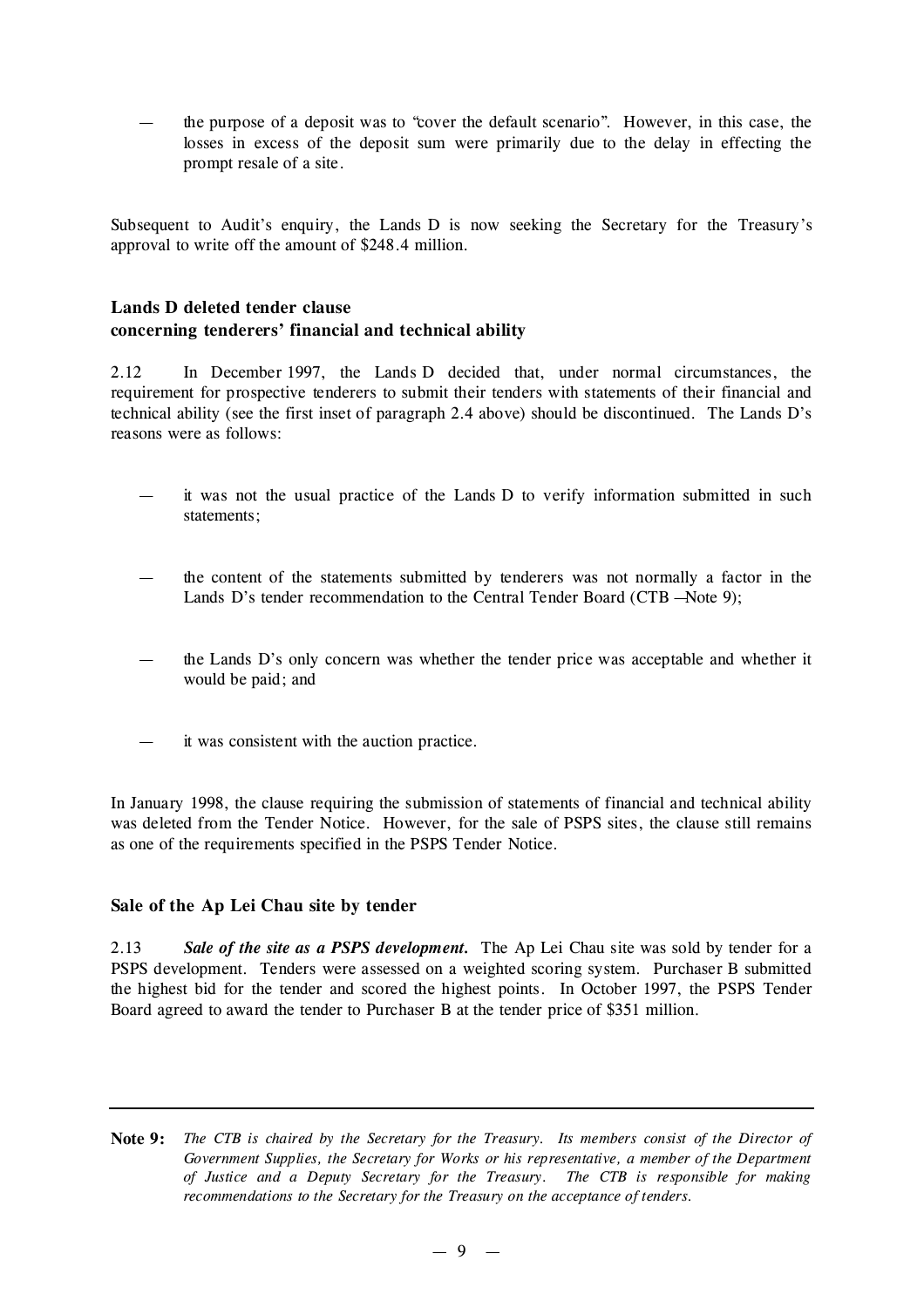#### **Request for deferring the payment of the balance of the tender price**

2.14 On 21 November 1997, the Lands D informed Purchaser B that its tender at the tender price of \$351 million was accepted. The Lands D also informed Purchaser B that it would be required to submit a guarantee, a performance bond or a bank guarantee in accordance with the provisions of the Tender Notice.

2.15 On the same date (i.e. 21 November 1997), the CTB received a letter dated 13 November 1997 from Purchaser B. Purchaser B informed the CTB that its banks were reluctant to provide financing for the project in view of the severe financial crisis in Hong Kong. Purchaser B suggested that the Conditions of Sale should be amended so that it could withhold the unpaid balance of the tender price until the PSPS units were ready for sale, or the banks' lending rates returned to normal.

2.16 On 26 November 1997, the LAM rejected Purchaser B's request. The Lands D gave Purchaser B a counter offer that it should pay the balance of the tender price by 19 January 1998, subject to payment of interest at 2% above the Best Lending Rate. In December 1997, Purchaser B reiterated that it had difficulty obtaining financing from its banks. It requested an extension of another two months to 19 March 1998 and agreed to pay interest for the extended period. However, the Lands D did not accept its request and advised Purchaser B that it had to pay the balance of the tender price by 19 January 1998 and the interest by 18 December 1997. If Purchaser B failed to comply with the requirements, the Government would have to cancel the sale and forfeit the deposit. On 19 December 1997, Purchaser B paid the Government \$3.2 million being interest on the balance of the tender price for the extension period 19 December 1997 to 19 January 1998.

2.17 *Cancellation of the sale.* In January 1998, Purchaser B informed the Lands D it could no longer fulfil the contract due to the change of circumstances and extraneous causes beyond its control. Purchaser B contended that the contract had been terminated by frustration and the parties concerned should be discharged from the contract. It requested a refund of the deposit and the interest paid. As Purchaser B had not paid the balance of the tender price by the due date, on 19 January 1998, the Lands D informed Purchaser B that the sale was cancelled and that the deposit and the interest paid had been forfeited. Purchaser B would be liable to the Government for any losses thus arising. The Lands D did not accept Purchaser B's contention that the contract had been frustrated.

2.18 *Liaison with the second highest tenderer.* Meanwhile, in order to minimise delay to the development programme of the site, the Lands D approached Purchaser D, the second highest tenderer, to ascertain whether it would accept the award of the tender in case of default by Purchaser B. At an informal meeting, Purchaser D informed the Lands D that it would only accept the award of the tender if the tender premium of \$243 million was reduced to \$72 million. The Lands D considered that such a reduction was unacceptable.

### **Concerns of the Independent Commission Against Corruption**

2.19 When news of Purchaser B's failure to complete the sale was announced, the Director of Corruption Prevention of the Independent Commission Against Corruption (ICAC) raised with the Lands D the following questions: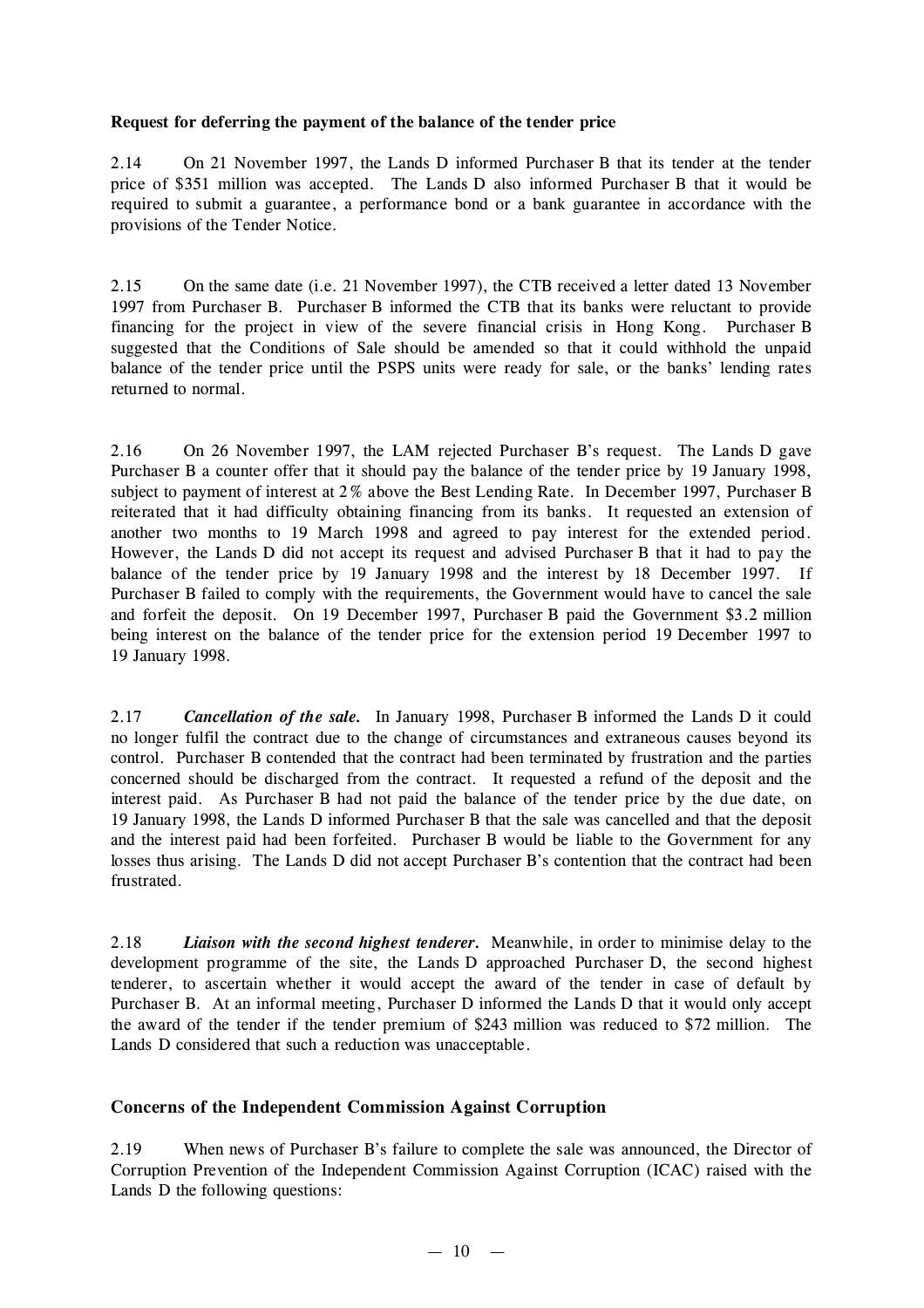- what actions the Lands D had taken to safeguard the Government's interest apart from the forfeiture of deposit;
- whether it was a normal requirement to ask the successful tenderer to provide the Government with a written guarantee from its parent company for the due completion of the development; and
- what was the arrangement for the parent company guarantee for the Ap Lei Chau site.

2.20 The Lands D replied that no written guarantee had been obtained from Purchaser B's parent company. In view of this, the ICAC suggested to the Lands D that:

- in future sale of land by tender, the Lands D should consider making it a standard requirement for the purchaser, if it was a subsidiary company, to procure a written guarantee from its parent company. This would indemnify the Government against any loss arising from the non-completion of the sale; and
- if the purchaser was allowed to defer the date of execution of the Conditions of Sale, apart from charging an interest on the balance of the premium, the requirement for the written guarantee should be imposed as a condition for the deferment.

#### **No legal action taken to recover the amount due from Purchaser B**

2.21 **Company and land searches conducted by the Lands D revealed that Purchaser B was a limited company established in 1997. It had a paid-up capital of only \$100 and had no landed property in Hong Kong.** Regarding Purchaser B's failure to complete the sale of the Ap Lei Chau site, the LACO advised that:

- as Purchaser B had no assets, any judgement obtained by means of legal proceedings would likely be unenforceable;
- Purchaser B could avoid its liability to the Government by disposing of its assets (if any) prior to the Government obtaining an injunction or judgement. The institution of legal proceedings would not prevent Purchaser B from disposing of its assets; and
- it was possible to require the submission of a parent company guarantee before the award of a tender.

2.22 In May 1998, the LAM decided that no legal action should be taken to recover any losses in connection with Purchaser B's default to complete the sale. In order to safeguard the Government's interest, the LAM considered that the amount of deposit for PSPS tenders should be increased. However, in March 1999, the PSPS Tender Board decided that the amount of deposit (i.e. 10% of the tender price) should remain unchanged for PSPS tenders because the successful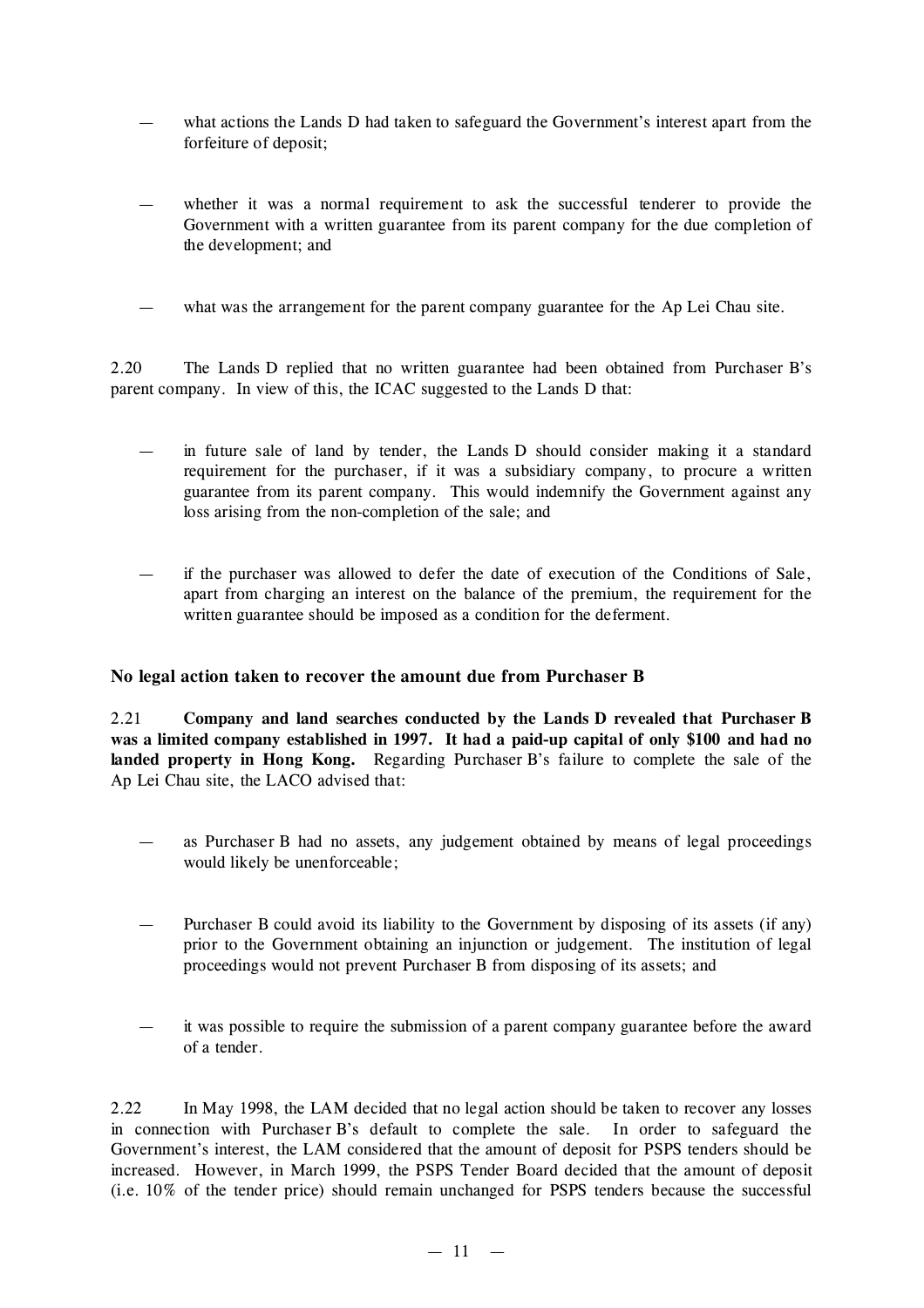tenderer would be required to provide a parent company guarantee within two weeks of award of the tender.

2.23 *Abandonment of claim for losses from Purchaser B.* In January 1999, the Lands D sought the Secretary for the Treasury's approval for abandoning the claim for losses from Purchaser B. Further legal advice was also sought. The Department of Justice concurred with the LACO's views. The Department of Justice also suggested that in future the Lands D should consider requiring the purchaser to give a larger amount of deposit or a bank/parent company guarantee. In March 1999, in reply to enquiries from the Finance Bureau, the Lands D said that:

- **in order to prevent the occurrence of a similar default, in March 1999, the PSPS Tender Board approved the recommendation that the successful tenderer should be required to provide a parent company guarantee within 14 days from the award of the tender. The requirement would be imposed on future PSPS tenders; and**
- the Lands D did not provide an estimated loss because the Ap Lei Chau site was no longer intended for resale as a PSPS site (Note 10).

In April 1999, the Secretary for the Treasury approved the Lands D's request to abandon the claim for losses from Purchaser B.

## **Audit observations on the purchasers' failure to complete the land sale contract**

#### **Parent company guarantee clause not invoked**

2.24 Audit observed that the purchasers of the Kowloon Bay and the Ap Lei Chau sites who had defaulted were newly-formed shelf companies with no landed property in Hong Kong. **Purchaser A, with a nominal capital of only \$10,000, was awarded the tender of the Kowloon Bay site at the tender price of \$290 million. Purchaser B, with a paid-up capital of only \$100, was awarded the tender of the Ap Lei Chau site at the tender price of \$351 million. According to the Tender Notices for the sale of the sites, the Government had the right to obtain a guarantee from the Purchasers' parent or associated company. However, the Lands D had not obtained such a guarantee when the tender was awarded to the Purchasers.** Notwithstanding that the Conditions of Sale of both the Kowloon Bay and the Ap Lei Chau sites empowered the Government to recover all losses arising from the Purchasers' failure to complete the sale, the Government could not do so because the two Purchasers did not have any substantial assets. **In the event, the Government suffered a loss of \$248.4 million due mainly to the drop** in land price upon the resale of the Kowloon Bay site. As regards the Ap Lei Chau site, Audit **estimated that the total loss due to the drop in land price and interest forgone was \$162.9 million (see Table 1 in paragraph 2.3 above). Audit supports the views of the ICAC and the Department of Justice that a parent or associated company guarantee or a bank**

Note 10: The Ap Lei Chau site was considered as a site more suitable for the first mixed development pilot *scheme. Under this scheme, the purchaser is required, upon completion of the development, to make available to the Government, free of cost, 30% of the saleable area for sale as home ownership flats to eligible purchasers nominated by the Hong Kong Housing Society.*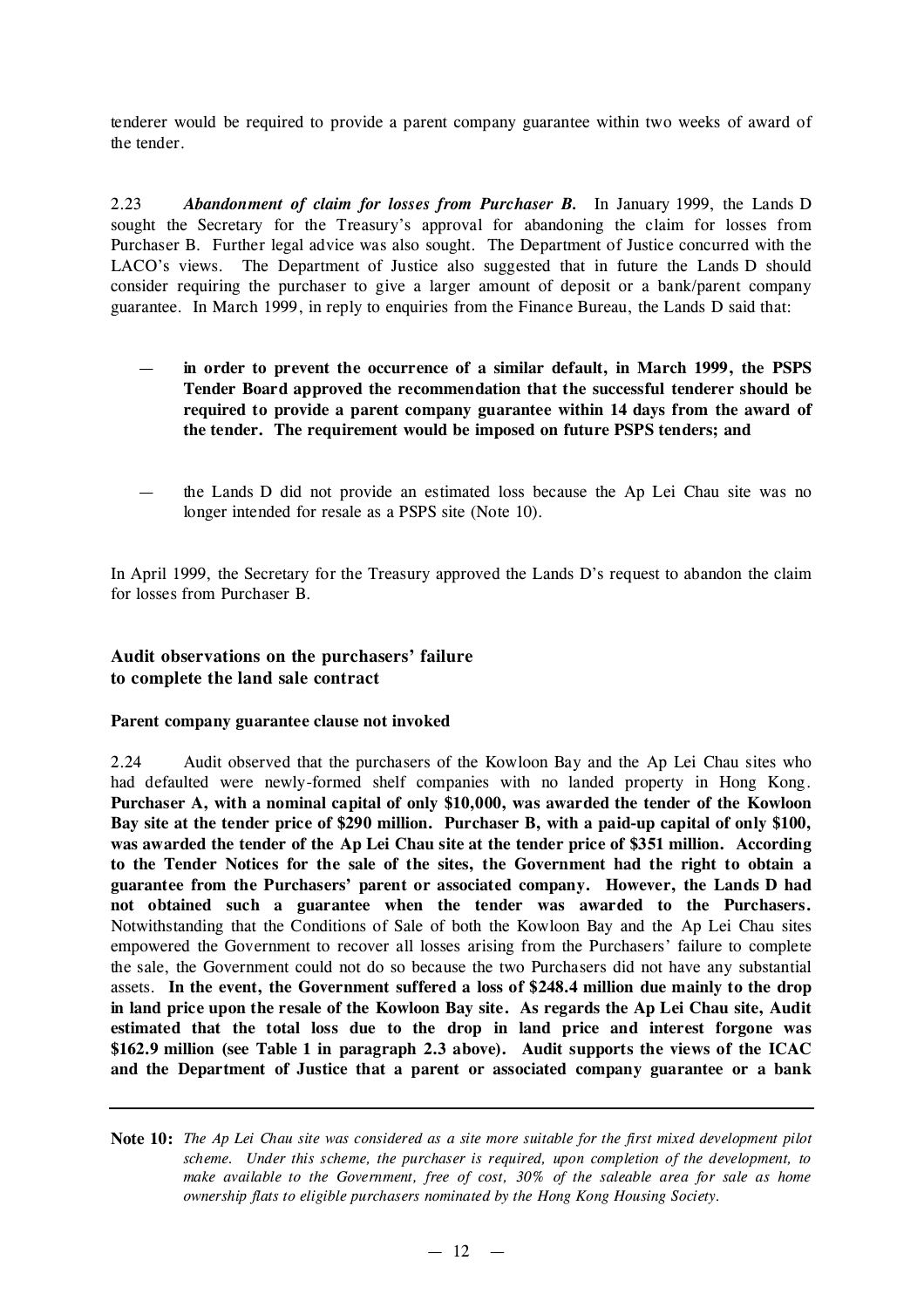**guarantee should be obtained from successful tenderers in order to indemnify the Government against any losses arising from the breach or non-performance of the tenderers' obligations under the Conditions of Sale.**

2.25 Audit noted that the Lands D has learned a lesson from the sale of the Ap Lei Chau site. In future PSPS tenders, the successful tenderer will be required to provide a parent company guarantee within 14 days from the award of the tender. **However, for non-PSPS land sale tenders, the Lands D has not yet decided whether a similar requirement should be imposed by invoking the clause in the Tender Notice which requires a purchaser to procure from its parent or associated company a written guarantee.**

#### **Tenderers'financial and technical ability**

2.26 Audit observed that Purchaser A had not submitted statements giving evidence of its financial and technical ability in its tender, contrary to the requirement specified in the Tender Notice. In the absence of such statements, the Lands D could not assess the tenderers' financial position and technical ability. **Audit considers that it is unsatisfactory that the financial and technical ability clause was deleted from the Tender Notice of non-PSPS land sale tenders. Such a requirement is essential to enable the Lands D to vet the financial and technical capability of prospective tenderers prior to the award of the tender. Furthermore, this clause will protect the Government's interest.** This is also consistent with the current requirement of the PSPS land sale Tender Notice for tenderers to submit statements giving evidence of their financial and technical ability to complete the PSPS development.

### **Audit recommendations on tender requirements**

- 2.27 **Audit has** *recommended* **that the Director of Lands should:**
	- **upon the award of a land sale tender, require the successful tenderer to procure a bank guarantee or a written parent or associated company guarantee for a sum equivalent to the balance of the tender price, so as to adequately protect the Government's interest in case of default by the purchaser;**
	- **if a successful tenderer chooses to provide a written parent or associated company guarantee, thoroughly vet the financial statements of the guarantor to ensure that the guarantor has adequate means to fulfil its obligations under the guarantee;**
	- **in the Tender Notice for the land sale of sites, reinstate the financial and technical clause which gives the Government the right to require purchasers to submit evidence of their ability to discharge their obligations under the Conditions of Sale; and**
	- **strictly enforce the requirement of the Tender Notice for purchasers to submit evidence of their financial and technical ability. Full justifications should be documented for cases where such a requirement is waived.**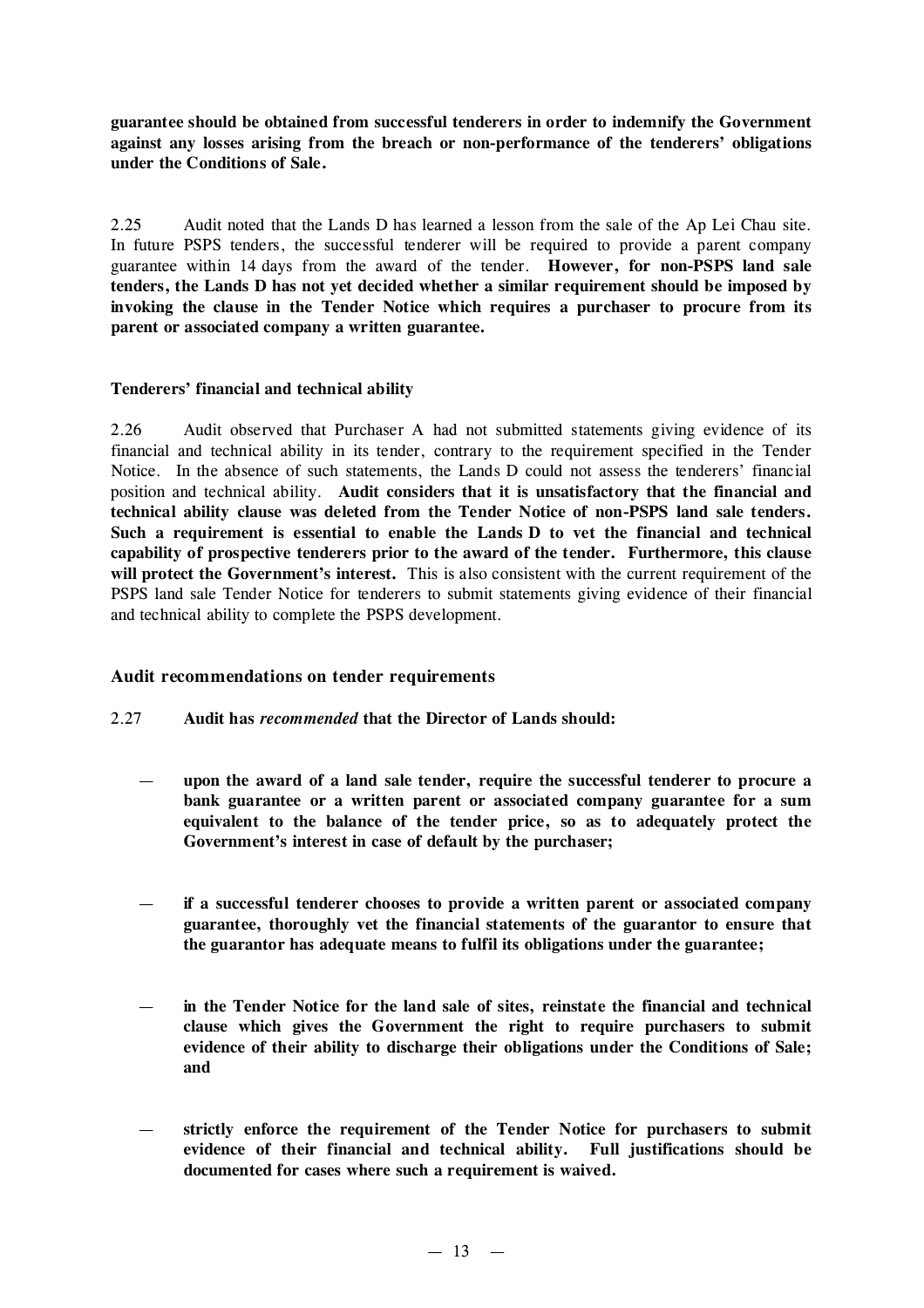## **Response from the Administration**

2.28 The **Secretary for the Treasury** supports the audit recommendation that, from the angle of revenue and resources protection, the Director of Lands should, upon the award of a land sale tender, require the successful tenderer to procure a bank guarantee or a written parent or associated company guarantee for a sum equivalent to the balance of the tender price. She has said that the amount of losses in case of purchasers' default could be huge as demonstrated by the sales of the Kowloon Bay site and the Ap Lei Chau site.

2.29 The **Director of Lands** agrees that there is scope to improve the current system on tender procedures. He considers that the two cases of the Kowloon Bay and the Ap Lei Chau sites are "casualties"of the Asian financial crisis in 1997. He has said that:

- (a) he agrees with the audit recommendation that the financial statements of the guarantor should be thoroughly vetted in cases where such a requirement is contained in the Tender Conditions;
- (b) he agrees with the audit recommendation that the requirement of the Tender Notice should be strictly enforced. To award tenders which do not comply with the requirement of the Tender Notice may inevitably run the risk of legal challenges from other unsuccessful tenderers;
- (c) inclusion of the requirement for bank guarantees, parent or associated company guarantees will be made in appropriate cases having regard to the existing guidelines. For PSPS cases, the standard Tender Conditions now contain a requirement that such guarantees must be submitted within 14 days from the award of the tender. However, the requirement for submission of bank guarantees or parent or associated company guarantees is not considered essential in each and every non-PSPS land sale. Unlike PSPS cases where the Government is committed to achieving a set target on the provision of assisted housing, for the majority of non-PSPS cases, the requirement for a deposit is to ensure that the Government is not dealing with "men of straw". If the successful tenderer defaults, the Government will forfeit the deposit and this should be a sufficient deterrent. Under a steady market condition, the deposit should be able to cover the shortfall;
- (d) the more stringent financial requirements that the Government tries to impose in the tender documents, the more the likelihood such requirement will reduce the number of potential bidders willing to participate in the tender. Apart from the fact that such requirement could have an adverse effect on prices, this practice could also easily lead to the misunderstanding that the tender procedures are geared towards favouring the major developers;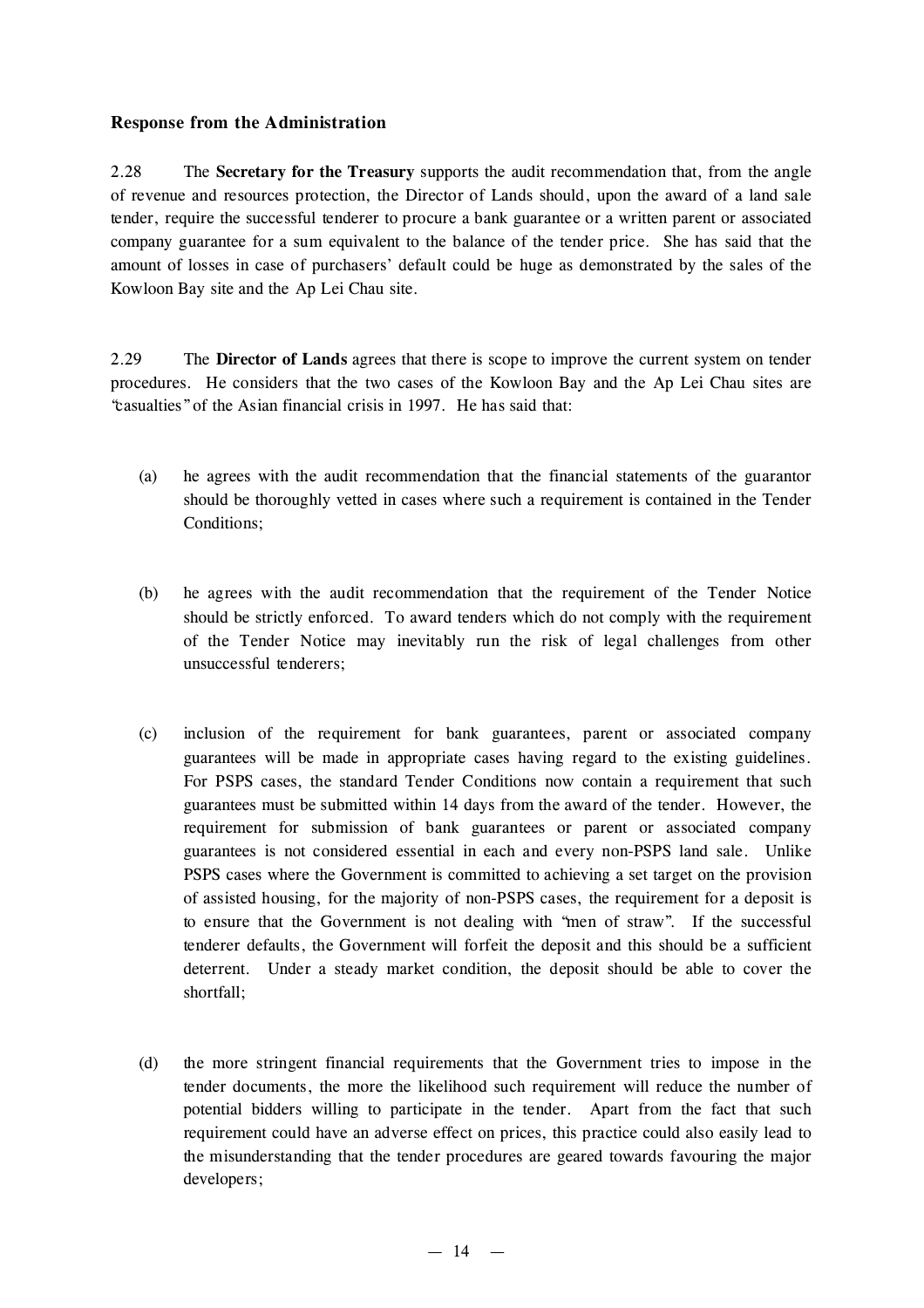- (e) in cases where sites for certain special purposes are put up for tender in pursuance of certain specific policy objectives, submission by tenderers giving evidence of their financial and technical capability to discharge the obligations under the Conditions of Sale will normally be specified. Indeed, subject to the CTB's approval to be sought on such cases, such factors are taken into consideration in tender evaluation on the basis of an approved scoring system. Hence, the requirement for submission of statements giving evidence of tenderers' financial and technical ability is not considered necessary in all land sale cases; and
- (f) the Ap Lei Chau site was included in the 1998-99 Land Sale Programme for PSPS development. However, following the Government's announcement in June 1998 of the special relief measures to help revive the economy, land sale by auction and tender for the remainder of the 1998-99 financial year was suspended. The site has now been included in the 1999-2000 Land Sale Programme for sale as a mixed development project with tender invitation scheduled for October 1999. The estimated resale price of \$200 million (see Note 3 of Table 1 in paragraph 2.3 above) for the site is hypothetical as the site will no longer be disposed of for PSPS development.

2.30 Concerning the audit recommendations on tender requirements, the **Secretary for Justice** has said that:

- care should be taken with the wording of a bank guarantee, parent or associated company guarantee; and
- the Government may need to scrutinise, during the life of a guarantee, that the guarantor giving the guarantee has adequate assets.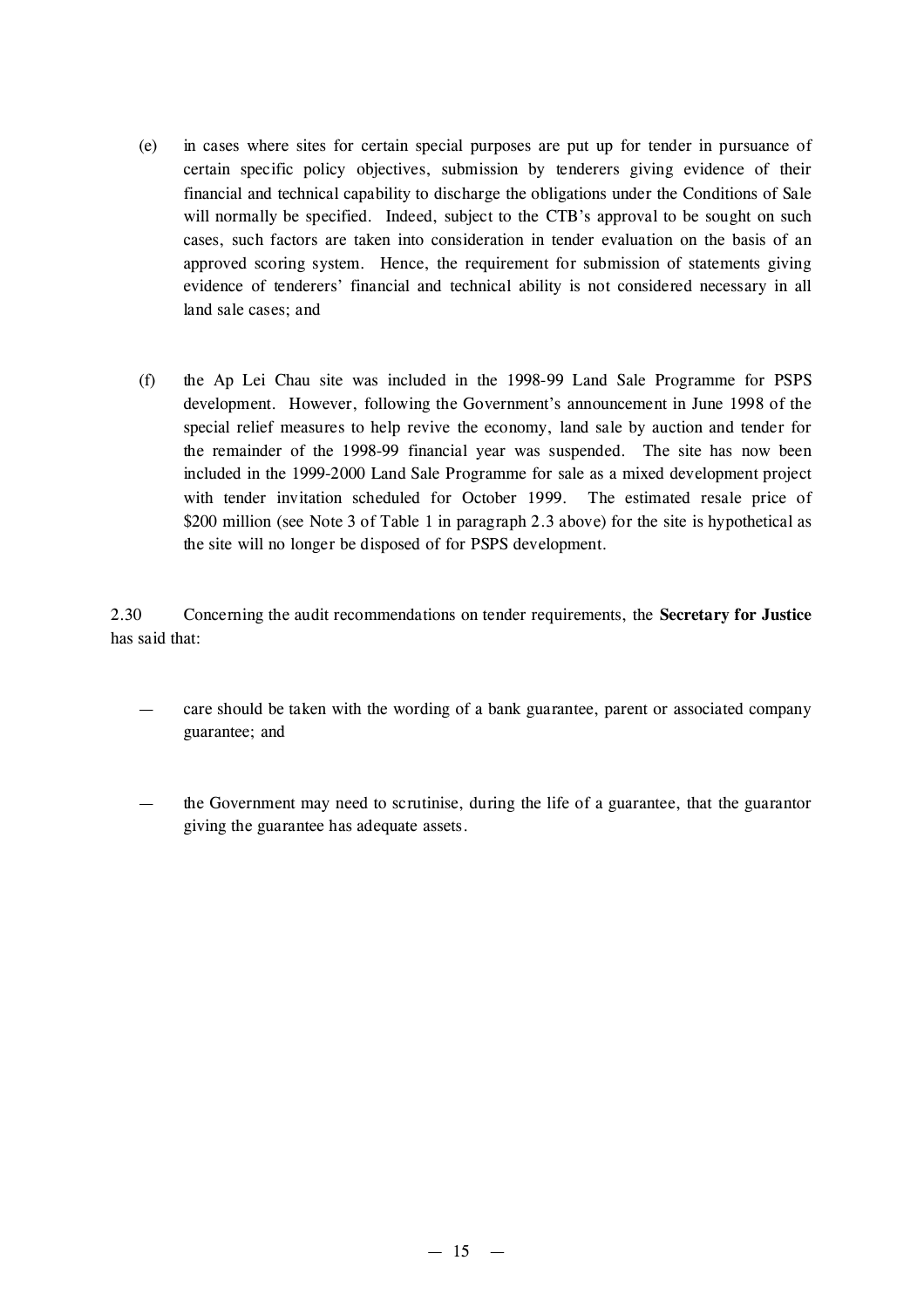#### **PART 3: SALE OF THE MA ON SHAN SITE BY TENDER FOR HOTEL USE**

3.1 This part examines the sale of a site by tender in Ma On Shan which was specifically zoned for hotel use.

#### **Background**

3.2 As mentioned in paragraph 1.1 above, the sale of land by tender is usually chosen as the means of land disposal where the Government imposes special user requirements on the development of a lot to achieve a particular planning objective. The audit revealed that there were lessons to be learnt in the sale of a site situated at Ma On Shan Town Centre Area 100 which was specifically zoned for a hotel. Figure 3 below shows the location of this site. A chronology of key events relating to the rezoning and sale of the Ma On Shan site by tender is at Appendix D.

#### **Figure 3**

#### **Location of the Ma On Shan site**



*Source: Lands D's records*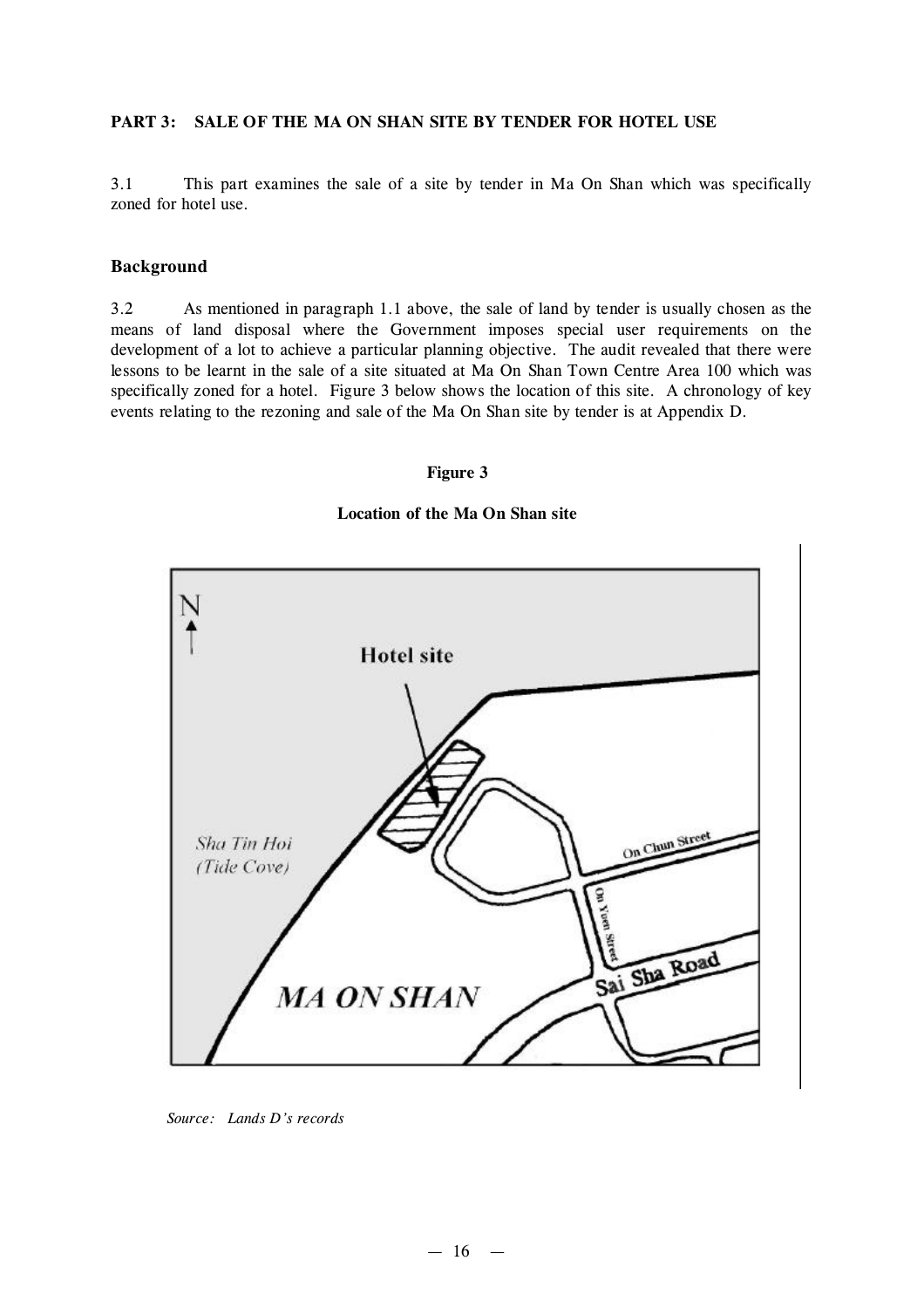## **Hotel industry appealed for more incentives**

3.3 In 1995, a consultancy study known as the Visitor and Tourism Study for Hong Kong (hereinafter referred to as the VTS) commissioned by the Hong Kong Tourist Association (HKTA) and managed by the Planning Department (Plan D) was completed. The VTS estimated that there would be a shortage of 16,500 hotel rooms in Hong Kong by 2004. At the same time, another consultancy study commissioned by a group of hotel owners in Hong Kong also concluded that there would be a shortage of hotel rooms, and some 14,000 hotel rooms would be required over the next ten years. As a lead time of three to four years was required to build a hotel, the earliest date for the new additional hotels to be available would be in 1998-99.

3.4 *Reasons for the shortage of hotel accommodation.* In Hong Kong, hotels and offices may be built on land which has been zoned "Commercial (C)" or "Commercial/Residential (C/R)". A developer has the right to decide on the type of property to be built in order to give him the highest return on his investment. Prior to September 1995, some developers redeveloped or converted existing hotels to commercial/office use because this would give them a higher return. There was not much incentive for new hotel development. According to the VTS, the higher returns of other types of property development were one of the reasons for the anticipated shortage of hotel rooms.

3.5 The VTS suggested that the plot ratio for hotel development should be increased to the same level as that for non-domestic development. However, this measure alone was insufficient to encourage the building of new hotels in the short and medium term. The introduction of "prescriptive land zoning for hotels" was therefore needed as a complementary course of action. Hence, the VTS recommended, among other things, that the Government should:

- increase the plot ratio for hotel development to the same level as that for non-domestic development; and
- zone sites specifically for hotel development in suitable locations.

### **Zoning sites specifically for hotel development**

3.6 *Concern over the loss in revenue due to zoning of hotel sites.* In July 1995, the Chief Secretary for Administration's Committee (CSC) considered the VTS report submitted by the Economic Services Bureau (ESB). According to CSC Discussion Paper No. 20/95 of July 1995, the Planning, Environment and Lands Bureau (PELB) and the Lands D did not favour a change in the existing land disposal policy. Under the land disposal policy at that time, sites for hotel use were usually included within a general "Commercial (C)" zone in the Outline Zoning Plans (OZPs — Note 11), or included in large scale projects in Comprehensive Development Areas, the development of which was subject to approval by the Town Planning Board (TPB). The PELB and

**Note 11:** *OZPs are statutory plans prepared and published by the Town Planning Board under the provisions of the Town Planning Ordinance (Cap. 131). OZPs show the proposed land uses and major road systems of individual planning scheme areas. Areas covered by OZPs are zoned for such uses as residential, commercial, industrial, open space, government, institution and community uses, green belt, or other specified purposes.*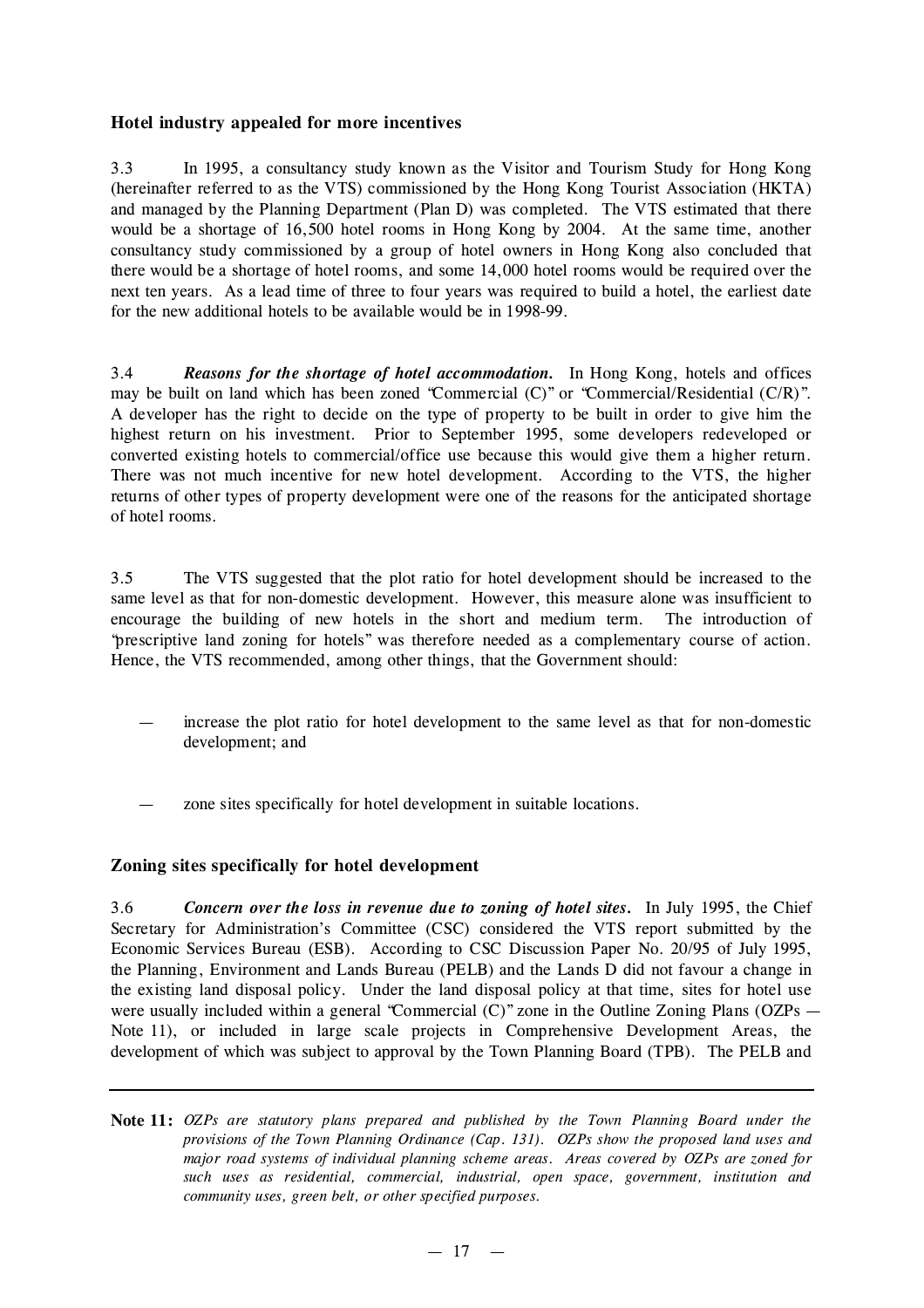the Lands D expressed reservations about the proposal of zoning sites for hotel development. **The Government Economist shared their views. He said that "it would distort the market mechanism and sales of designated hotel sites would fetch lower prices than that where a wider choice of developments is permitted, thereby providing a subsidy and a resultant loss in government revenue". The Secretary for the Treasury supported a more cautious approach and doubted if the growth in the number of visitors could be sustained in the long run.**

3.7 *Measures recommended.* According to CSC Discussion Paper No. 20/95, the following measures were recommended to the CSC:

- the Building Authority's current practice notes and the Building (Planning) Regulations should be amended to allow hotel sites to have the same plot ratios as sites for nondomestic use; and
- a Task Force under the Plan D should be set up to make recommendation to the TPB for the designation of up to six suitable sites specifically for hotel development under the OZPs.

3.8 *The CSC's decision.* At the CSC's meeting of 17 July 1995, the Chief Secretary for Administration said that there was no disagreement on the proposal to increase the plot ratios for hotels. However, with regard to the proposal of zoning specific sites for hotel development, she said that:

- the Government should press ahead with the increase in the plot ratios as a first step;
- she agreed with the Secretary for the Treasury and the Secretary for Planning, Environment and Lands that the Government should move cautiously and should not interfere with the market unnecessarily;
- she agreed reluctantly to the recommendation of testing the market with one or two sites earmarked specifically for hotel development; and
- before the Government took a firm decision, the ESB was requested to provide the CSC with the number and details of the sites identified.

3.9 In September 1995, the Building Authority issued a Practice Note for Authorized Persons and Registered Structural Engineers (PNAP) 111 (Note 12). **The Building Authority**

Note 12: In August 1996, the Building Authority revised PNAP 111 (which is currently in force). The main *revision is that the Building Authority accepts that for better functioning of hotels, exemptions may be justifiable for such facilities as suitably designed setting-down and picking-up areas for hotel users and back-of-the-house facilities, which are special and essential for hotel operations.*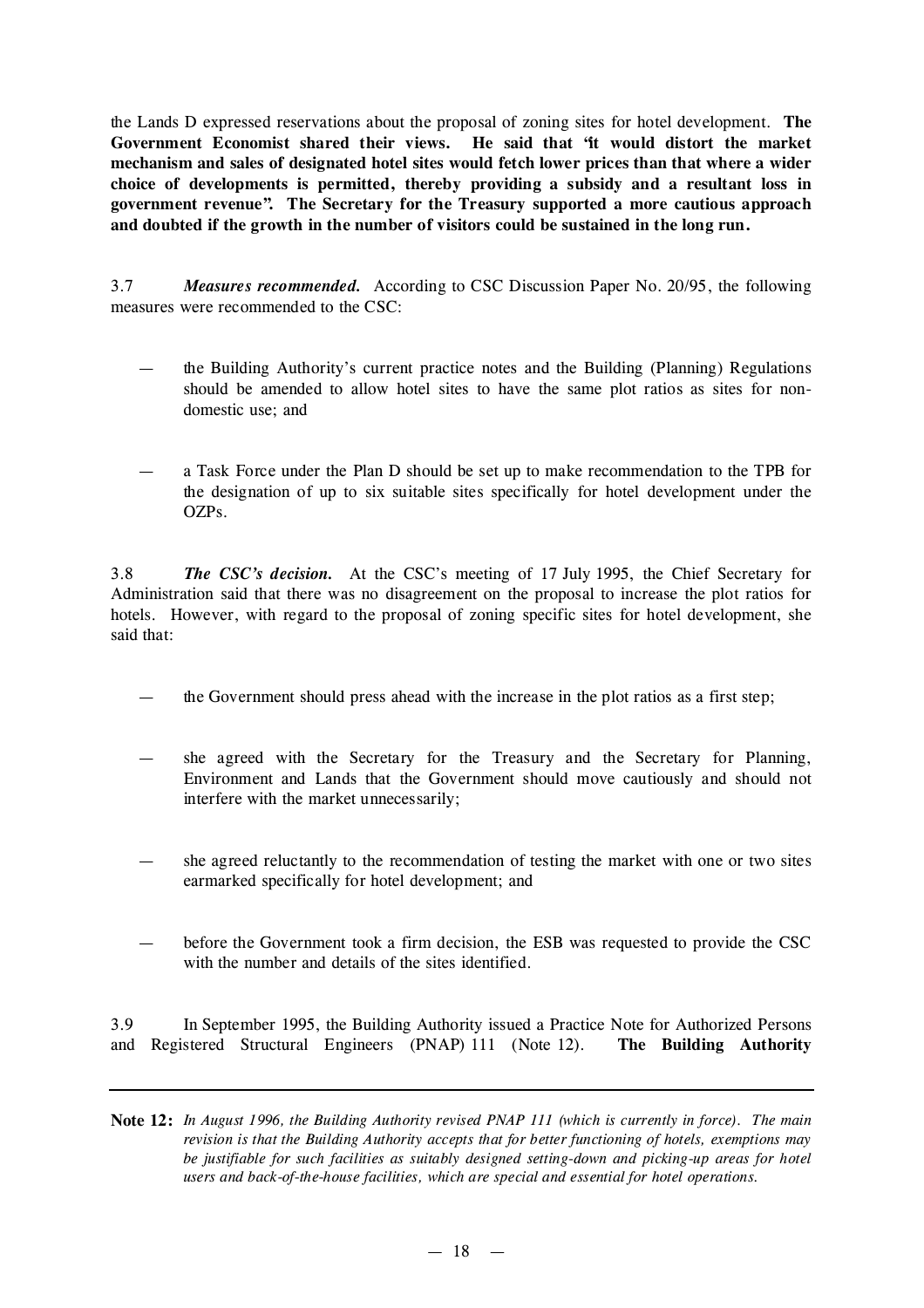**announced that for bona fide hotel proposals, it would favourably consider applications to modify the site coverage and plot ratio limits in the Building (Planning) Regulations up to nondomestic standards. Since August 1996, back-of-the-house facilities (Note 13) have also been excluded from the plot ratio calculation as an additional incentive to the hotel industry.**

3.10 *ExCo informed of the Government's effort to help the hotel industry.* The Executive Council (ExCo) had been informed of the Government's effort to help the hotel industry. In 1969, ExCo was informed that, to alleviate the shortage of hotels and to encourage tourism, the Building Authority would grant concessions for the construction of bona fide hotels. As a concession, the Building Authority would disregard basements in hotel developments for the purpose of calculating the plot ratio (Note 14) of the whole building. **In July 1998, ExCo was also informed of the measures mentioned in paragraph 3.9 above to help the hotel industry.**

#### **Trial scheme of zoning two sites for hotel use**

3.11 Meanwhile, in August 1995, the ESB informed the CSC that six sites had been identified as suitable for zoning for hotel development. Among the six sites, the ESB recommended two sites as a test case. After zoning, these two sites would be included in the land sales programme and the response from the market would be closely monitored. The CSC agreed with the ESB's proposed sites, which were:

- *Site No. NE4 in Sha Tin Area 14.* The site is situated at Yuen Chau Kok in Sha Tin (hereinafter referred to as the Yuen Chau Kok site); and
- *Site No. TW4B in Tsuen Wan.* The site is situated at the junction of Yeung Uk Road and Ma Tau Pa Road in Tsuen Wan (hereinafter referred to as the Tsuen Wan site). The Tsuen Wan site was originally zoned "Commercial" on the Tsuen Wan OZP No. S/TW/6 in October 1993. In August 1996, the TPB rezoned the site from "Commercial" to "Other Specified Uses" and annotated "Hotel" in the draft Tsuen Wan OZP No. S/TW/7, which was exhibited for public inspection under section 5 of the Town Planning Ordinance (Cap. 131). During the public inspection period, no objection was received.

- **Note 13:** *Back-of-the-house areas accommodate facilities which are unique and integral to the normal operation of a hotel. The omission or under-provision of such facilities would result in poorer quality of life for hotel guests. Acceptable facilities include workshops, storage areas and facilities for the welfare of hotel staff. Unacceptable facilities include shops, restaurants, cinemas and any commercial use (other than hotel use) to which the general public has access.*
- Note 14: Under the Building (Planning) Regulations, the plot ratio of a building is obtained by dividing the GFA of the building by the area of the site on which the building is erected. In September 1995, *the grant of basement concessions ceased.*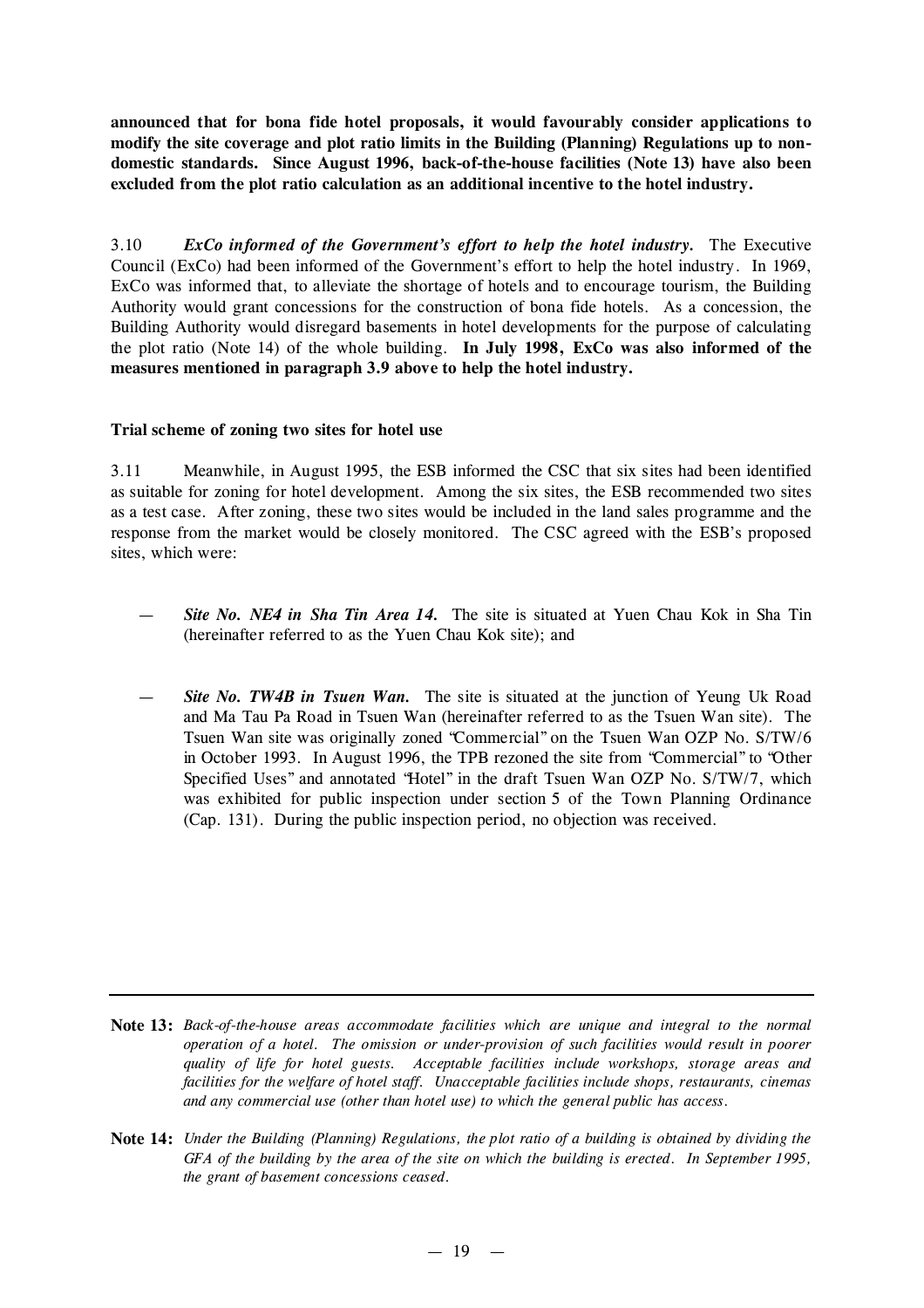#### **Replacement of the Yuen Chau Kok site by the Ma On Shan site**

3.12 In November 1995, the Committee on Planning and Land Development (CPLD — Note 15) considered the draft Yuen Chau Kok Layout Plan. The CPLD considered that the Yuen Chau Kok site was more suitable for public housing development than for hotel development and decided that an alternative hotel site in Sha Tin should be identified. The Plan D then identified an alternative site, the Ma On Shan site, which had been reserved for use as a marine police base. As the site was zoned "Government/Institution/Community"on the draft Ma On Shan OZP, the site had to be rezoned. The Plan D also recommended that the Lands D should include the site in the 1996- 97 Land Sales Programme.

#### **Rezoning the Ma On Shan site specifically for hotel use**

3.13 *Rezoning of the Ma On Shan site.* In June 1996, the CPLD agreed to rezone the Ma On Shan site for hotel use and to increase the plot ratio of the site from five to seven. Table 3 below summarises the key features relating to the site:

#### **Table 3**

#### **Key features relating to the Ma On Shan site**

#### **Key features**

| Site location                          | The site was near the waterfront, close to a public<br>transport terminus, the proposed rail station and adjacent<br>to shopping centres and the Ma On Shan town centre.                                                                                                    |
|----------------------------------------|-----------------------------------------------------------------------------------------------------------------------------------------------------------------------------------------------------------------------------------------------------------------------------|
| Site restriction                       | There was a marble rock cavern layer below the site.<br>The higher cost of development would be reflected in the<br>premium offered.                                                                                                                                        |
| Number of hotel rooms                  | A 930-room hotel could be built as the plot ratio had been<br>increased from 5 to 7.                                                                                                                                                                                        |
| Gazette date and objection<br>received | In July 1996, the TPB approved the rezoning of the site<br>and the amended OZP was gazetted on 23 August 1996.<br>One objection was received. The TPB decided not to<br>amend the draft OZP. The objection was submitted to the<br>Chief Executive in Council for decision. |

*Source: Lands D's records*

Note 15: The CPLD is chaired by the Secretary for Planning, Environment and Lands and is responsible for *monitoring the general progress of physical development of the territory, considering and approving detailed planning briefs, layouts and development plans, and dealing with specific land policies.*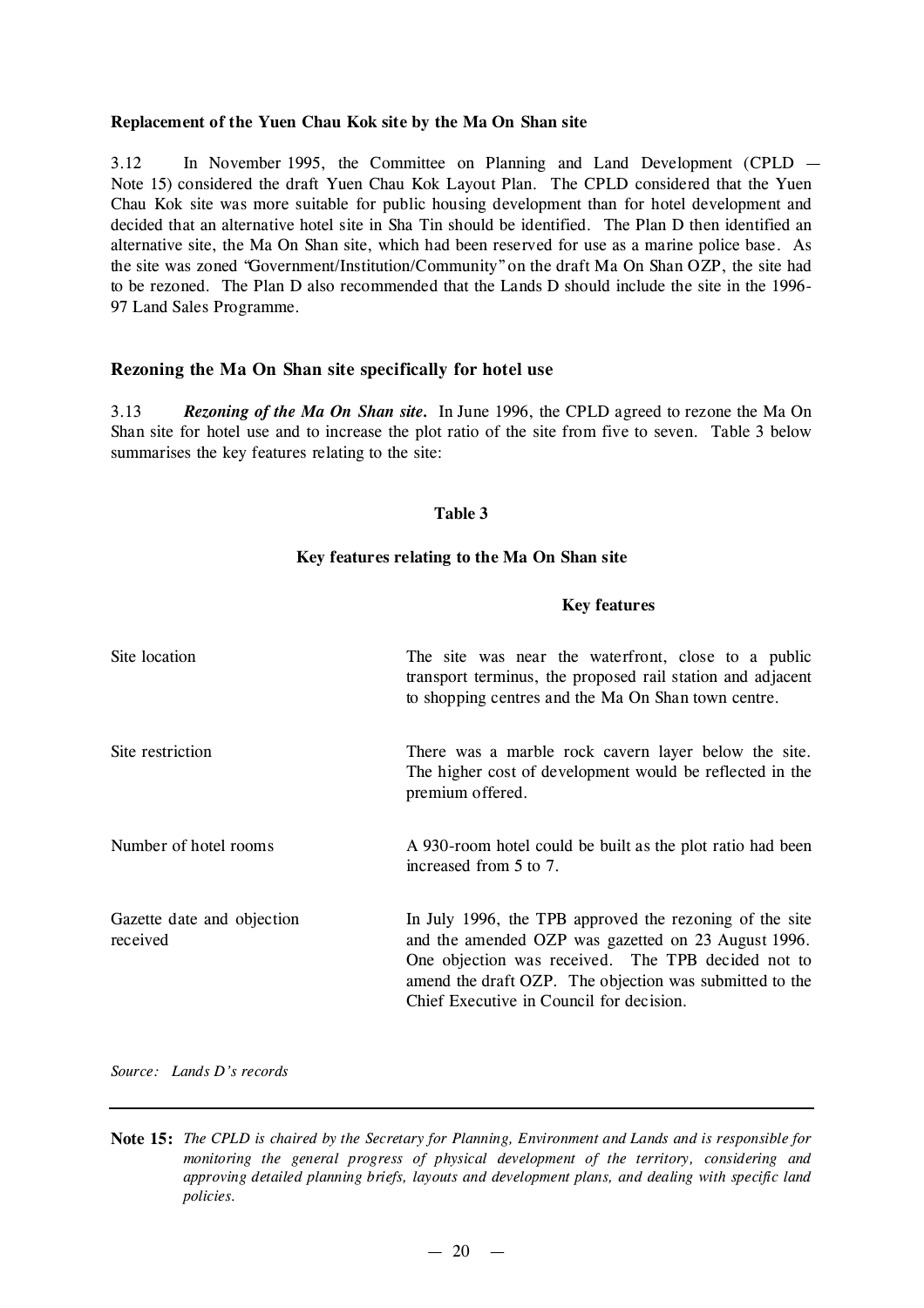3.14 *Further justifications requested by ExCo.* At a meeting held on 29 September 1997, the Lands and Works Subcommittee of ExCo considered the draft Ma On Shan OZP No. S/MOS/4A and the objection (Note 16) raised. The ExCo Subcommittee expressed reservations about the viability and suitability of the proposed designation of the Ma On Shan site for hotel development. Nevertheless, the ExCo Subcommittee agreed that the draft OZP should be approved, subject to further justifications to be sought from the HKTA.

3.15 *HKTA's justifications.* In September 1997, the HKTA provided the following justifications for zoning the site for hotel development:

- the Sha Tin area including Ma On Shan had been identified as one of the new tourism nodes. The HKTA saw great potential of developing the Sha Tin area into an internationally renowned tourist area focusing on sports and recreation. The HKTA therefore supported the designation of sites for hotel development in the area, which would provide the needed accommodation for visitors;
- the HKTA was examining the feasibility of developing an international aquatic centre in the area to provide enhanced facility for aquatic based events, competitions and recreational activities. One of the potential sites identified was Whitehead near Ma On Shan;
- the proposed hotel site was centrally located, close to transportation network and the Ma On Shan town centre. It would also serve the local residents; and
- the site was designated as "Other Specified Uses" and annotated "Hotel" on the draft OZP, with hotel as the permitted use. This was in line with the recommendations of the VTS. A site with specific designation for hotel development would support the hotel industry by relating the land cost directly to hotel projects, rather than to commercial or residential uses.

3.16 *ExCo's decision.* After taking into account the justifications given by the HKTA, in October 1997, ExCo advised and the Chief Executive ordered that the draft Ma On Shan OZP should be approved pursuant to the Town Planning Ordinance.

**Note 16:** *The objection was based on the grounds of incompatibility of hotel use with surrounding residential areas, blockage of seaview, adverse traffic impact and other problems associated with commercial facilities in the proposed hotel development.*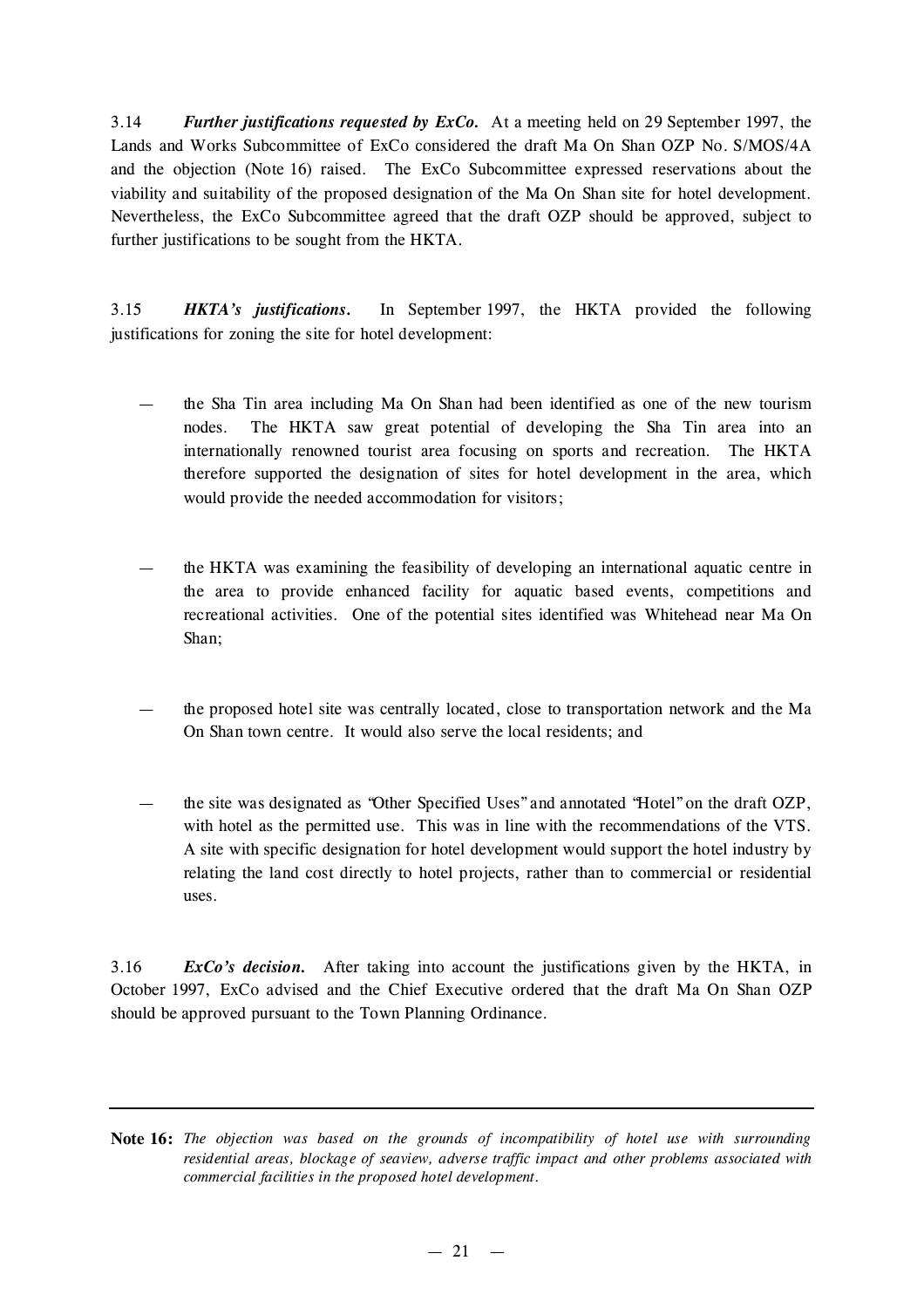### **Application for permission for commercial use under section 16 of the Town Planning Ordinance**

3.17 In April 1997, the Lands D applied to the TPB to seek permission under section 16 of the Town Planning Ordinance (Note 17) for commercial uses within the proposed hotel development. Table 4 below shows some salient features of the Lands D's application:

#### **Table 4**

## **Salient features of the application for permission for commercial use of the Ma On Shan site**

#### **Salient features**

| Purpose                                  | To seek permission for commercial uses within the hotel development.                                                                                                                                                                 |
|------------------------------------------|--------------------------------------------------------------------------------------------------------------------------------------------------------------------------------------------------------------------------------------|
| Maximum GFA                              | 56,000 square metres (i.e. a plot ratio of 7) including the GFA for<br>other uses.                                                                                                                                                   |
| GFA for other uses                       | 16,000 square metres for other uses such as banks, retail shops and<br>places of entertainment (i.e. a plot ratio of 2).                                                                                                             |
| Justifications for GFA<br>for other uses | Though a large site, the location as a tourist area was untested and was<br>far from popular tourist districts. Entertainment facilities and shops<br>should be provided within the hotel area as extra incentives to<br>developers. |

*Source: Lands D's records*

3.18 The Plan D raised no objection to the application because the proposed commercial uses within the hotel development were generally compatible with the hotel use and the land uses in the vicinity. Following the Chief Executive in Council's approval of the draft Ma On Shan OZP, in November 1997, the TPB approved the Lands D's application.

### **Sale of the Ma On Shan site by tender**

3.19 In December 1997, in response to the Secretary for Planning, Environment and Lands' enquiry, the Director of Lands said that the Ma On Shan site would be sold by tender because:

Note 17: This refers to the application to the TPB for permission of such uses as specified in the set of notes *attached to each OZP for which the TPB's permission must be sought.*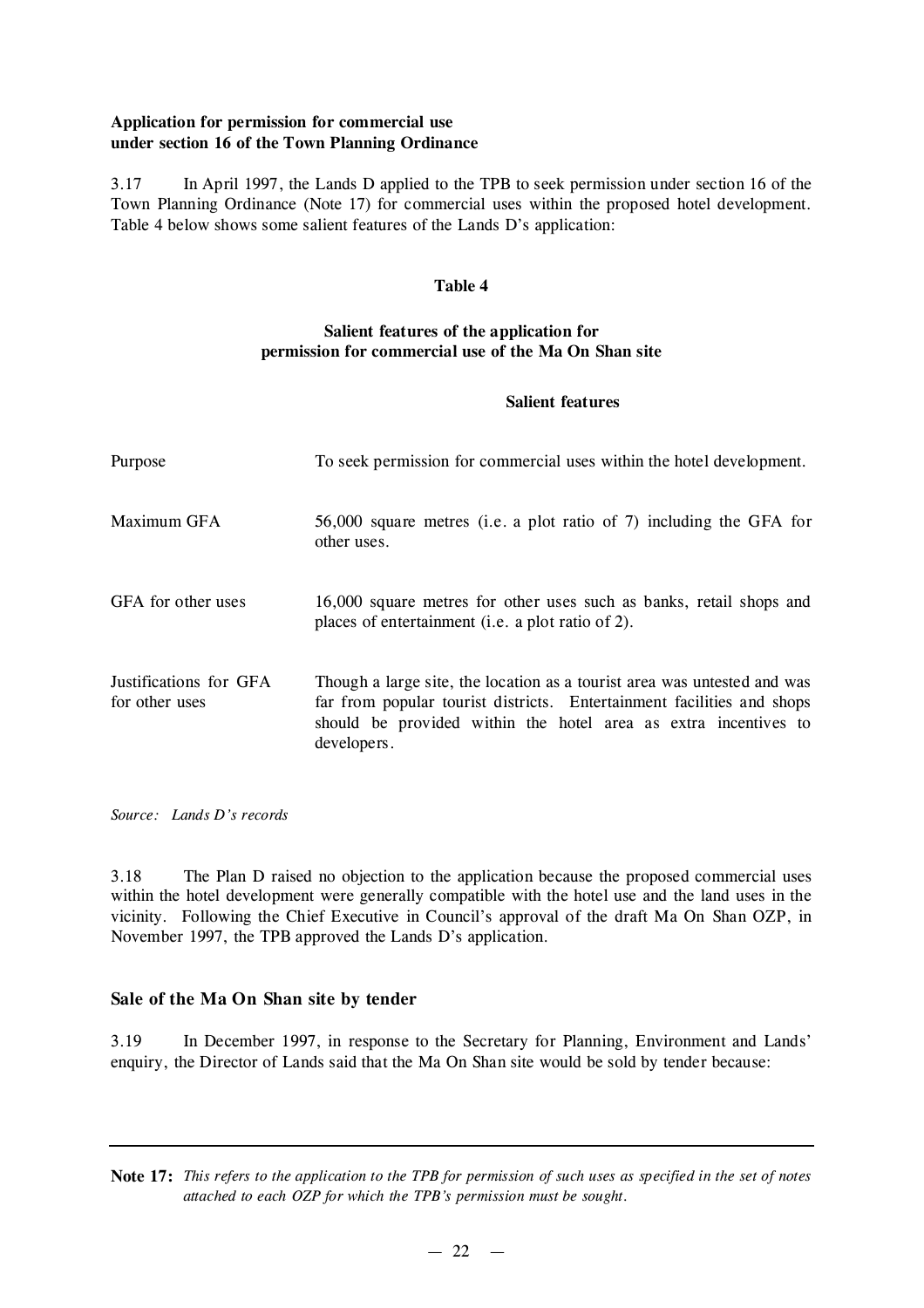- hotel sites were usually disposed of by way of tender;
- the Ma On Shan site was not in a prime location and enthusiastic bidding was not expected in view of the recent decline in tourism; and
- in view of the then state of the property market, the Lands D had no wish to see possible withdrawal of the site in the auction room as this would surely attract much public attention and have undesirable repercussions.

3.20 *Tender price of the Ma On Shan site.* **In November 1997, the Lands D estimated that, for the purpose of determining the tender deposit, the sale price of the site would be \$1,056 million.** Therefore, the Lands D set the tender deposit at \$50 million. In January 1998, tenders for the sale of the Ma On Shan site were invited. In February 1998, the Lands D received only two tenders. **Purchaser E submitted the highest tender of \$120 million, which was equivalent to an accommodation value (Note 18) of \$2,150 per square metre.**

#### **Proposal to withdraw the site and rezoning it for residential use**

3.21 *Lands D proposed to withdraw the site from tendering.* In February 1998, the Director of Lands requested the Secretary for Planning, Environment and Lands to consider withdrawing the site from tendering with a view to rezoning it for residential use. The Director of Lands said that:

- the outlook for the tourist industry and market sentiment in respect of hotels had changed quite dramatically since the completion of the VTS and the CSC's decision in July 1995 to offer two "pilot"sites for hotel use;
- according to the draft final report of a HKTA Study on Hotel Demand and Supply in Hong Kong, which had been circulated towards the end of 1997, there would only be an average hotel occupancy rate of about 70% across the board, taking into account the expected new hotel developments. In certain classes of hotel, there would be excess capacity. Furthermore, there had been a dramatic drop in the number of tourists in the second half of 1997; and
- **rezoning the site to allow for residential development (at a plot ratio of five) would bring about some 500 flats, and would yield a land premium five times that of the highest tender price.**

3.22 In February 1998, the Secretary for Planning, Environment and Lands requested the Director of Planning to assess the impact on the area if the Ma On Shan site was changed to residential use. He said that he had not yet made up his mind on the Director of Lands' proposal,

Note 18: The accommodation value is the sale price per square metre (or per square foot) of the GFA of a *building.*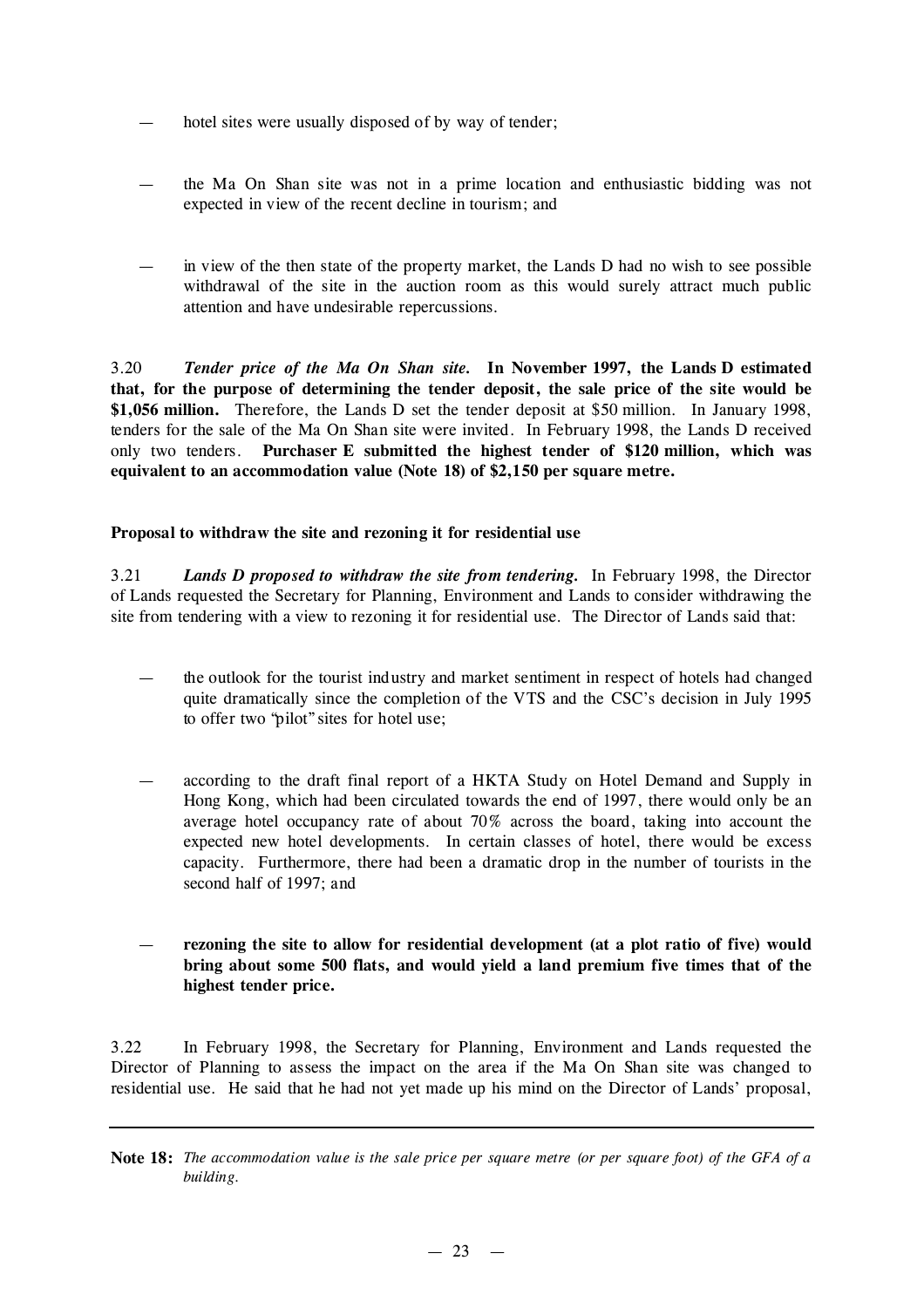and requested the Director of Planning to provide an objective assessment. He said that he would take the following into account when deciding on the matter:

- *Credibility of the Government.* Recently, the Government had argued strongly that there was a need for more hotel sites, and that the Ma On Shan site was suitable for the purpose. The Government had overruled the objection to the hotel zoning there;
- *— Commitment to tenderers.* The tenderers submitted tenders on the understanding that they would operate a hotel there. The Government had to assume that they would wish to do so. The Government would need very strong reasons to reject the tenders; and
- *— Wrong message to the market.* The question of whether the Government was sending the wrong message to the market that it was taking too short-term a view on the need for hotels should be considered. Also, he had to consider how demand in the long term should be met.

3.23 *Director of Planning's views.* The Director of Planning agreed with the Secretary for Planning, Environment and Lands' views. He did not agree that the Ma On Shan site should be rezoned from hotel use to residential use. Although there would not be major, insurmountable technical problems which might prohibit the rezoning to residential use, he considered it appropriate to retain the site for hotel use because of the following reasons:

- *Suitability of the site.* The site was considered suitable for hotel development. The longterm benefit of providing hotel facilities at suitable locations to sustain and foster the tourist industry should not be hampered by the short-term demand and supply situation;
- *Credibility of the TPB.* During the public inspection period of the draft Ma On Shan OZP, an objection to the hotel zoning was received. The TPB considered that the site was suitable for hotel use and finally decided not to uphold the objection. Rezoning the site to residential use within such a short period of time would probably render the TPB vulnerable to criticisms and would damage its credibility, bearing in mind the local residents' concern of this development;
- *Credibility of the Government.* The draft Ma On Shan OZP was approved by the Chief Executive in Council, after taking into account the objection (see paragraphs 3.14 to 3.16 above). To vary the Government's stance and the decision of ExCo within such a short period of time on the basis of purely economic concern due to a temporary gloomy market situation would likely put the credibility of the Government at risk; and
- *Criticism from the hotel association and the HKTA.* The Government might be strongly criticised by the hotel association and the HKTA. They might criticise the Government for not keeping a land bank of one or two sites for hotel use while there were numerous sites for housing.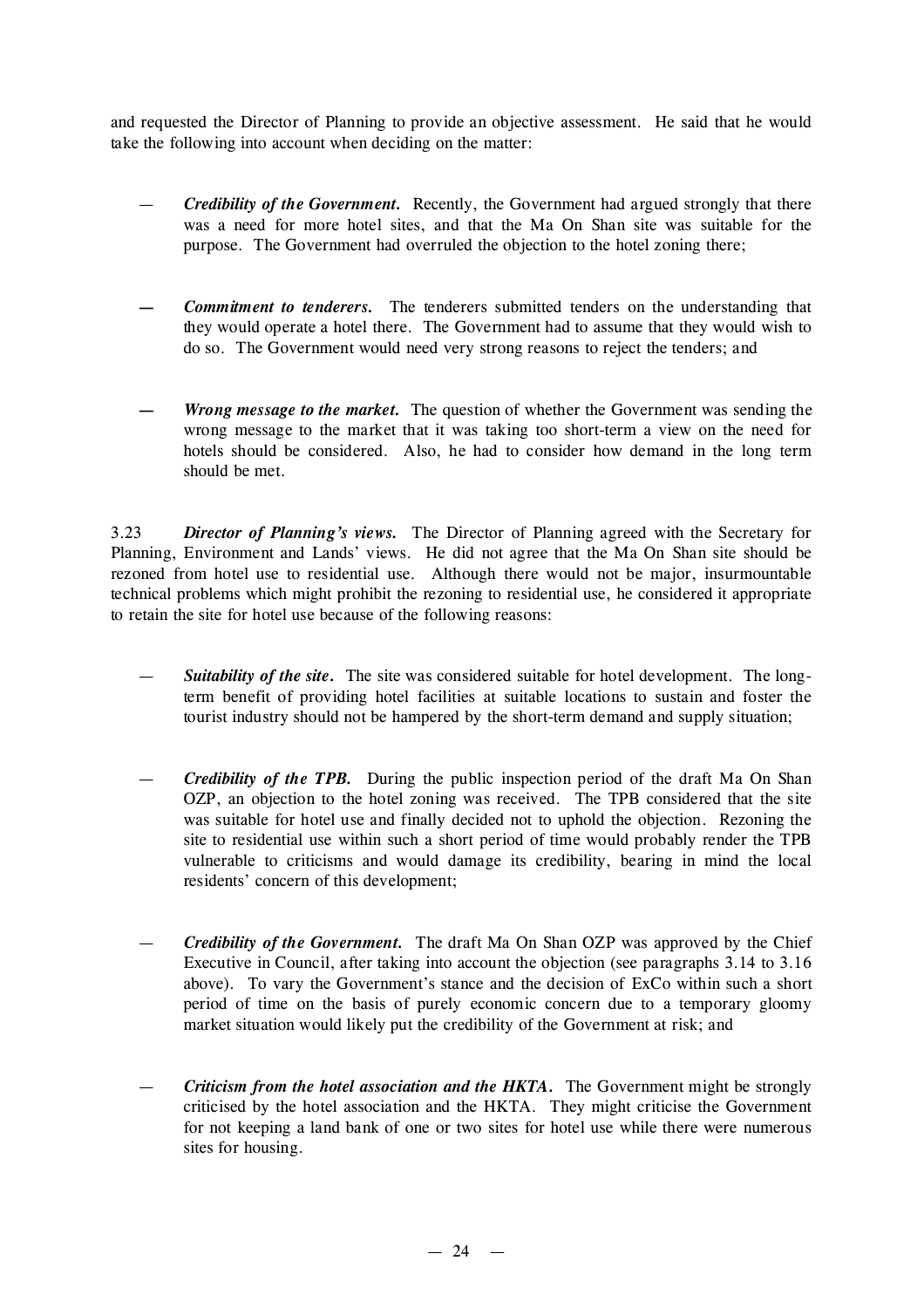#### **Withdrawal of the site not accepted**

3.24 In February 1998, the Secretary for Planning, Environment and Lands asked the Director of Lands to proceed with the tendering procedures and to submit the tender recommendation to the CTB for consideration. He said that:

- considerable efforts and arguments were put forward by the Government and the TPB for zoning the site for hotel use. This was supported by the HKTA. All these arguments were taken into account by ExCo in approving the rezoning of the site and over-ruling the objection. The Government's credibility would be very much affected if it suddenly changed course at this moment;
- the impact of a change in zoning on traffic and infrastructure of the district had not been fully assessed;
- the Government's refusal to accept the tender or withdrawal of the site from tendering, on the argument that the site could be better used for residential purposes, was unlikely to be well received by the tenderers or the public; and
- the Government had all the time insisted that it did not operate a high land price policy and that prices of land were determined through market forces. It might not be tenable for the Government to argue that it had to withdraw the site because the tender prices were too low, particularly in the then economic situation. The Government should trust that the tenders had been submitted in good faith.

### **Tender submission to the CTB**

3.25 In March 1998, the Director of Lands submitted the tender report to the CTB. The Director of Lands advised the CTB that, having regard to the location of the Ma On Shan site, the less than promising tourist industry outlook and the prevailing condition of the economy at that time, the tender sum of \$120 million was "not unreasonable". He also said that:

- the price offered by the purchaser was equivalent to a price of  $$1.78$  million per hotel room. Although this appeared on the low side when compared with other hotel transactions, it could not be said that the price was not the then current value of the site; and
- the following factors had undoubtedly contributed to the low price offered:
	- (i) the tourist industry was at a low ebb. Statistics published by the HKTA showed that the number of tourists had peaked in 1996 at 11.7 million, but fell by 11% to 10.4 million in 1997. There were indications that an increasing proportion of visitors would choose to stay in private lodgings and for a shorter period. This affected the occupancy rate of hotels, which fell from 88% in 1996 (for all categories of hotels) to 76% in 1997;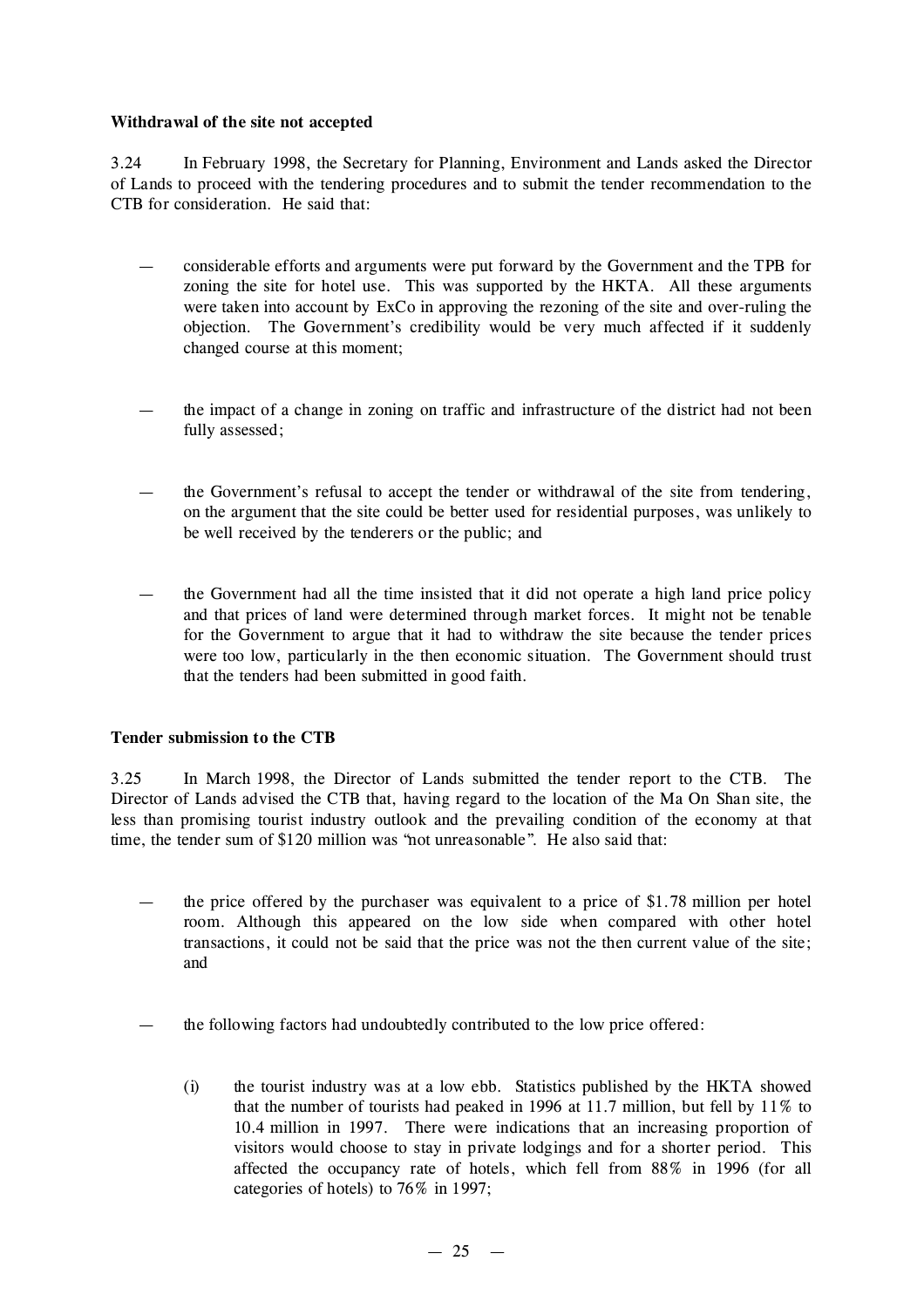- (ii) in October 1997, the HKTA projected a significant increase of 44% in hotel rooms in the next three years. From 1997 to 2000, the number of hotels would increase from 88 to 127, and the number of hotel rooms would increase from 34,205 to 49,366; and
- (iii) the possibility of high construction costs due to the presence of cavernous marble.

#### **Award of the tender**

3.26 At a meeting of the CTB held in March 1998, the Director of Government Supplies suggested that, having regard to the Director of Lands' tender analysis and the less than promising tourist industry outlook, it might be more appropriate to consider the site for other purposes. He asked whether the Government should irrevocably commit to the use of the site for hotel purpose. The Chairman of the CTB said that the question of whether the site should continue to be sold for hotel purposes was a matter for the PELB and the ESB to decide. In the light of the Lands D's analysis, he considered that the sale price of \$1.78 million per hotel room was not unreasonable in the then economic climate. The CTB then recommended acceptance of Purchaser E's tender at the tender price of \$120 million. In March 1998, the Lands D informed Purchaser E that its tender was accepted.

#### **Supply and demand of hotel rooms in the coming years**

3.27 *Consultancy study to update hotel demand and supply.* Since the completion of the VTS in 1995, several measures had been implemented to encourage the private sector to develop more new hotels. By early 1997, it became apparent that a large number of new hotel projects were under planning. In May 1997, the HKTA appointed a consultant to carry out a study on the demand and supply of hotels. In November 1997, the consultant of the HKTA said that an occupancy rate of 75% or above would be acceptable to hotel developers worldwide. A representative of an association of developers said that while an occupancy rate of 70% would be acceptable internationally, developers would only accept an occupancy rate in excess of 80% in pursuing hotel development in Hong Kong.

3.28 *No shortage of hotel rooms envisaged by the HKTA.* Shortly after the sale of the Ma On Shan site, the Office of the Chief Executive enquired about the shortage of hotel rooms in Hong Kong. In April 1998, the Secretary for Economic Services responded that:

- according to the HKTA, there were 33,877 rooms at the end of February 1998. **Based on confirmed hotel projects, the HKTA forecasted that there would be 48,400 hotel rooms at the end of 2002, i.e. an increase of 43%;** and
- the HKTA forecasted that the hotel occupancy rate would be 72% in 2002. **The HKTA did not envisage any shortage of hotel rooms before 2002.**

3.29 Having been informed that there would be no shortage of hotel rooms, in April 1998, the Director of Lands said that the sale of land restricted for hotel development should be reviewed.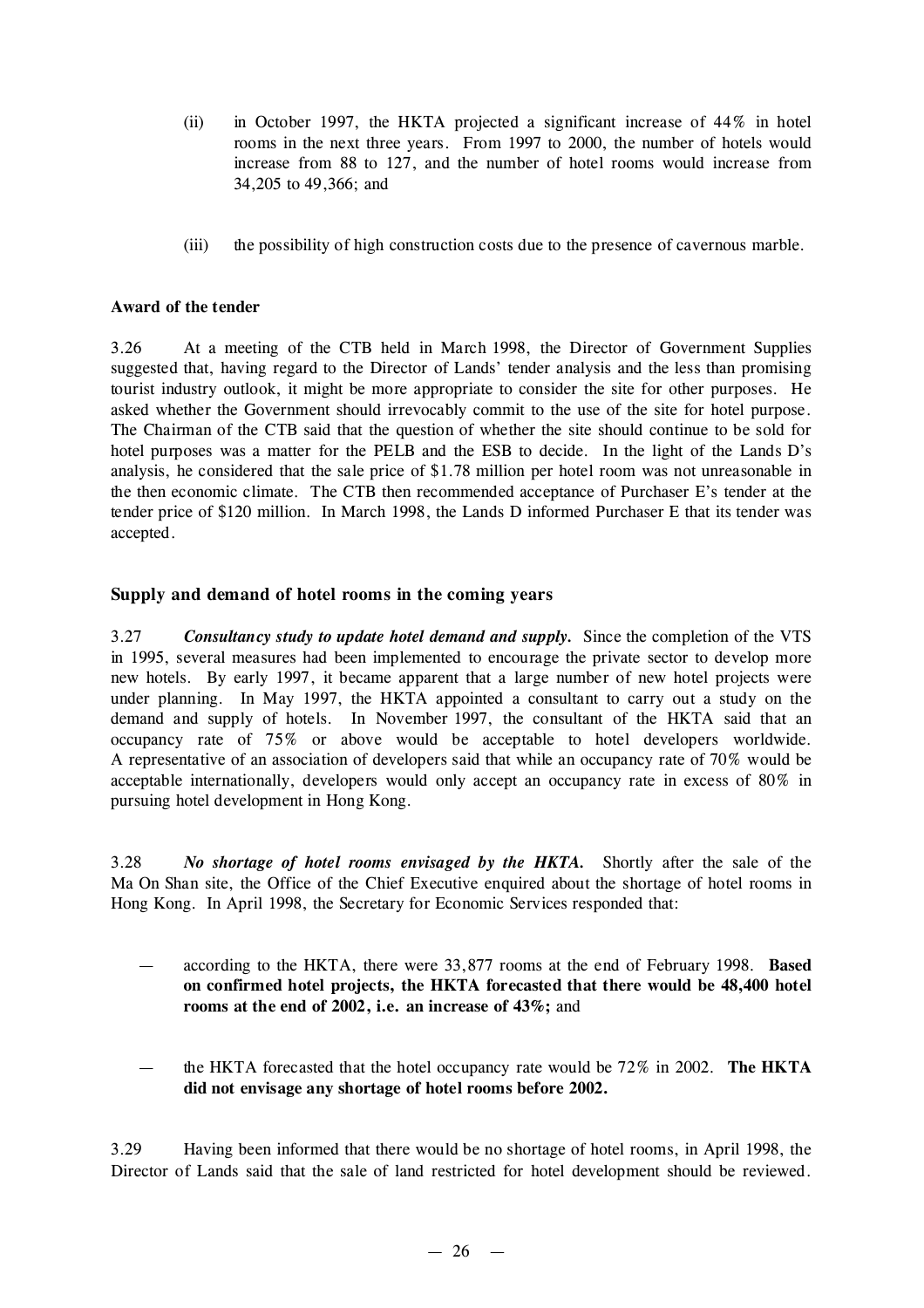He said that the Lands D 'has been against this policy from the very beginning as we were of **the view that land should be sold for non-industrial purposes (including hotel) and we (the Government) should leave it to the market to decide whether to build hotels or offices."** He urged the Secretary for Planning, Environment and Lands and the Director of Planning to reconsider his views.

3.30 *Untimely sale of the Ma On Shan site.* In reply, the Secretary for Planning, Environment and Lands said that he was seeking the Secretary for Economic Services' view for deferring the sale of the hotel site in Tsuen Wan (see the second inset of paragraph 3.11 above). In April 1998, the Plan D said that as a result of modifying the plot ratio limits for hotels up to nondomestic standards, there had been a rush for hotel proposals, including many planning applications and rezoning requests in the peripheral areas. However, there was no guarantee that all such proposals would eventually materialise. **The Plan D considered that the sale of the Ma On Shan site was rather untimely. Apart from the recent drop in overseas visitors to Hong Kong, the market conditions in the property sector were also not favourable. Such market conditions could not have been anticipated in the VTS completed in 1995.** The timing for the sale of the Tsuen Wan site should be reviewed. However, from the planning point of view, the Plan D felt that there was still a case for zoning other sites for hotel use.

3.31 In May 1998, the consultancy study commissioned by the HKTA was completed (see paragraph 3.27 above). The main findings of the study were as follows:

- hotel development decisions were driven not only by tourism-related factors, but also by underlying real estate considerations. The revisions to PNAP No. 111 in 1995 and 1996 had led to increasing interest in hotel development;
- **the occupancy rate would drop from 72% in 1998 to 69% in 2001. The occupancy rate was expected to pick up after 2002, reaching 73% by 2004 and 80% by 2006; and**
- **the overall projection of supply and demand of hotel rooms did not indicate a need for immediate or further government actions.** However, for Hong Kong to remain competitive and to satisfy the increasing demand for Class A hotels in the central business districts, the introduction of incentives such as specifically zoned sites for hotel use might be advisable.

3.32 *Sale of the Tsuen Wan site deferred.* The Director of Planning supported the recommendations of the consultancy study. The Secretary for Planning, Environment and Lands said that there seemed to be a case for reserving sites in the OZPs exclusively for hotel use. Nevertheless, he intended to defer the sale of the Tsuen Wan site so that the Government could keep its options open. If the market would remain gloomy, the Government could consider rezoning the site for residential development. The Secretary for Economic Services had no objection to an adjustment to the timing of the sale of the Tsuen Wan site. The Tsuen Wan site has been included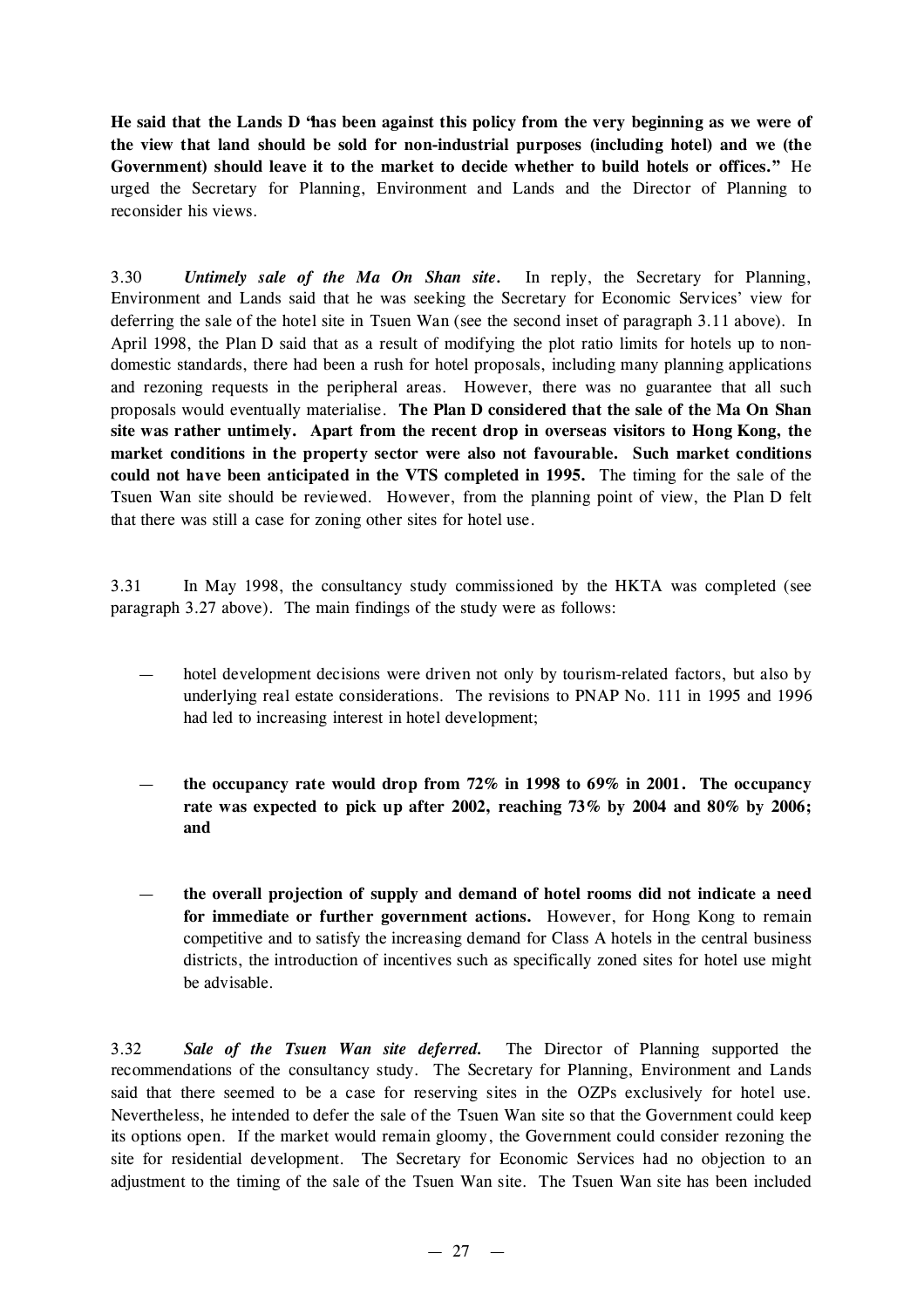in the "Reserve List of Sites Available for Application (Note 19) — Sale by way of Tender (April 1999 to March 2000)".

#### **Audit observations on the sale of the Ma On Shan site by tender**

#### **ExCo not informed of the trial scheme and the change in land disposal policy**

3.33 In August 1995, the CSC agreed to zone two sites specifically for hotel use as a trial scheme. In March 1998, one of the two sites, the Ma On Shan site, was sold for \$120 million. **Audit noted that, in October 1997, ExCo was informed that, in the context of seeking ExCo's decision in respect of the draft Ma On Shan OZP, the Ma On Shan site had been proposed to be designated for hotel development. However, ExCo had not been informed of the trial scheme, the change in the land disposal policy and the financial implications. Audit considers that this is unsatisfactory because:**

- **according to CSC Discussion Paper No. 20/95 of July 1995, zoning sites specifically for hotel use was considered as a change in the existing land disposal policy (see paragraph 3.6 above). The Lands D had expressed its views against this policy because "land should be sold for non-industrial purposes (including hotel) and (the Government) should leave it to the market to decide whether to build hotels or offices"(see paragraph 3.29 above);**
- **the Government Economist had expressed concern (see paragraph 3.6 above) which was valid in view of the low price tender for the Ma On Shan site;** and
- the implementation of the trial scheme would have significant financial implications. The Lands D had pointed out that a change of zoning of the Ma On Shan site to allow residential development would achieve a premium of some five times (on a conservative estimate) that of the top tender. **In this connection, Audit Consultant estimated that the site could have been sold at a price of \$764 million (close of the tender on 6 February 1998) if it had been allowed to be developed for residential purposes. Therefore, the estimated revenue forgone arising from restricting the land use to hotel would amount to some \$644 million (i.e. \$764 million less \$120 million — see Appendix E for details).**

Note 19: Under the system of the Reserve List of Sites Available for Application, a developer interested in *any sites may apply to the Government for the purchase of the land by offering a minimum price. If the Government considers that the offer is acceptable, the applicant will be required to sign an undertaking to bid for the site at the minimum price and pay a deposit. The applicant will be* notified of the sale date and the site will be gazetted for sale. If the applicant is successful in *acquiring the site, the deposit will be used to off-set the purchase price. If the applicant is unsuccessful, the deposit will be refunded. If the bids do not reach the minimum price or if the applicant fails to submit a bid, then the deposit will be forfeited.*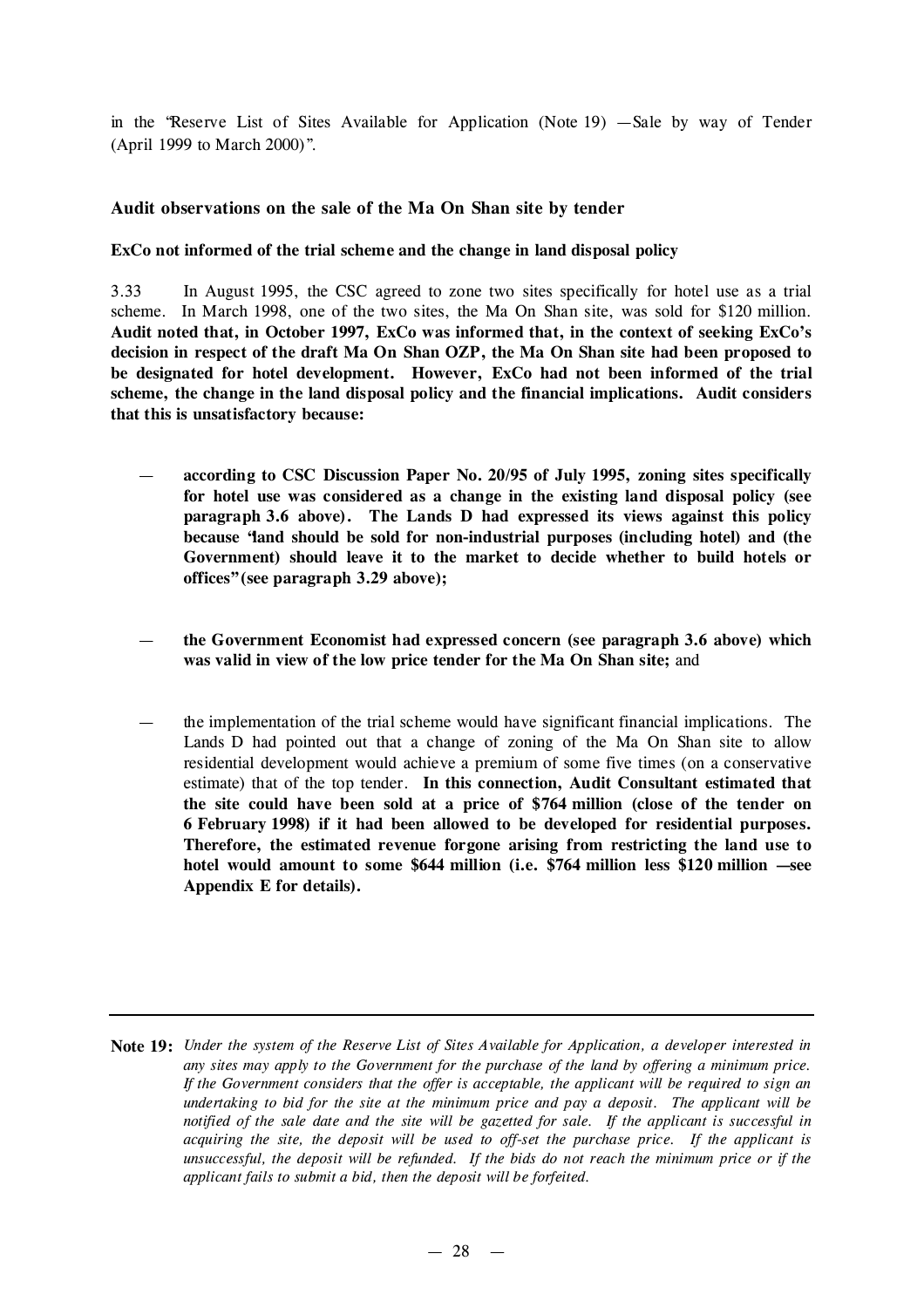#### **The CSC not informed of the downturn in the hotel industry**

3.34 Pursuant to the findings of the 1995 VTS that there would be a shortage of 16,500 hotel rooms by 2004, in July 1995, the CSC agreed to sell two sites restricted for hotel use on a trial basis. **However, the financial implications of the possible loss in revenue in zoning sites specifically for hotel developments were not assessed. Audit considers that such information was essential for, and should have been submitted to, the CSC so that it could make an informed decision about the change in the existing land disposal policy.**

3.35 Prior to the award of the tender for the Ma On Shan site in March 1998, the market sentiment and outlook for the hotel industry had changed significantly, when compared with the forecast in the 1995 VTS. This was because:

- **the number of tourists had decreased from the peak of 11.7 million in 1996 by 1.3 million (11%) to 10.4 million in 1997;**
- **the occupancy rate of hotels had fallen from 88% in 1996 to 76% in 1997;**
- the number of hotel rooms would be increased from  $34,205$  by  $44\%$  to  $49,366$  from 1997 to 2000; and
- the forecasted average hotel occupancy rate for the next few years was  $70\%$ . This was below the occupancy rate of 80% which developers in Hong Kong considered worthwhile for hotel development (see paragraph 3.27 above).

**However, the CSC was not informed of such significant changes in the hotel industry, particularly the significant drop in the number of tourists and the increase in the supply of hotel rooms.**

3.36 In February 1998, in his submission to the Secretary for Planning, Environment and Lands for considering the withdrawal of the Ma On Shan site from tendering after receipt of the low tender price of \$120 million (Note 20), the Director of Lands also confirmed that the outlook for the tourist industry had changed dramatically since the CSC's July 1995 decision to offer the two pilot hotel sites (see the first inset of paragraph 3.21 above). **Audit therefore considers that the sale of the Ma On Shan site should have been referred back to the CSC, together with an options analysis, for its reconsideration so as to determine whether it was really appropriate to award the tender at that time.** Furthermore, Audit also observed that the Yuen Chau Kok site, which was originally approved by the CSC in August 1995 as one of the two sites for zoning specifically for hotel development, was replaced by the Ma On Shan site. However, the change of the site had not been referred back to the CSC for endorsement. Audit considers that the CSC should have been informed of such a change.

Note 20: According to the Audit Consultant's assessment, as at the tender closing date, hotel development *on the site might incur high costs because of the particular site conditions.*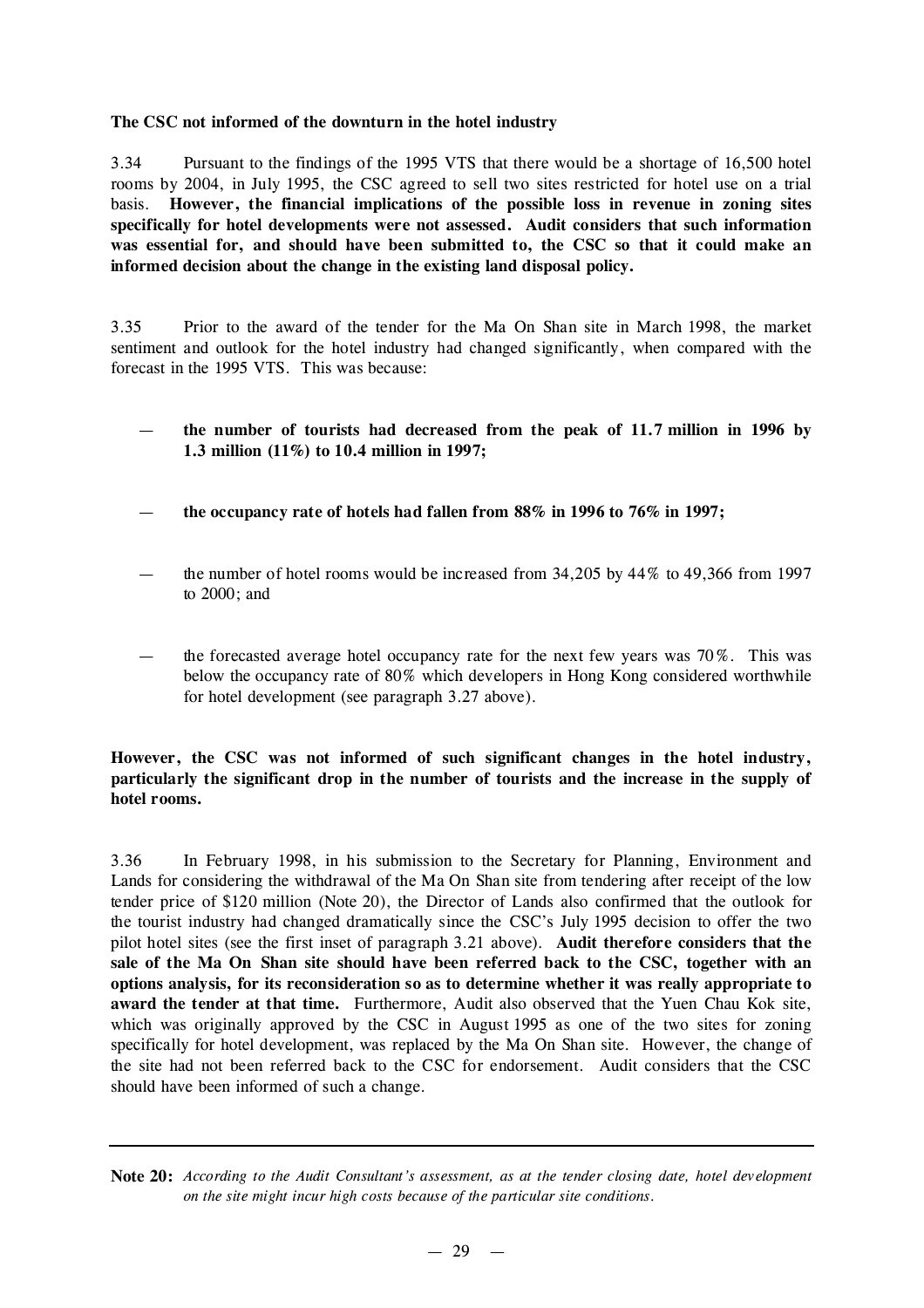3.37 *Other possible alternative options of providing the same hotel GFA not considered.* Under the Conditions of Sale of the Ma On Shan site, the minimum hotel GFA to be built was 17,600 square metres. The Secretary for Planning, Environment and Lands did not accept the Lands D's suggestion of reverting the whole Ma On Shan site into a residential zone. **However, the Government had not considered other possible options (for example, a comprehensive development of residential and hotel premises) of achieving the Government's objectives of providing the same hotel GFA while getting a higher financial return on the sale of the site.**

**Audit recommendations on the sale of the Ma On Shan site by tender**

- 3.38 **Audit has** *recommended* **that:**
	- **the Administration should inform ExCo of proposals for rezoning sites specifically for a particular type of development, such as for hotels, and the financial implications;**
	- **the Administration should always seek ExCo's endorsement for any significant changes in the land disposal policy, such as the introduction of specific zoning of sites for hotel use;**
	- **if there are significant changes in the circumstances in which the CSC's decision has been made (such as the changes in the hotel and tourism industry since the CSC's 1995 decision to offer two pilot hotel sites for sale), the responsible policy bureau should make another submission to the CSC for a new direction;**
	- **having regard to the change in economic circumstances and market conditions of the hotel industry, the Administration should reassess the need:**
		- (i) **for selling the Tsuen Wan site (see the second inset of paragraph 3.11) as scheduled; and**
		- (ii) **for zoning specifically the other four sites (see paragraphs 3.11 and 3.30 above) identified as potential sites for hotel use; and**
	- **the Administration should consider other possible options which will achieve the objectives of providing sufficient hotel GFA and of maximising the Government's revenue.**

### **Response from the Administration**

3.39 The **Secretary for Planning, Environment and Lands** generally agrees with all the audit recommendations. He has said that: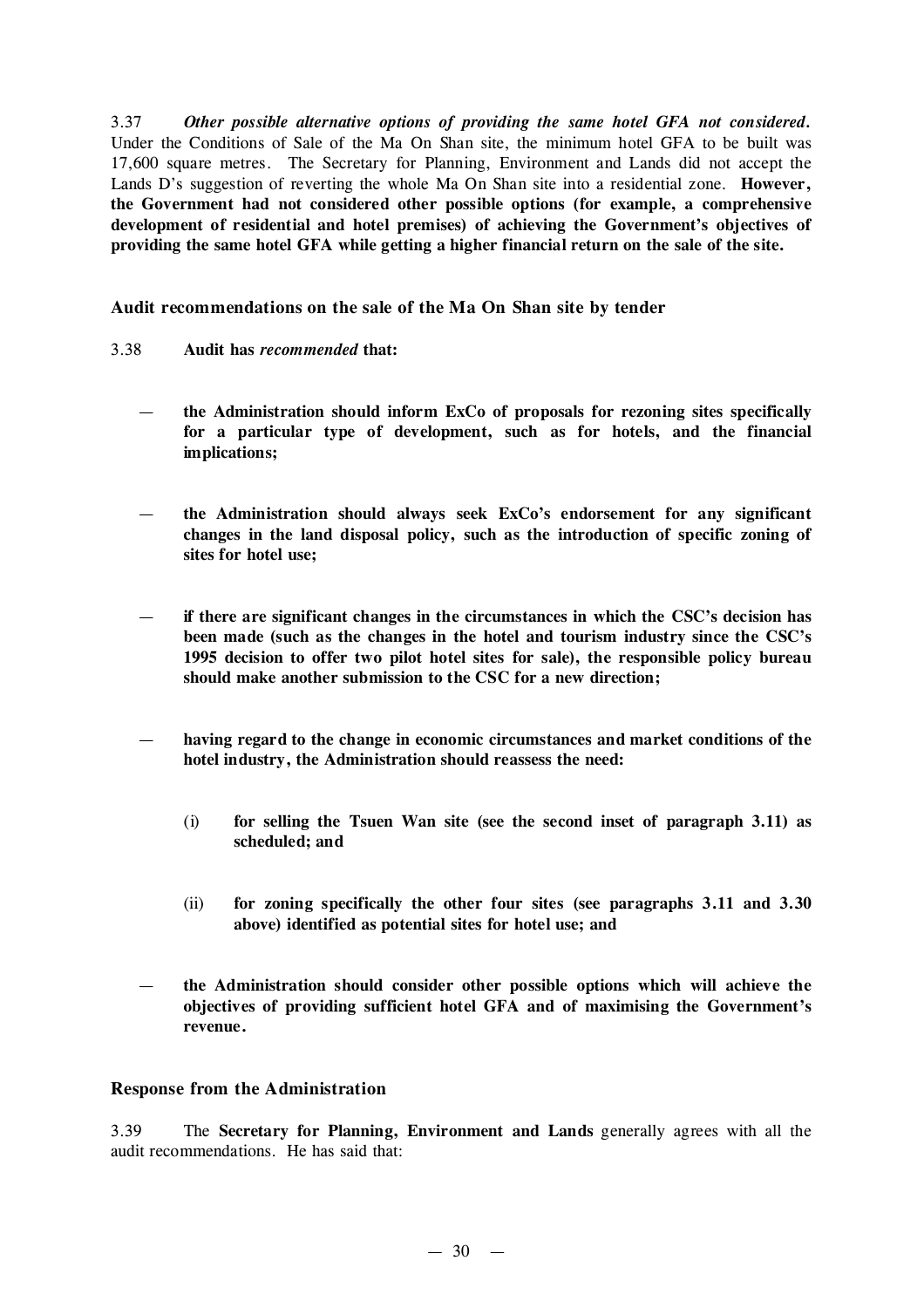- (a) it is the responsibility of the relevant policy bureau to inform the CSC of any significant changes in the market sentiment and outlook for a particular industry and to seek the CSC's views on the appropriate strategy for the development of a particular industry;
- (b) the Tsuen Wan site has been put on the Reserve List for 1999-2000 for sale under the Application System. Its sale will be subject to developers' application and offer of an acceptable minimum price. If no application for its sale is received in 1999-2000, the Government will review the proposed use of the site in consultation with the relevant policy bureaux and departments;
- (c) in the context of the submission of the draft Ma On Shan OZP (No. S/MOS/4A) and the draft Tsuen Wan OZP (No. S/TW/10A) to ExCo in October 1997 and September 1999 respectively, ExCo had been informed that the Ma On Shan site and the Tsuen Wan site were zoned specifically for hotel use to help relieve the anticipated shortage of hotel rooms;
- (d) the Government's objective was to zone sites specifically for hotel use with a view to facilitating the hotel/tourist industry. If the Ma On Shan site was considered not appropriate for hotel use, another site would have been identified; and
- (e) residential sites generally attract a higher price. However, zoning of sites for different uses is to achieve the planning objective of providing sufficient land to cater for the various social and economic needs of our community.
- 3.40 The **Secretary for Economic Services** has said that:
	- (a) the VTS and the consultancy study commissioned by a group of hotel owners in Hong Kong pointed to the need for measures to reduce the economic differentials between commercial and hotel developments to ensure that market forces were encouraged to stimulate sufficient investment in hotels;
	- (b) as the policy bureau responsible for inbound tourism, the ESB, with the support of the Plan D, put forward the recommendation made by the VTS for the designation of sites specifically for hotel development as one of the measures to address the problem;
	- (c) the decision to test the proposal of hotel-specific zoning with two sites was made having balanced various factors in question, including revenue implications arising therefrom and the need to ensure that the tourism industry continues its significant socio-economic contributions to Hong Kong; and
	- (d) the question of hotel-specific zoning should be looked at with a long-term view in mind. The market circumstances at the time could be regarded as unprecedented, and it is really a matter for debate whether a scheme intended for addressing long-term industry development needs should be affected by short-term market fluctuation.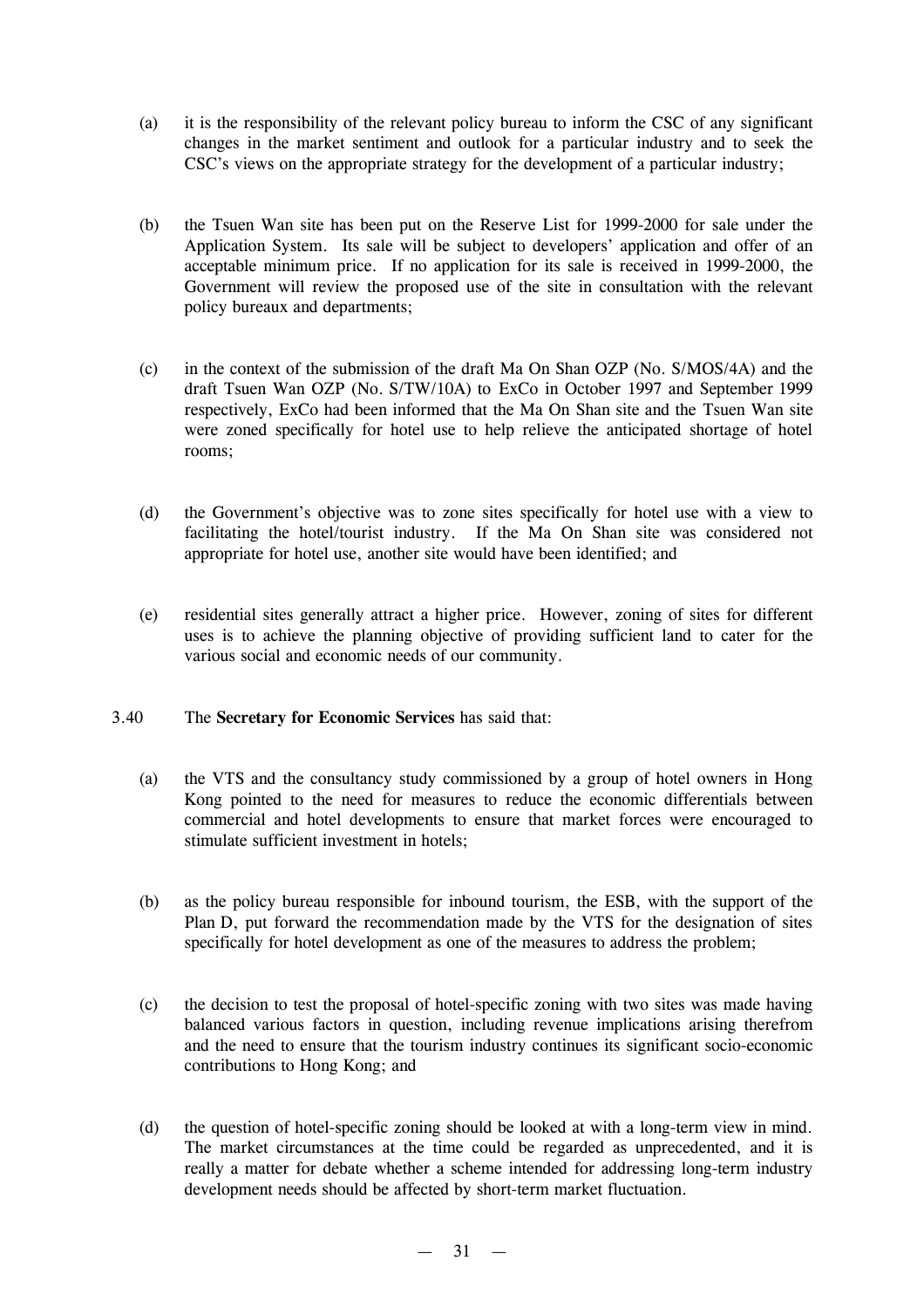#### 3.41 The **Director of Planning** has said that:

- (a) financial implication is one of the considerations in determining whether a site should be zoned specifically for hotel use. Other relevant considerations, such as the contribution of the hotel industry to tourism and the forecast of supply and demand for hotel rooms, should also be taken into account. The Government should not let the short-term financial implications or short-term fluctuation in market conditions override the longterm benefit of providing sufficient hotel rooms at suitable locations to cater for the sustained growth of the tourist industry;
- (b) ExCo is informed of all zoning amendments when OZPs are submitted to it for approval in accordance with the provisions of the Town Planning Ordinance. When the draft Ma On Shan OZP No. S/MOS/4A was submitted to ExCo for approval, details of the Ma On Shan hotel site had been incorporated in the ExCo Memorandum. Indeed, the Lands and Works Subcommittee of ExCo had raised questions on the viability and suitability of the hotel site and had asked for further justifications from the HKTA;
- (c) regarding the audit recommendation that the Administration should reassess the need to zone specifically the other four sites for hotel use, only two of the sites, which are in Hung Hom Bay, are still designated for hotel/service apartment development. The third site (in Sha Tin) will be rezoned for PSPS development. The fourth site, which is in the Central Reclamation, is no longer available as a result of a complete replanning of the whole reclamation area; and
- (d) the various options of encouraging investment in hotels and of achieving the objective of providing sufficient hotel GFA have been considered in detail in the VTS. The Government will continue to liaise closely with the HKTA and other relevant bodies/departments to explore the practicability of such options.

### **Setting of a reserve price**

3.42 In the sale of land by tender, the Director of Lands is required to set up an internal valuation panel to analyse the bids received, work out a fair market value of the site and make recommendations to the CTB on whether the tender should be awarded. The Secretary for the Treasury will, on the advice of the members of the CTB, decide whether a tender should be accepted. However, the Government is not obliged to accept the highest or any tender.

3.43 In the sale of land by public auction, reserve prices are set for the lots to be sold. Prior to the auction date, a committee (Note 21) of the Lands D will meet to determine the starting prices and the reserve prices of the lots to be sold. If the reserve price is not reached at the auction, the lots will be withdrawn.

**Note 21:** *The committee is chaired by the Deputy Director (Specialist). Its members include the Assistant Director (Valuation), the Assistant Director (Regional), the Chief Estate Surveyor (Valuation) and the Senior Estate Surveyor (Valuation) (Secretary) of the Lands D.*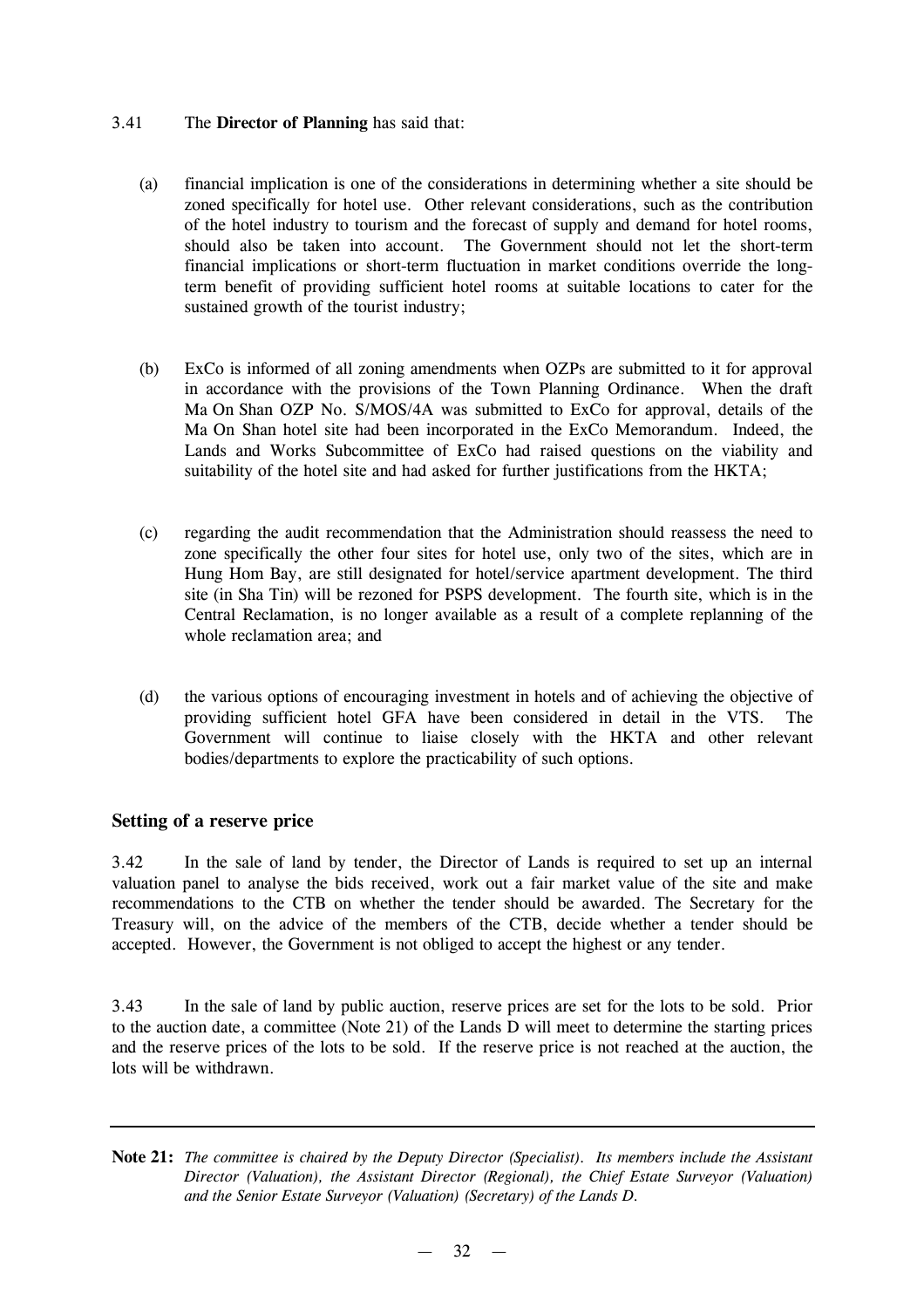3.44 Audit observed that no reserve price had been set for the sale of land by tender, such as the sale of the Ma On Shan site, the Kowloon Bay site and the Ap Lei Chau site. However, for the sale of two other sites (the Leighton Hill and the Aldrich Bay sites in April and May 1998 respectively), a reserve price for each site was set in a Valuation Conference (Note 22) held on the closing dates of the tenders.

3.45 In April 1998, in response to the Secretary for Planning, Environment and Lands' enquiry about the fixing of a minimum price, the Director of Lands said that they would continue with the practice of not setting a reserve price for lots which they would, in normal circumstances, have put out to tender. As for the Leighton Hill and the Aldrich Bay sites, reserve prices had been set because the two sites would normally be sold by auction.

## **Audit observations and recommendation**

## **on the setting of a reserve price**

3.46 **Audit considers that similar to the practice of the sale of land by auction, the setting of a reserve price in the sale of land by tender is necessary in order to protect the Government's interest.** The Government could consider withdrawing a site if the highest tender price is below the reserve price, as the Government does not bind itself to accept the highest or any tender. It is also the normal practice in the private sector for the seller to set a reserve price. Furthermore, the setting of a reserve price will serve as a good benchmark for subsequent tender analyses. **As mentioned in paragraph 3.44 above, there was inconsistency in the practice of setting a reserve price in the sale of land by tender. The Government set reserve prices for** the Leighton Hill site and the Aldrich Bay site but did not do so for other sites, such as the Ma **On Shan site, the Kowloon Bay site and the Ap Lei Chau site.**

### 3.47 **Audit has** *recommended* **that the Director of Lands should:**

- **consider always setting a reserve price for the sale of land by tender so as to determine the minimum price acceptable to the Government; and**
- **ensure that full justifications are documented in exceptional circumstances where the setting of a reserve price is considered unnecessary.**

**Note 22:** *The Valuation Conference was chaired by the Director of Lands. Its members included the Deputy Director (Specialist), the Assistant Director (Valuation) and other responsible officers from the Valuation Section of the Lands D.*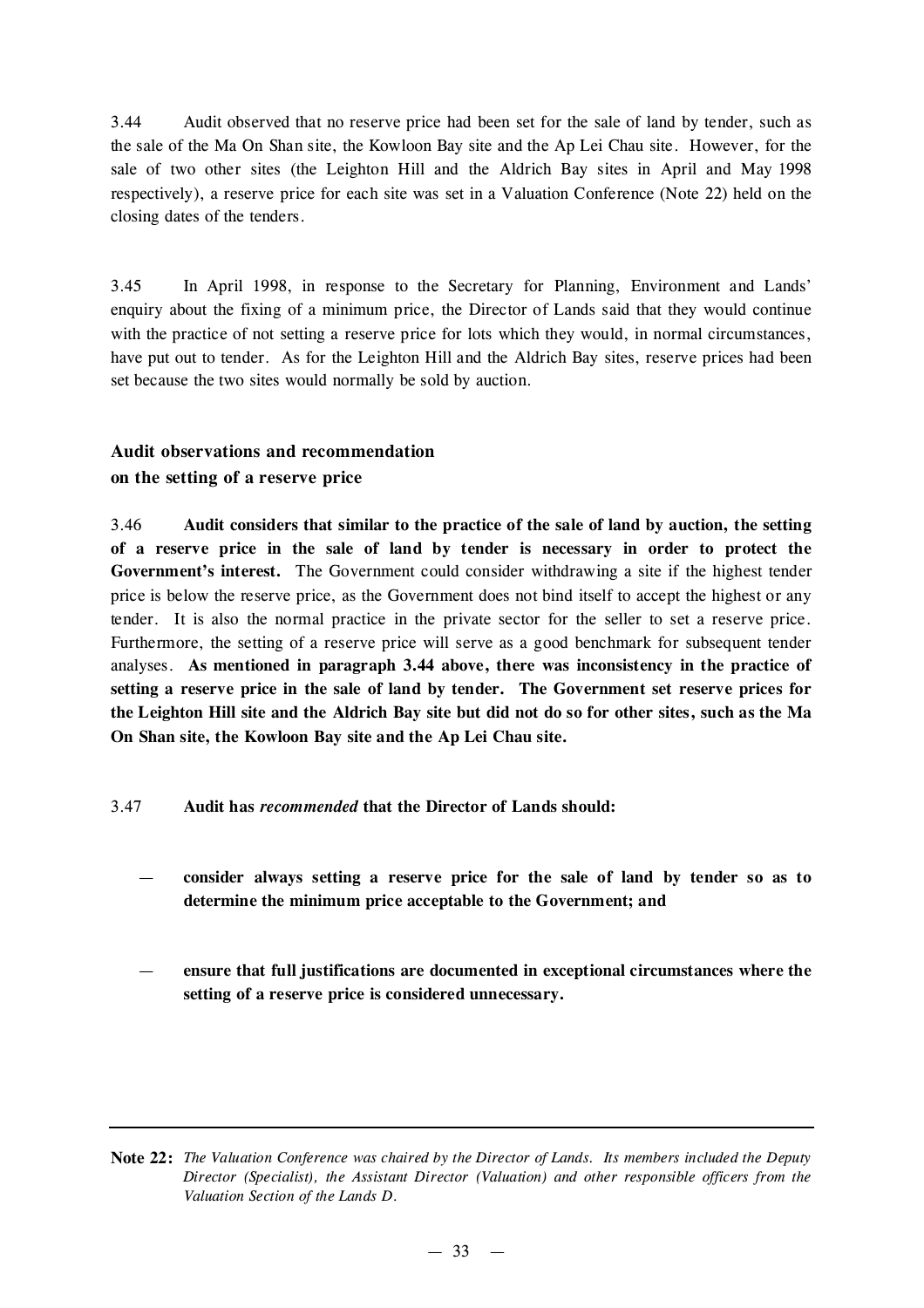### **Response from the Administration**

3.48 The **Director of Lands** has said that he agrees with the audit recommendation that the Government should consider always setting a reserve price for the sale of land by tender. In fact, the Lands D has been implementing the procedure since the resumption of land sales in April 1999.

3.49 The **Secretary for the Treasury** supports the audit recommendation that a minimum price should be set in all cases of sale of land by tender.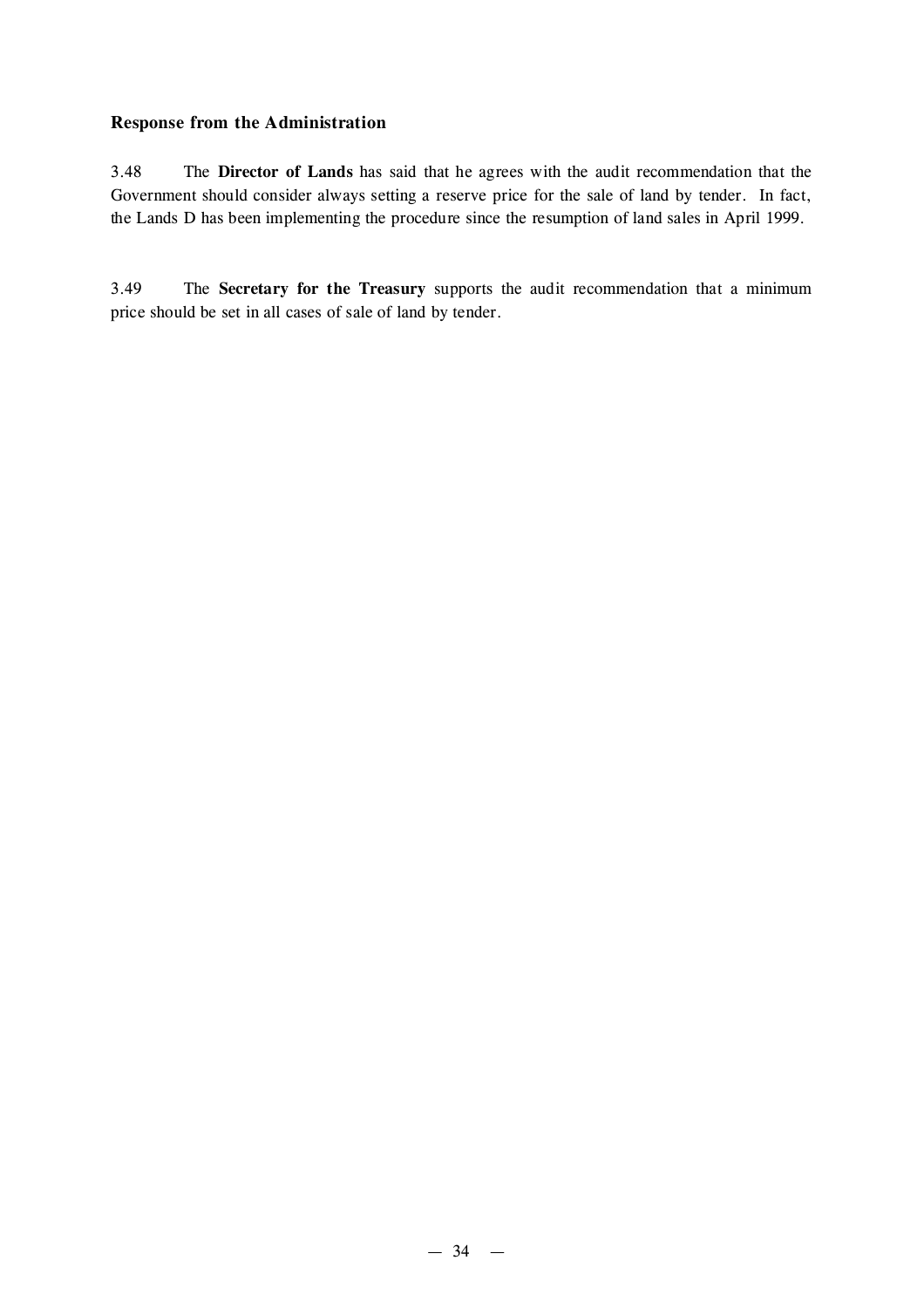**Appendix A** Page 1/2 (paragraph 2.3 refers)

# **Chronology of key events**

## **The Kowloon Bay site**

| February 1997  | The District Lands Conference approved the sale of the Kowloon Bay site by<br>tender.                                                                                                                                                                                                          |
|----------------|------------------------------------------------------------------------------------------------------------------------------------------------------------------------------------------------------------------------------------------------------------------------------------------------|
| September 1997 | Nine tenders were received upon the tender closing date for the Kowloon Bay<br>site.                                                                                                                                                                                                           |
| October 1997   | Upon the recommendation of the CTB, the Secretary for the Treasury<br>approved the acceptance of the offer from Purchaser A in the sum of<br>\$290 million.                                                                                                                                    |
| October 1997   | The Director of Lands informed Purchaser A that its tender was accepted and<br>that the deposit of \$20 million had been applied in part payment of the tender<br>price.                                                                                                                       |
| November 1997  | Purchaser A requested the District Lands Officer/Kowloon East to postpone<br>execution of the Conditions of Sale and the payment of the balance of the<br>tender price due to difficulty in obtaining bank financing.                                                                          |
| November 1997  | At the LAM, members approved the postponement of the execution of the<br>Conditions of Sale and the payment of the balance of the tender price, subject<br>to the payment of interest at 2% above the Best Lending Rate.                                                                       |
| December 1997  | The District Lands Officer/Kowloon East informed Purchaser A that the<br>Government had decided to cancel the sale. The Government also reserved<br>the rights to recover all losses and expenses arising out of non-performance of<br>Purchaser A's obligations under the Conditions of Sale. |
| January 1998   | The LACO considered that there was no legal involvement on the part of the<br>Purchaser A's parent company.<br>Therefore, the parent company had no<br>liability in respect of Purchaser A's failure to complete the sale.                                                                     |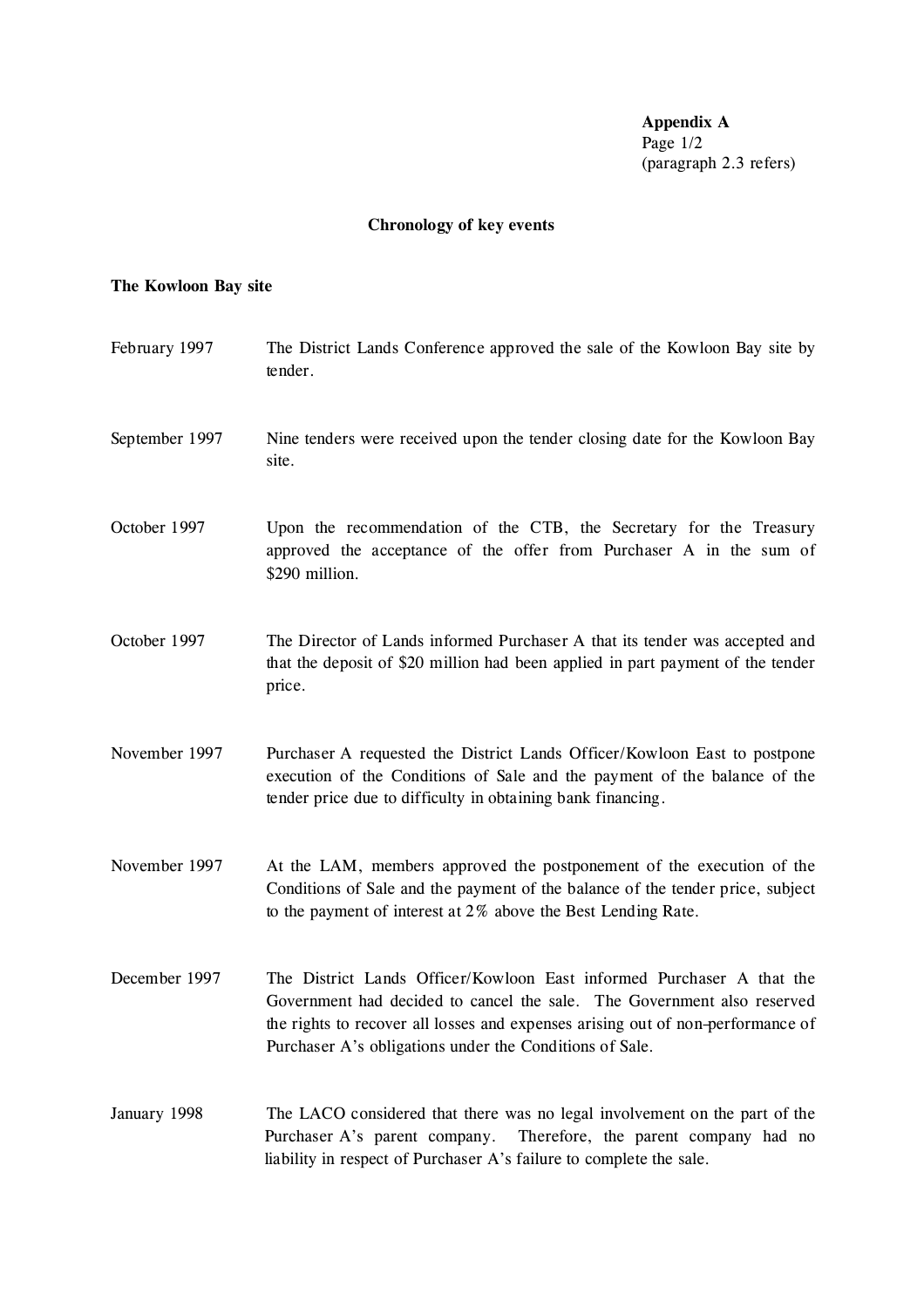**Appendix A** Page 2/2 (paragraph 2.3 refers)

| May 1998         | Seven tenders were received upon re-tendering of the Kowloon Bay site.                                                                                                                                                                       |
|------------------|----------------------------------------------------------------------------------------------------------------------------------------------------------------------------------------------------------------------------------------------|
| <b>June 1998</b> | Upon the recommendation of the CTB, the Secretary for the Treasury<br>approved the acceptance of the offer from Purchaser C in the sum of<br>\$46.8 million.                                                                                 |
| <b>July 1998</b> | Purchaser C settled the balance of the tender price.                                                                                                                                                                                         |
| <b>July 1998</b> | The District Lands Officer/Kowloon East requested Purchaser A to pay the<br>deficiency between the original tender price and the re-tender price and the<br>related interest.                                                                |
| August 1998      | The LACO doubted that anything would be achieved by the institution of<br>legal proceedings against Purchaser A as it had a nominal share capital and<br>no landed property in Hong Kong.                                                    |
| November 1998    | The Department of Justice considered that in general it might not be<br>worthwhile to institute legal proceedings against newly-formed shelf<br>companies with only a nominal share capital and no landed properties or<br>other properties. |
| November 1998    | The LACO said that no company guarantee or security of any kind had been<br>furnished by Purchaser A's parent company.                                                                                                                       |
| February 1999    | The LAM agreed that no legal action should be instituted against<br>Purchaser A to recover the liquidated damages suffered by the Government.                                                                                                |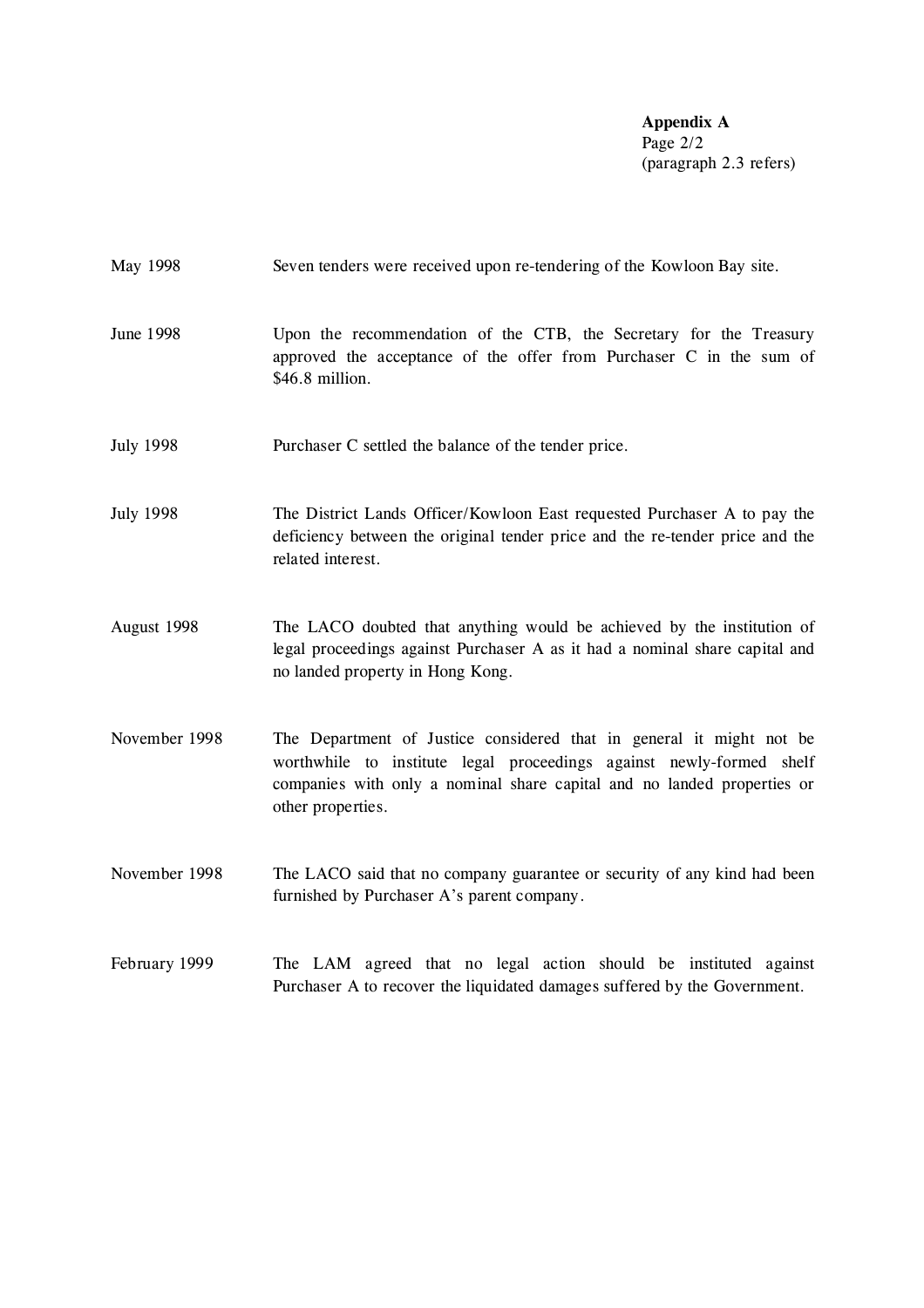**Appendix B** Page 1/2 (paragraph 2.3 refers)

# **Chronology of key events**

## **The Ap Lei Chau site**

| August 1996   | The District Lands Conference approved the sale by tender of the Ap Lei<br>Chau site for a PSPS development.                                                                                                                                            |
|---------------|---------------------------------------------------------------------------------------------------------------------------------------------------------------------------------------------------------------------------------------------------------|
| August 1997   | Five tenders were received for the tender of the Ap Lei Chau site.                                                                                                                                                                                      |
| October 1997  | The PSPS Tender Board agreed to award the tender to Purchaser B, the<br>highest tenderer, at a tender price of \$351 million.                                                                                                                           |
| November 1997 | Purchaser B suggested to amend Condition 3 of the General Conditions of<br>Sale to provide an option for the balance of the tender price to be withheld<br>by the Purchaser until the units were sold or the local lending rates returned<br>to normal. |
| November 1997 | The Director of Lands informed Purchaser B that its tender at a tender price<br>of \$351 million in respect of the subject site was accepted.                                                                                                           |
| November 1997 | The Director of Lands informed Purchaser B that the execution of the land<br>grant and payment of the balance of the tender price would be postponed by<br>one month, subject to the payment of interest at 2% above the Best Lending<br>Rate.          |
| December 1997 | The Director of Lands informed Purchaser B that payment of the<br>outstanding amount of the tender price had to be made no later than<br>19 January 1998 and that the interest on this sum had to be paid by<br>18 December 1997.                       |
| January 1998  | The Director of Lands advised Purchaser B that the sale was cancelled and<br>that the deposit and interest paid were forfeited as it failed to pay the<br>balance of the tender price on the due date.                                                  |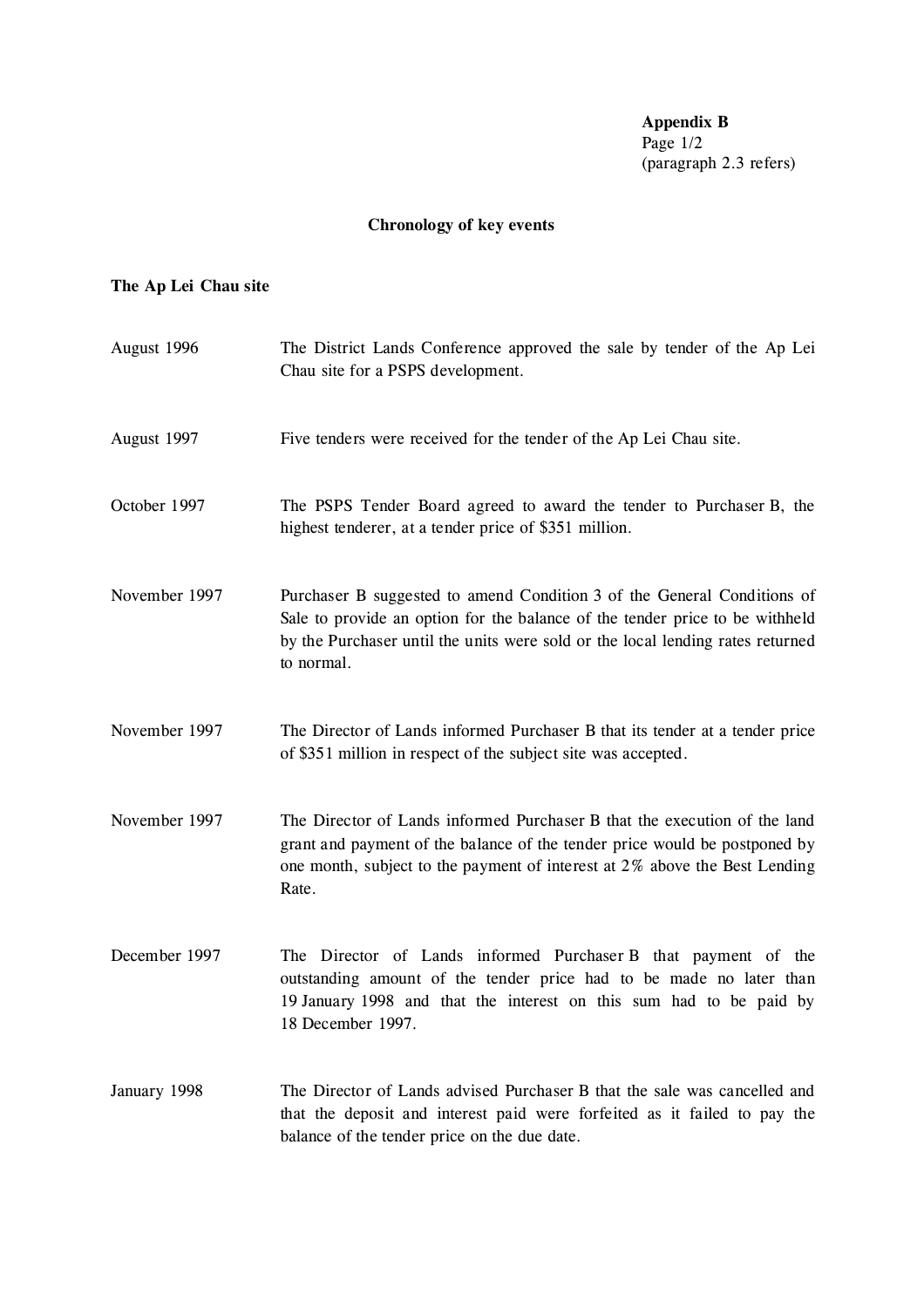**Appendix B** Page 2/2 (paragraph 2.3 refers)

| January 1998  | The PSPS Tender Board agreed that the site should be re-tendered.                                                                                                                                                                                                   |
|---------------|---------------------------------------------------------------------------------------------------------------------------------------------------------------------------------------------------------------------------------------------------------------------|
| February 1998 | The ICAC advised the Director of Lands that consideration should be given to<br>making it a standard requirement for the purchaser, if it was a subsidiary, to<br>procure a written guarantee from its parent company for the due completion<br>of the development. |
| March 1998    | The LACO (Headquarters) considered that Purchaser B could be sued.<br>However, as Purchaser B had no assets, any judgement obtained would be<br>unenforceable.                                                                                                      |
| May 1998      | The LAM agreed that the Government could not effectively pursue any legal<br>action against Purchaser B.                                                                                                                                                            |
| January 1999  | The Director of Lands sought the Secretary for the Treasury's authorization to<br>abandon the claim for losses from Purchaser B.                                                                                                                                    |
| April 1999    | The Department of Justice opined that in general it might not be worthwhile to<br>institute legal proceedings against newly-formed shelf companies with only a<br>nominal share capital and with no landed properties or other properties.                          |
| April 1999    | Approval was given by the Secretary for the Treasury to abandon the claim<br>for losses.                                                                                                                                                                            |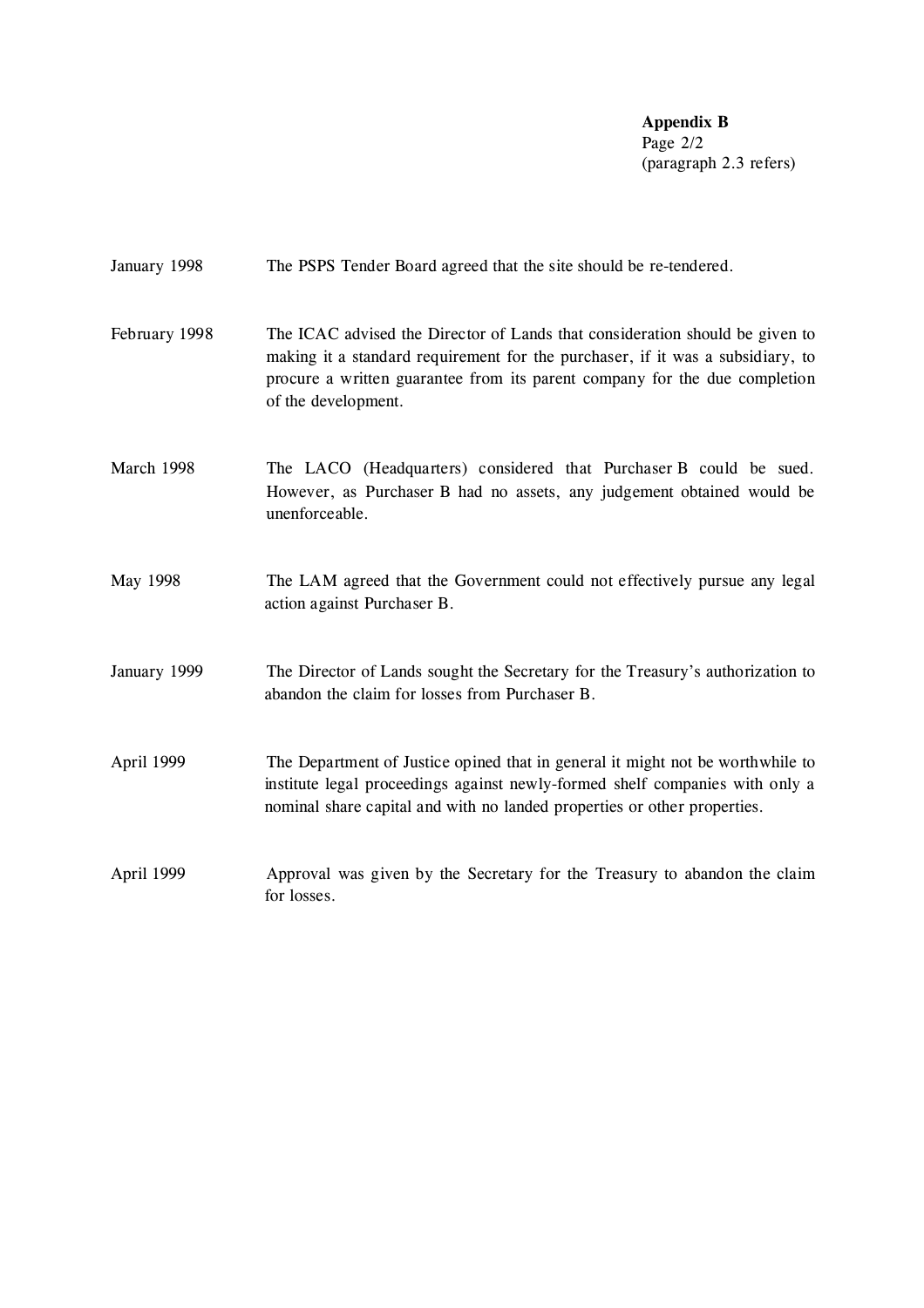**Appendix C** (paragraph 2.7 refers)

#### **General Condition 3 of the Conditions of Sale of the Kowloon Bay site**

General Condition 3 states that:

- "— if the purchaser shall fail to pay the balance of premium, the Government may either enforce or cancel the sale;
- on cancellation, the sum forwarded by the defaulting Purchaser with his tender as a deposit and in part payment of the premium tendered by him shall be wholly forfeited to the Government;
- the Government shall be at liberty to resell the lot at such time and place and in such manner as the Government shall deem fit. All losses and expenses attending a resale or attempted resale shall be made good and paid by the defaulting Purchaser and be recoverable by the Government as liquidated damages. Such losses and expenses include:
	- (i) interest equivalent to two per cent per annum above the Best Lending Rate (hereinafter referred to as "the Agreed Rate") on the balance of the said premium for the period from the latest date upon which such balance should have been paid up to and including the date upon which the balance of the premium upon a resale is paid;
	- (ii) any deficiency which may result on a resale; and
	- (iii) interest at the Agreed Rate on any such deficiency for the period from the date upon which the balance of the premium upon a resale is paid up to and including the date of payment of the deficiency; and
- any increase of price on a resale shall belong to the Government."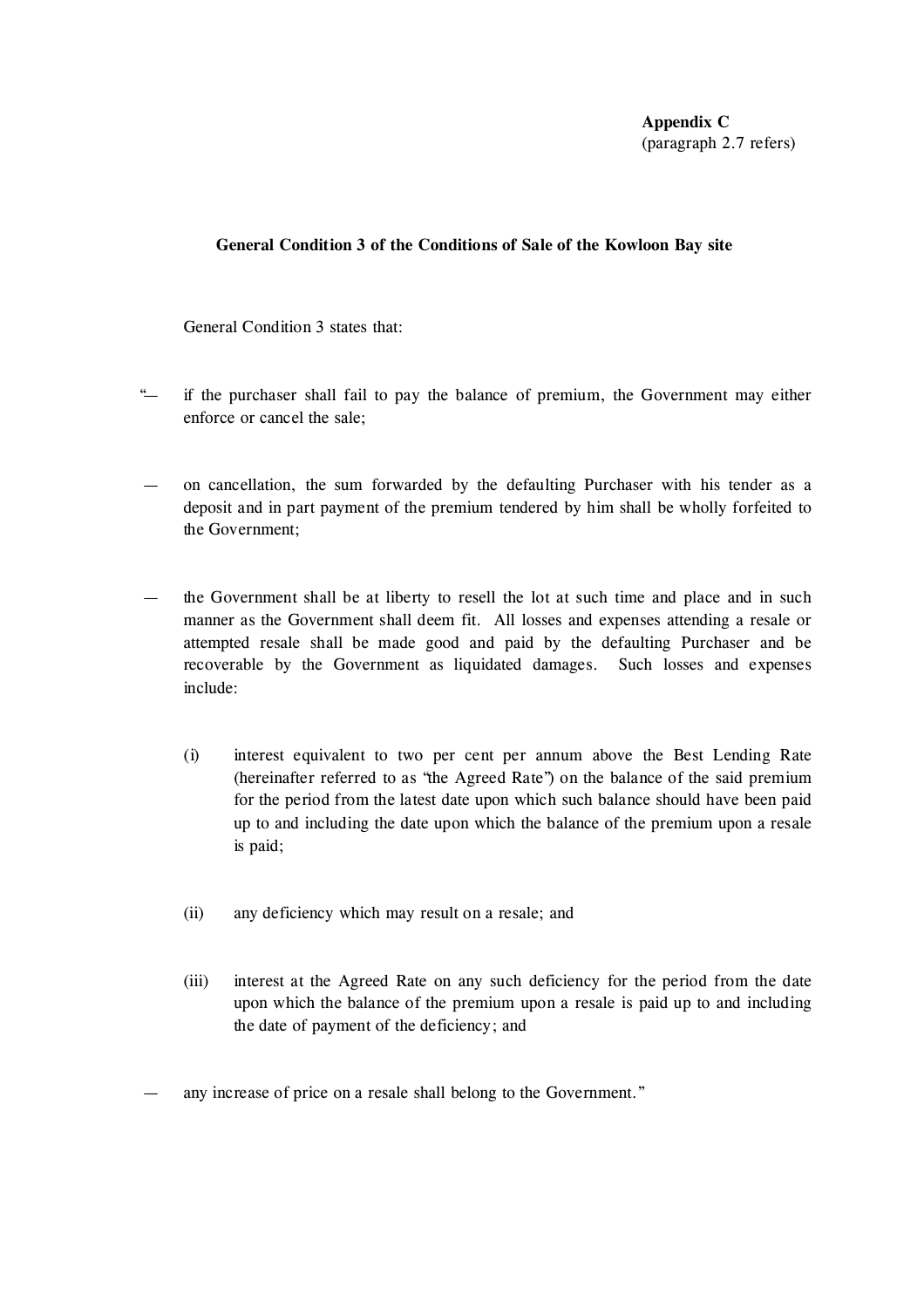**Appendix D** Page 1/2 (paragraph 3.2 refers)

# **Chronology of key events**

## **The Ma On Shan site**

| September 1969 | ExCo was informed that to alleviate the shortage of hotels and to encourage<br>tourism, the Building Authority would grant basement concessions for the<br>construction of bona fide hotels.                                                                                                                            |
|----------------|-------------------------------------------------------------------------------------------------------------------------------------------------------------------------------------------------------------------------------------------------------------------------------------------------------------------------|
| August 1995    | The CSC agreed to the recommendation to earmark two sites specifically for<br>hotel development to test the market.                                                                                                                                                                                                     |
| June 1996      | The CPLD agreed to rezone the Ma On Shan site for hotel use.                                                                                                                                                                                                                                                            |
| August 1997    | The Director of Lands asked the Director of Planning to give serious<br>consideration to rezoning the Ma On Shan site for residential rather than<br>hotel development.                                                                                                                                                 |
| September 1997 | The Director of Planning said that such a proposal might arouse criticisms<br>from the public as the site was publicly known for hotel use.                                                                                                                                                                             |
| September 1997 | At the meeting of the Lands and Works Subcommittee of ExCo, members<br>expressed reservations on the viability and suitability of the proposed<br>designation of the site for hotel use. However, members agreed that the<br>draft OZP should be approved subject to further justifications for the<br>proposed zoning. |
| October 1997   | Upon further information submitted by the Plan D and the HKTA, the Chief<br>Executive in Council approved the draft Ma On Shan OZP.                                                                                                                                                                                     |
| November 1997  | The TPB approved the Lands D's application for permission to include<br>commercial uses in the proposed hotel development.                                                                                                                                                                                              |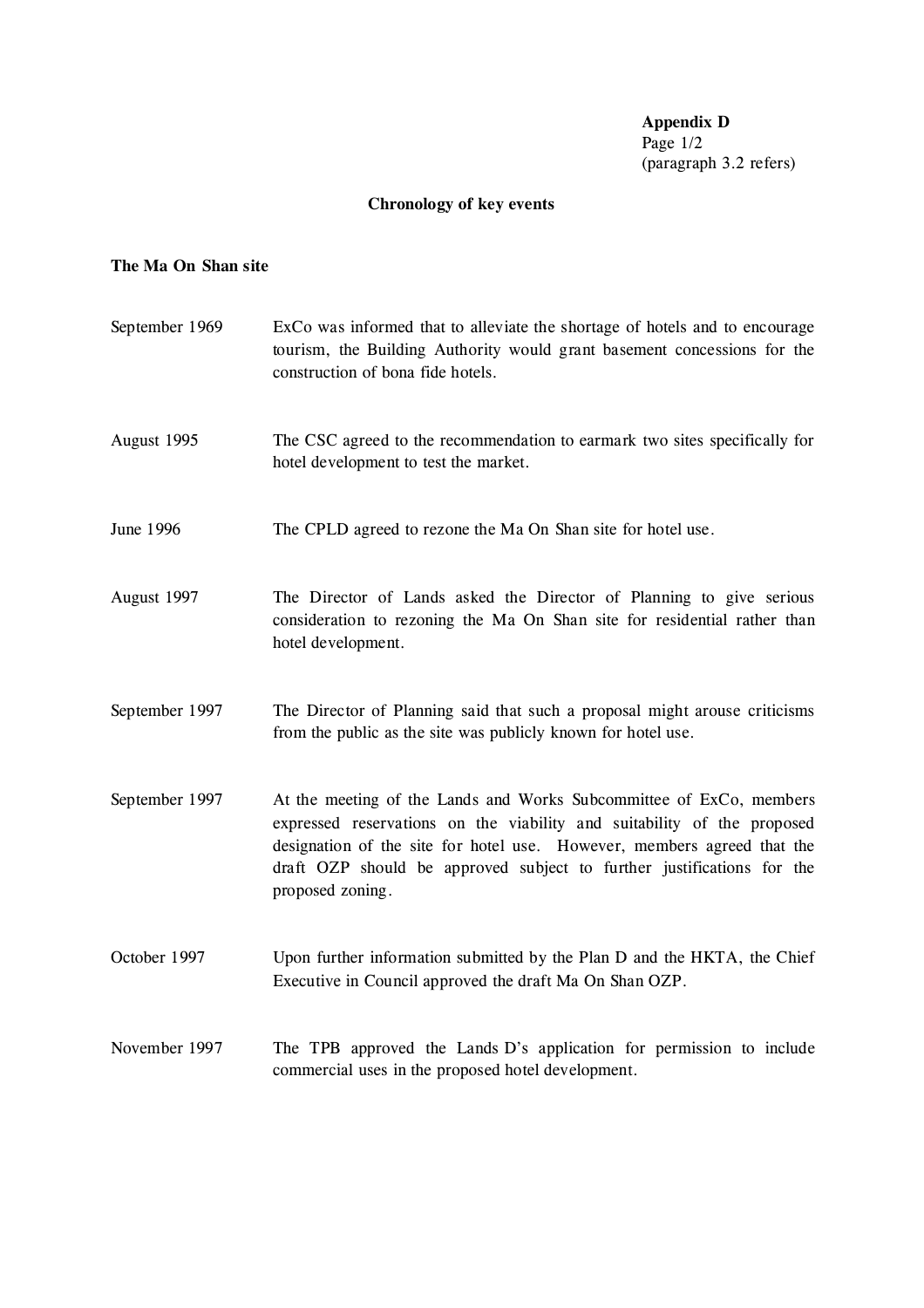**Appendix D** Page 2/2 (paragraph 3.2 refers)

| December 1997 | The Secretary for Planning, Environment and Lands agreed that the Ma On<br>Shan site should be sold by tender.                                                                                                                            |
|---------------|-------------------------------------------------------------------------------------------------------------------------------------------------------------------------------------------------------------------------------------------|
| February 1998 | Two tenders were received in respect of the Ma On Shan site on the tender<br>closing date.                                                                                                                                                |
| February 1998 | The Director of Lands proposed not to award the tender. He suggested that<br>the zoning of the site should be changed to residential because the market<br>sentiment and outlook for the tourist industry had changed quite dramatically. |
| February 1998 | The Director of Planning did not agree with the Director of Lands' proposal<br>to rezone the site from hotel use to residential use.                                                                                                      |
| February 1998 | The Secretary for Planning, Environment and Lands concluded that the<br>Director of Lands should submit the tender to the CTB.                                                                                                            |
| March 1998    | The CTB said that the use of the site was not for the CTB to consider. The<br>recommended acceptance of the offer from Purchaser E<br>CTB<br>at<br>\$120 million.                                                                         |
| March 1998    | The Director of Lands informed Purchaser E that its tender was accepted.                                                                                                                                                                  |
| March 1998    | The Conditions of Sale of the Ma On Shan site were executed and possession<br>of site was given to the grantee.                                                                                                                           |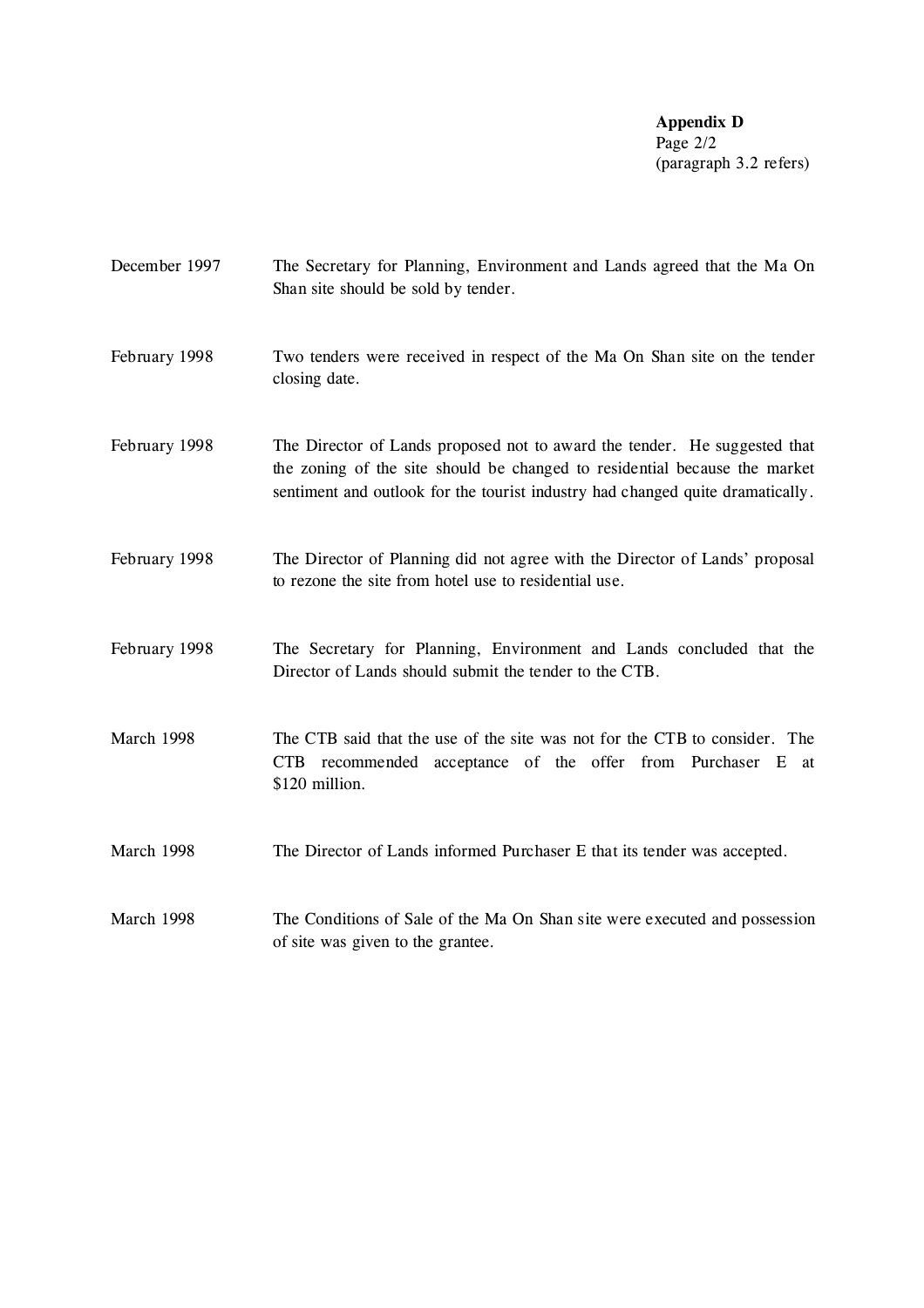## **Audit Consultant's estimate of the market value of the Ma On Shan site if it would be developed for residential purposes**

#### **GENERAL INFORMATION**

| $8,000m^2$  | Class of site              |          |
|-------------|----------------------------|----------|
| 30.00%      | Proposed number of storeys | 13       |
| 5.          | Interest rate              | 10.25%   |
| 44.1m       | Developer's profit         | 20.00%   |
| $40,000m^2$ | Professional fees          | $6.00\%$ |
| 36 months   | Marketing costs            | 1.00%    |
|             |                            |          |

### **VALUATION AS AT 6 FEBRUARY 1998**

#### **Development proposal**

| <b>Use</b>                 | <b>GFA</b> |       | Unit<br>value | Gross<br>Development<br><b>Value</b> |
|----------------------------|------------|-------|---------------|--------------------------------------|
|                            | $(m^2)$    | (no.) |               |                                      |
| Residential                | 29,100     |       | $$59,000/m^2$ | $$1,716.9$ million                   |
| Private car parking spaces |            | 265   | \$500,000/no. | $$132.5$ million                     |

| <b>Gross Development Value</b> |                                                  |        | \$1,849.4 million |
|--------------------------------|--------------------------------------------------|--------|-------------------|
| Less: development costs        |                                                  |        | \$620.6 million   |
|                                | Residual for land value & associated costs, etc. |        | \$1,228.8 million |
| Land value                     |                                                  | 1.0    |                   |
| Interest on land value         | @ 10.25% for development period<br>$(36$ months) | 0.3401 |                   |
| Developer's profit             | @ 20% on land value and interest                 | 0.2680 |                   |
|                                |                                                  |        | 1.6081            |

**Residual land value** (\$1,228.8 million ÷ 1.6081) **\$764 million**